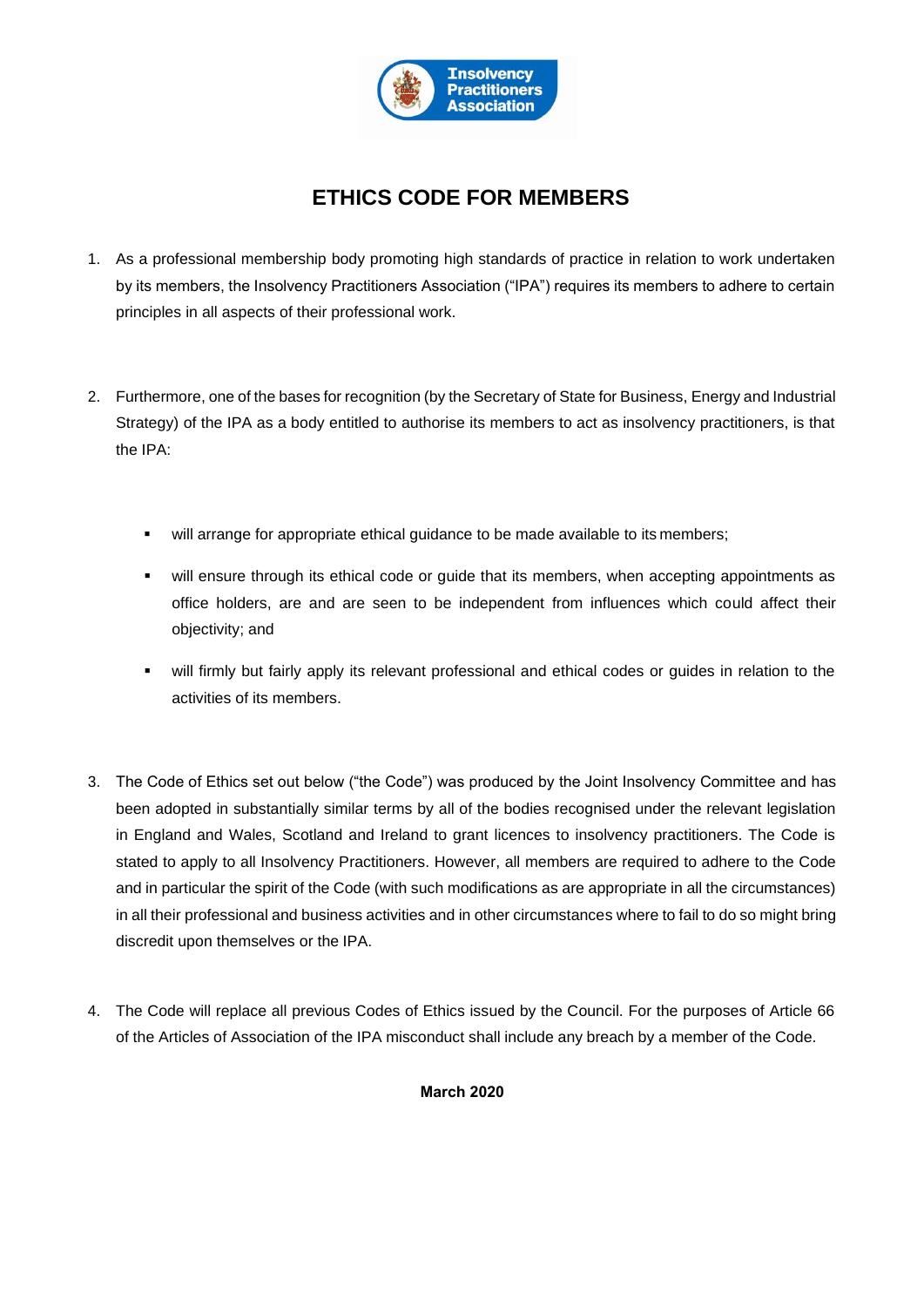

## **INSOLVENCY CODE OF ETHICS**

## **Table of content**

|              | <b>GENERAL APPLICATION OF THE CODE</b>                                         |
|--------------|--------------------------------------------------------------------------------|
| $\mathbf{1}$ | <b>Introduction</b>                                                            |
| 100          | <b>Fundamental Principles</b>                                                  |
| 110          | <b>Conceptual framework</b>                                                    |
| 120          | <b>Breaches of the code</b>                                                    |
| 130          | <b>Record keeping</b>                                                          |
| 140          | <b>Ethical conflict resolution</b>                                             |
|              | <b>SPECIFIC APPLICATION OF THE CODE</b>                                        |
| 200          | <b>Introduction</b>                                                            |
| 210          | <b>Insolvency appointments</b>                                                 |
| 300          | Acting with sufficient expertise                                               |
| 310          | Conflicts of interest and professional and personal relationships              |
| 320          | <b>Specialist advice and services</b>                                          |
| 330          | <b>Agencies and referrals</b>                                                  |
| 340          | <b>Referral fees and commission</b>                                            |
| 350          | Inducements, including gifts and hospitality                                   |
| 360          | Advertising and marketing for insolvency appointments                          |
| 370          | Dealing with the assets of an entity                                           |
| 380          | The insolvency practitioner as an employee                                     |
| 390          | Responding to non-compliance with laws and regulations                         |
| 500          | The application of the framework to specific situations                        |
| 510          | - examples that do not relate to a previous or existing insolvency appointment |
| 520          | - examples relating to previous or existing insolvency appointments            |
| 530          | - examples in respect of cases conducted under Scots Law                       |
| 600          | Application in the Republic of Ireland                                         |
|              | <b>Definitions and interpretation</b>                                          |

Effective from 1 May 2020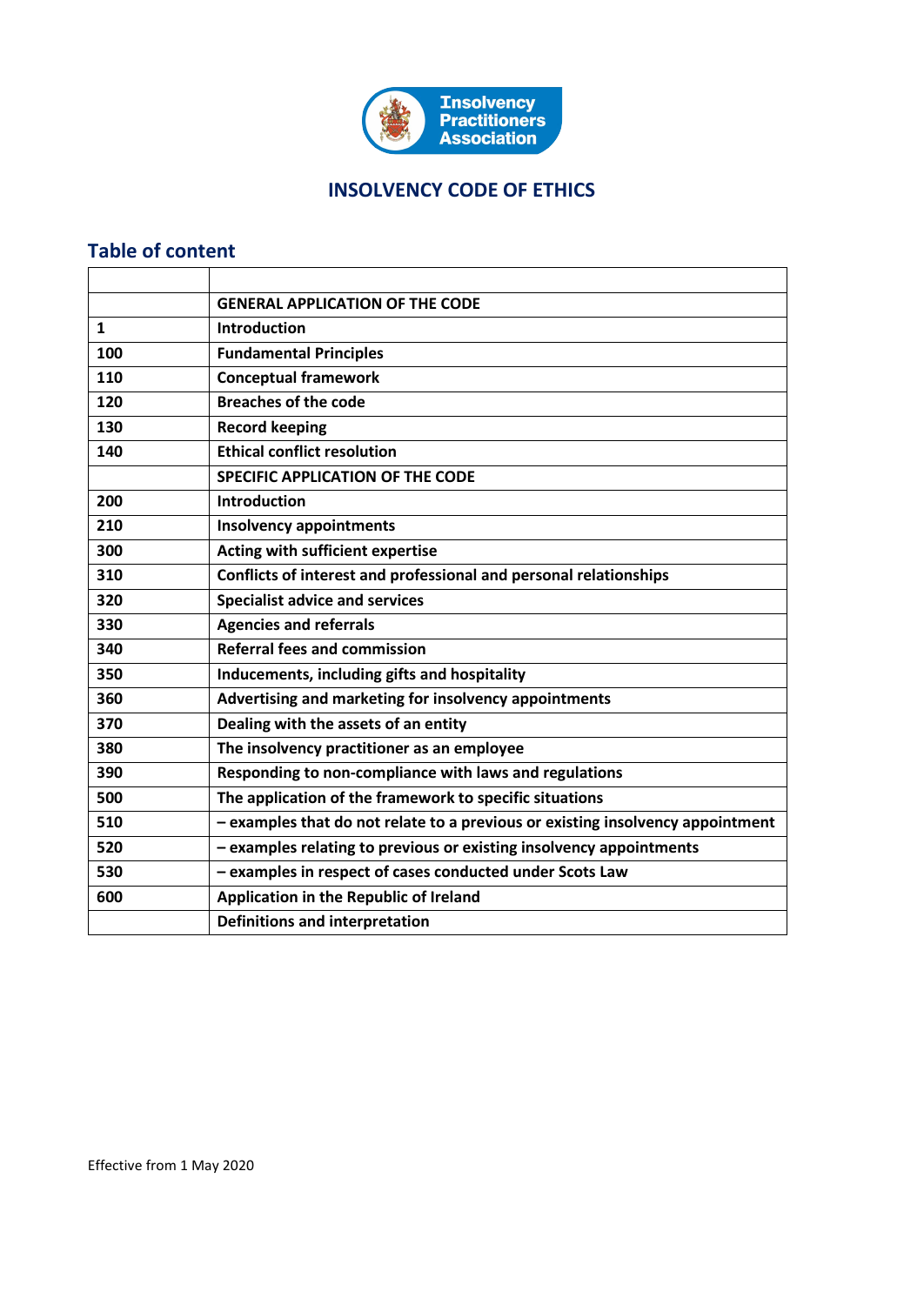#### **THE PRACTICE OF INSOLVENCY**

#### **INTRODUCTION**

- 1.1 This Code sets out the obligations of [insolvency practitioners](#page-69-1) to meet the ethical requirements expected of them.
- 1.2 An [authorising body](#page-69-2) must, so far as is reasonably practicable, act in a way which protects and promotes the public interest. This Code forms part of the framework used to meet this objective.

Requirements and Application Material

1.3 A1 Requirements and application material are to be read and applied with the objective of complying with the fundamental principles and applying the conceptual framework.

#### Requirements

- 1.3 A2. Requirements are designated with the letter "R" and, in most cases, include the word "shall." The word "shall" in the Code imposes an obligation on an [insolvency practitioner](#page-69-1) to comply with the specific provision in which "shall" has been used.
- 1.3 A3. In some situations, the Code provides a specific exception to a requirement. In such a situation, the provision is designated with the letter "R" but uses "may" or conditional wording.
- 1.3 A4 When the word "may" is used in the Code, it denotes permission to take a particular action in certain circumstances, including as an exception to a requirement. It is not used to denote possibility.
- 1.3 A5 When the word "might" is used in the Code, it denotes the possibility of a matter arising, an event occurring or a course of action being taken. The term does not ascribe any particular level of possibility or likelihood when used in conjunction with a threat, as the evaluation of the level of a threat depends on the facts and circumstances of any particular matter, event or course of action.

#### Application Material

- 1.4 A1 In addition to requirements, the Code contains application material that provides context relevant to a proper understanding of the Code. In particular, the application material is intended to help an [insolvency practitioner](#page-69-1) to understand how to apply the conceptual framework to a particular set of circumstances and to understand and comply with a specific requirement. While such application material does not of itself impose a requirement, consideration of the material is necessary to the proper application of the requirements of the Code, including application of the conceptual framework. Application material is designated with the letter "A."
- 1.4 A2 Where application material includes lists of examples these lists are not intended to be exhaustive.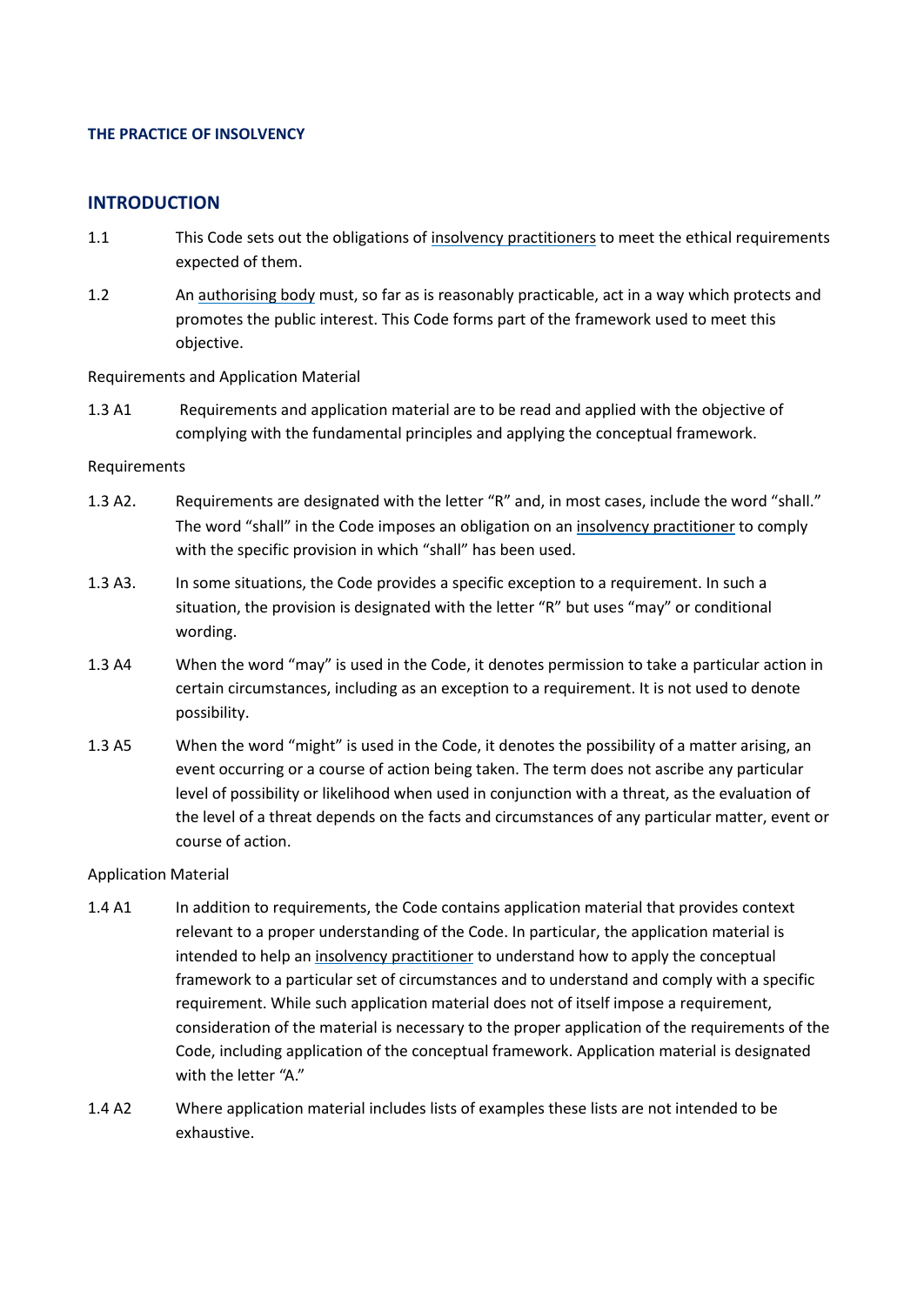- **R1.5 In order to protect and promote the public interest, an [insolvency practitioner](#page-69-1) shall observe and comply with this Code. If a[n insolvency practitioner](#page-69-1) is prohibited from complying with certain parts of this Code by law or regulation, the [insolvency practitioner](#page-69-1) shall comply with all other parts of this Code.**
- 1.5.A1 The Code establishes the fundamental principles of ethics for [insolvency practitioners](#page-69-1) and provides a framework for [insolvency practitioners](#page-69-1) to:
	- a) identify threats to compliance with the fundamental principles;
	- b) evaluate the significance of the threats identified; and
	- c) apply safeguards, where available and capable of being applied, to reduce the threats to a level at which an [insolvency practitioner](#page-69-1) using the reasonable and informed third party test would likely conclude that the [insolvency practitioner](#page-69-1) complies with the fundamental principles.

**R1.6 An [insolvency practitioner](#page-69-1) shall use professional judgement in applying this framework.**

1.6 A1 The Code also describes how the ethical framework applies in certain situations. It provides examples of actions that might be appropriate to address threats to compliance with the fundamental principles. It also describes situations where no action can address the threats, and consequently, the circumstance or relationship creating the threats needs to be avoided.

#### **Scope**

- **R1.7 [insolvency practitioners](#page-69-1) shall ensure that the Code is applied at all times in relation to the conduct of an [insolvency appointment](#page-69-0) or circumstances which might lead to a[n insolvency](#page-69-0)  [appointment.](#page-69-0)**
- **R1.8 [insolvency practitioners](#page-69-1) shall follow the fundamental principles, apply the conceptual framework and specific requirements of the Code in all their professional and business activities whether carried out with or without reward and in other circumstances where to fail to do so would bring discredit to the insolvency profession.**
- **R1.9 [insolvency practitioners](#page-69-1) shall be guided not merely by the terms but also by the spirit of the Code.**
- 1.9 A1 The Code provides examples of matters to take into account whe[n insolvency practitioners](#page-69-1) are considering their position, but ethical considerations are not limited to the examples. It is necessary for [insolvency practitioners](#page-69-1) to take into account how their conduct might be perceived by a reasonable and informed third party.
- **R1.10 Although, a[n insolvency appointment](#page-69-0) will be personal to the [insolvency practitioner](#page-69-1) rather than their [firm](#page-69-3) or employing organisation, [insolvency practitioners](#page-69-1) shall ensure that work for which they are responsible, which is undertaken by members of the [insolvency team](#page-69-4) on their behalf, is carried out in accordance with the requirements of this Code.**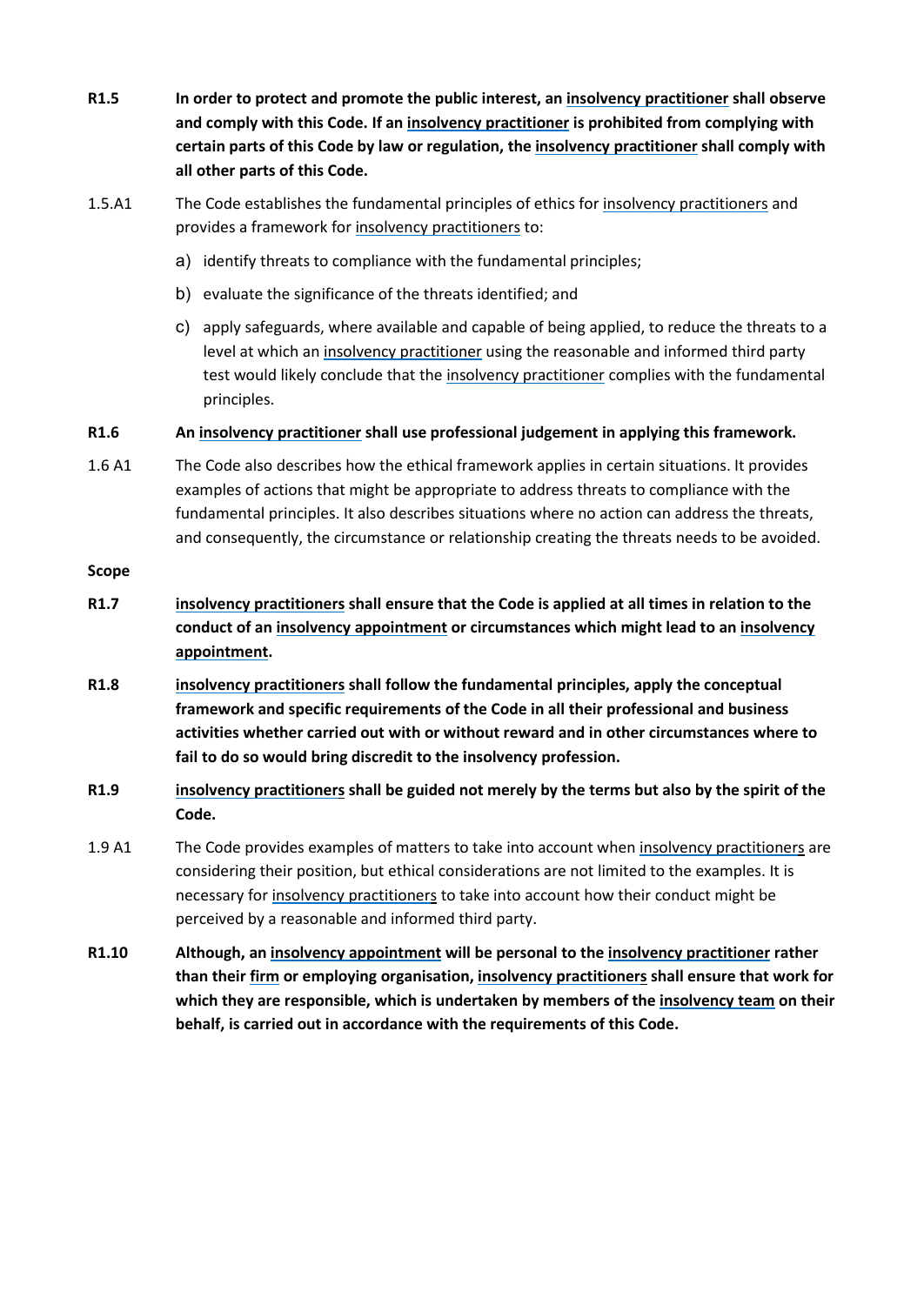### **FUNDAMENTAL PRINCIPLES**

#### **General**

- 100.1 A1 There are five fundamental principles of ethics fo[r insolvency practitioners](#page-69-1):
	- a) Integrity to be straightforward and honest in all professional and business relationships.
	- b) Objectivity not to compromise professional or business judgements because of bias, conflict of interest or undue influence of others.
	- c) Professional Competence and Due Care to:
		- i. Attain and maintain professional knowledge and skill at the level required to ensure that a client or employing organization receives competent professional service, based on current technical and professional standards and relevant legislation; and
		- ii. Act diligently and in accordance with applicable technical and professional standards.
	- d) Confidentiality to respect the confidentiality of information acquired as a result of professional and business relationships.
	- e) Professional Behaviour to comply with relevant laws and regulations and avoid any conduct that the [insolvency practitioner](#page-69-1) knows or should know might discredit the profession.

#### **R100.2 An [insolvency practitioner](#page-69-1) shall comply with each of the fundamental principles.**

- 100.2 A1 The fundamental principles of ethics establish the standard of behaviour expected of an [insolvency practitioner.](#page-69-1) The conceptual framework establishes the approach which an [insolvency](#page-69-1)  [practitioner](#page-69-1) is required to apply to assist in complying with those fundamental principles. Paragraphs R101.1 to R105.1 A2 set out requirements and application material related to each of the fundamental principles.
- 100.2 A2 An [insolvency practitioner](#page-69-1) might face a situation in which complying with one fundamental principle conflicts with complying with one or more other fundamental principles. In such a situation, the [insolvency practitioner](#page-69-1) might consider consulting, on an anonymous basis if necessary, with:
	- others within the [firm](#page-69-3) or employing organisation.
	- those charged with governance.
	- another [insolvency practitioner](#page-69-1) from a different [firm.](#page-69-3)
	- a professional body.
	- an [authorising body.](#page-69-2)
	- legal counsel.

However, such consultation does not relieve th[e insolvency practitioner](#page-69-1) from the responsibility to exercise professional judgment to resolve the conflict or, if necessary, and unless prohibited by law or regulation, disassociate from the matter creating the conflict.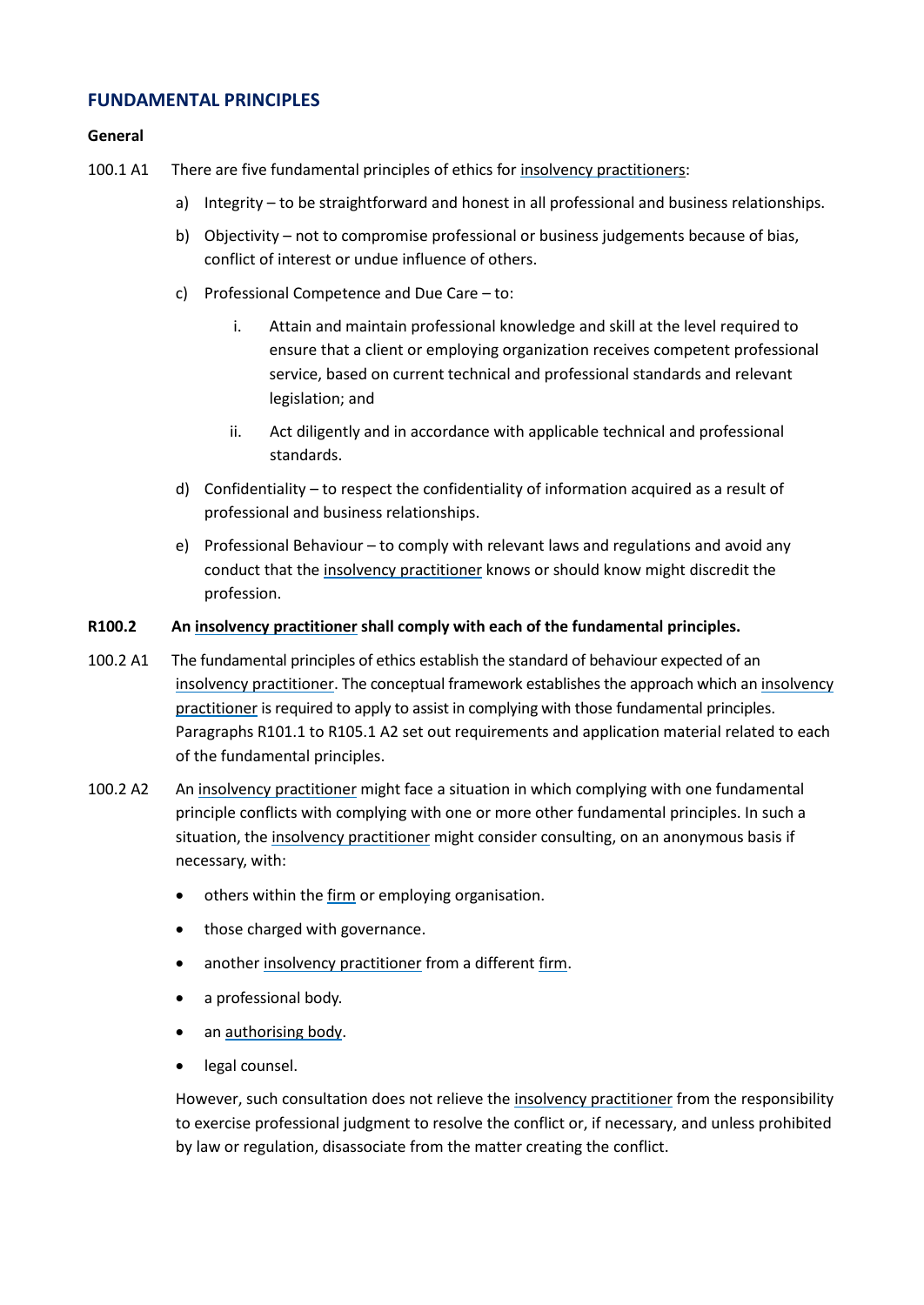#### **INTEGRITY**

- **R101.1 An [insolvency practitioner](#page-69-1) shall comply with the principle of integrity, which requires an [insolvency practitioner](#page-69-1) to be straightforward and honest in all professional and business relationships.**
- 101.1 A1 Integrity implies fair dealing and truthfulness.
- **R101.2 An insolvency [practitioner](#page-69-1) shall not knowingly be associated with reports, returns, communications or other information where the [insolvency practitioner](#page-69-1) believes that the information:**
	- **a) Contains a materially false or misleading statement;**
	- **b) Contains statements or information provided recklessly; or**
	- **c) Omits or obscures required information where such omission or obscurity would be misleading.**
- 101.2 A1 If an [insolvency practitioner](#page-69-1) provides a modified report in respect of such a report, return, communication or other information, th[e insolvency practitioner](#page-69-1) is not in breach of paragraph R101.2.
- **R101.3 When an [insolvency practitioner](#page-69-1) becomes aware of having been associated with information described in paragraph R101.2, the [insolvency practitioner](#page-69-1) shall take steps to be disassociated from that information**.

#### **OBJECTIVITY**

- **R102.1 An [insolvency practitioner](#page-69-1) shall comply with the principle of objectivity, which requires an [insolvency practitioner](#page-69-1) not to compromise professional or business judgement because of bias, conflict of interest or undue influence of others.**
- 102.1 A1 Objectivity is the state of mind which has regard to all considerations relevant to the task in hand but no other.
- **R102.2 An [insolvency practitioner](#page-69-1) shall not undertake a professional activity if a circumstance or relationship unduly influences th[e insolvency practitioner's](#page-69-1) professional judgement regarding that activity.**

#### **PROFESSIONAL COMPETENCE AND DUE CARE**

- **R103.1 An [insolvency practitioner](#page-69-1) shall comply with the principle of professional competence and due care, which requires a[n insolvency practitioner](#page-69-1) to:** 
	- **a) Attain and maintain professional knowledge and skill at the level required to ensure that a competent professional service is provided, based on current technical and professional standards and relevant legislation; and**
	- **b) Act diligently and in accordance with applicable technical and professional standards.**
- 103.1 A1 Professional competence requires the exercise of sound judgement in applying professional knowledge and skill when undertaking professional activities.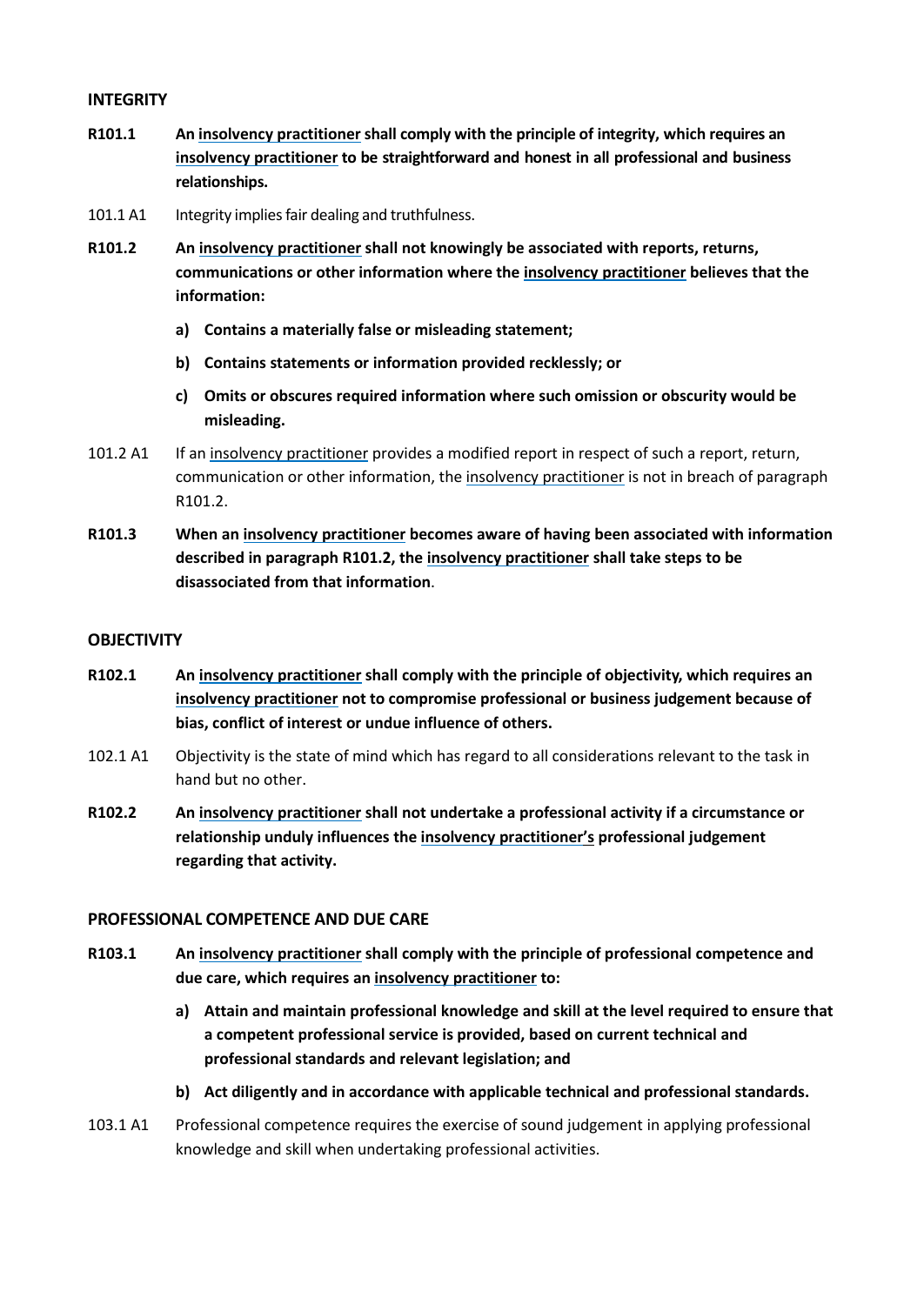- 103.1 A2 Maintaining professional competence requires a continuing awareness and an understanding of relevant technical, professional and business developments. Continuing professional development enables an [insolvency practitioner](#page-69-1) to develop and maintain the capabilities to perform competently within the professional environment
- 103.1 A3 Diligence encompasses the responsibility to act in accordance with the requirements of an assignment, carefully, thoroughly and on a timely basis.
- **R103.2 In complying with the principle of professional competence and due care, an [insolvency](#page-69-1)  [practitioner](#page-69-1) shall take reasonable steps to ensure that those working in a professional capacity under the [insolvency practitioner'](#page-69-1)s authority have appropriate training and supervision.**
- **R103.3 Where appropriate, an [insolvency practitioner](#page-69-1) shall make users of the [insolvency](#page-69-1)  [practitioner'](#page-69-1)sservices or activities or their employing organisation aware of the limitations inherent in the services or activities.**

#### **CONFIDENTIALITY**

- 104.1 A1 The principle of confidentiality is not only to keep information confidential, but also to take all reasonable steps to preserve confidentiality. Whether information is confidential or not will depend on its nature.
- **R104.2 An [insolvency practitioner](#page-69-1) in the role as office holder has a professional duty to report openly to those with an interest in the outcome of the insolvency. An [insolvency practitioner](#page-69-1) shall always report on their acts and dealings as fully as possible given the circumstances of the case, in a way that is transparent and understandable bearing in mind the expectations of others and what a reasonable and informed third party would consider appropriate.**
- **R104.3 An [insolvency practitioner](#page-69-1) shall comply with the principle of confidentiality, which requires an [insolvency practitioner](#page-69-1) to respect the confidentiality of information acquired as a result of professional and business relationships. An [insolvency practitioner](#page-69-1) shall:**
	- **a) Be alert to the possibility of inadvertent disclosure, including in a social environment, and particularly to a close business associate or an immediate or a close family member;**
	- **b) Maintain confidentiality of information within the [firm](#page-69-3) or employing organisation;**
	- **c) Maintain confidentiality of information disclosed by the employing organisation;**
	- **d) Not disclose confidential information acquired as a result of professional and business relationships outside the [firm](#page-69-3) or employing organisation without proper and specific authority, unless there is a legal or professional duty or right to disclose;**
	- **e) Not use confidential information acquired as a result of professional and business relationships for the personal advantage of the [insolvency practitioner](#page-69-1) or for the advantage of a third party;**
	- **f) Not use or disclose any confidential information, either acquired or received as a result of a professional or business relationship, after that relationship has ended; and**
	- **g) Take reasonable steps to ensure that personnel under th[e insolvency practitioner's](#page-69-1) control, and individuals from whom advice and assistance are obtained, respect the [insolvency practitioner'](#page-69-1)s duty of confidentiality.**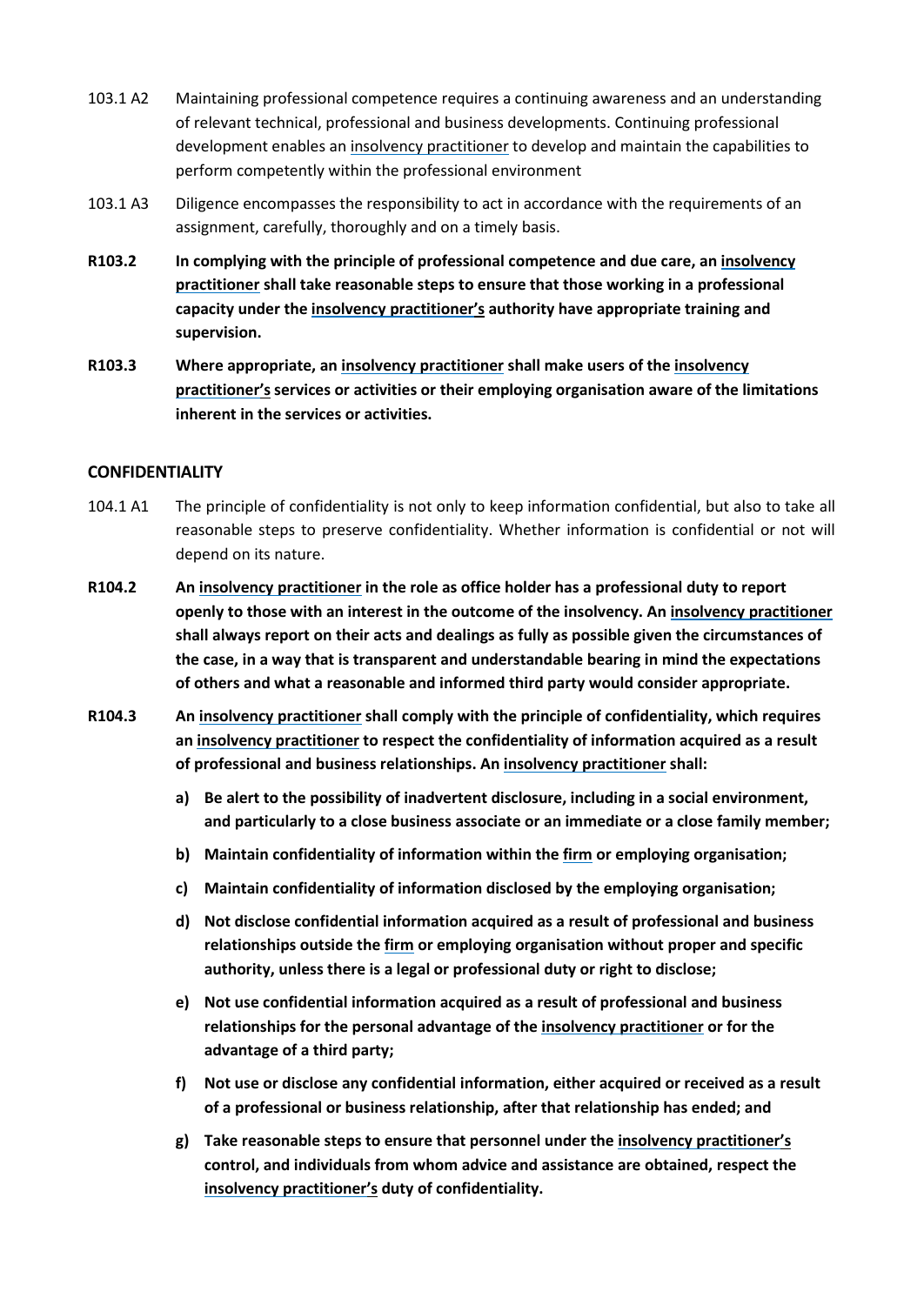- 104.3 A1 There are circumstances where [insolvency practitioners](#page-69-1) are or might be required to disclose confidential information or when such disclosure might be appropriate:
	- a) Disclosure is required by law, for example:
		- i. producing statutory reports for the creditors of the insolvent;
		- ii. submitting reports on the conduct of directors of an insolvent [entity;](#page-69-5)
		- iii. production of documents or other provision of evidence in the course of legal proceedings; or
		- iv. disclosure to the appropriate public authorities of infringements of the law that come to light;
	- b) Disclosure is permitted by law and is authorised by the employing organisation; and
	- c) There is a professional duty or right to disclose, when not prohibited by law:
		- i. To comply with the quality review of an [authorising body;](#page-69-2)
		- ii. To respond to an inquiry or investigation by an [authorising body](#page-69-2) or the oversight body;
		- iii. To protect the professional interests of an [insolvency practitioner](#page-69-1) in legal proceedings; or
		- iv. To comply with technical and professional standards, including ethics requirements.
- 104.3 A2 In deciding whether to disclose confidential information, factors to consider, depending on the circumstances, include:
	- Whether the interests of any parties, including third parties whose interests might be affected, could be harmed if the client or employing organisation consents to the disclosure of information by the [insolvency practitioner.](#page-69-1)
	- Whether all the relevant information is known and substantiated, to the extent practicable. Factors affecting the decision to disclose include:
		- o Unsubstantiated facts.
		- o Incomplete information.
		- o Unsubstantiated conclusions.
	- The proposed type of communication, and to whom it is addressed.
	- Whether the parties to whom the communication is addressed are appropriate recipients.
- **R104.4 An [insolvency practitioner](#page-69-1) shall continue to comply with the principle of confidentiality even after the end of the relationship between the [insolvency practitioner](#page-69-1) and an employing organisation. When changing employment or accepting an [insolvency appointment](#page-69-0) , the [insolvency practitioner](#page-69-1) is entitled to use prior experience but shall not use or disclose any confidential information acquired or received as a result of a professional or business relationship.**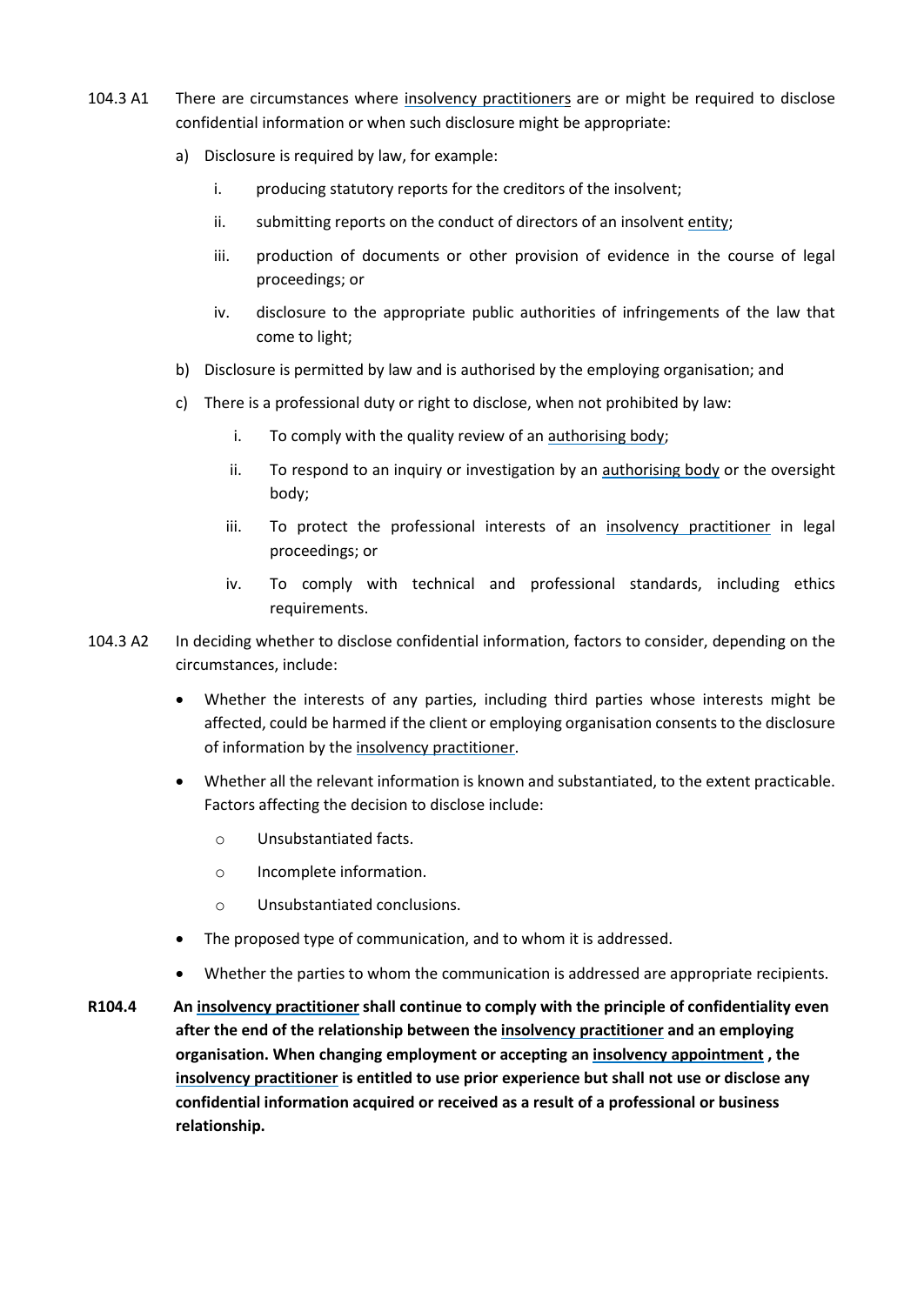#### **PROFESSIONAL BEHAVIOUR**

- **R105.1 An [insolvency practitioner](#page-69-1) shall comply with the principle of professional behaviour, which requires a[n insolvency practitioner](#page-69-1) to comply with relevant laws and regulations and avoid any conduct that th[e insolvency practitioner](#page-69-1) knows or should know might discredit the profession. An [insolvency practitioner](#page-69-1) shall not knowingly engage in any business, occupation or activity that impairs or might impair the integrity, objectivity or good reputation of the insolvency profession, and as a result would be incompatible with the fundamental principles.**
- 105.1 A1 Conduct that might discredit the insolvency profession includes conduct that a reasonable and informed third party would be likely to conclude adversely affects the good reputation of the profession.
- 105.1 A2 The concept of professional behaviour implies that it is appropriate fo[r insolvency practitioners](#page-69-1) to conduct themselves with courtesy and consideration towards all with whom they come into contact when performing their work.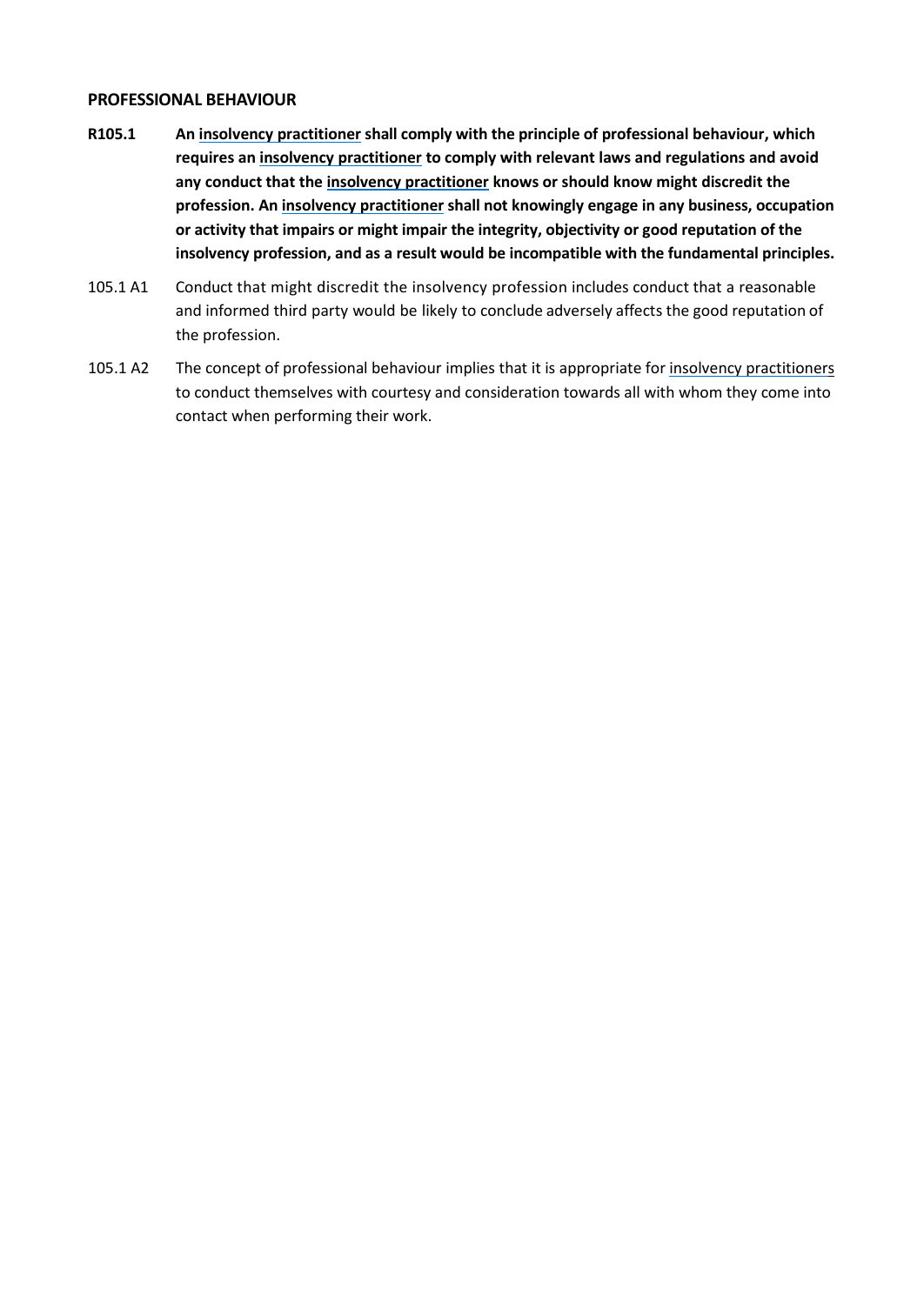### **THE CONCEPTUAL FRAMEWORK**

#### **Introduction**

- 110.1 The circumstances in whic[h insolvency practitioners](#page-69-1) operate might create threats to compliance with the fundamental principles. This section sets out requirements and application material, including a conceptual framework, to assist [insolvency practitioners](#page-69-1) in complying with the fundamental principles and meeting their responsibility to act in the public interest. Such requirements and application material accommodate the wide range of facts and circumstances, including the various professional activities, interests and relationships, that create threats to compliance with the fundamental principles. In addition, they deter [insolvency practitioners](#page-69-1) from concluding that a situation is permitted solely because that situation is not specifically prohibited by the Code.
- 110.2 The conceptual framework specifies an approach for an [insolvency practitioner](#page-69-1) to:
	- a) identify threats to compliance with the fundamental principles;
	- b) evaluate the threats identified; and
	- c) address the threats by eliminating or reducing them to an acceptable level.

#### **Requirements and Application Material**

#### **General**

- **R111.1 The [insolvency practitioner](#page-69-1) shall apply the conceptual framework to identify, evaluate and address threats to compliance with the fundamental principles set out in paragraphs 100 to 105.**
- **R111.2 An [insolvency practitioner](#page-69-1) shall take particular care to identify the existence of threats that exist prior to or at the time of taking an [insolvency appointment](#page-69-0) or which at that stage, it might reasonably be expected could arise during the course of th[e insolvency appointment.](#page-69-0)**
- **R111.3 In taking steps to identify any threats, an [insolvency practitioner](#page-69-1) shall have regard to relationships whereby th[e firm](#page-69-3) is held out as being part of [a network.](#page-69-6)**
- **R111.4 When dealing with an ethics issue, th[e insolvency practitioner](#page-69-1) shall consider the context in which the issue has arisen or might arise. Where an [insolvency practitioner](#page-69-1) is performing professional activities pursuant to the [insolvency practitioner'](#page-69-1)srelationship with the [firm,](#page-69-3) whether as a contractor, [employee](#page-69-7) or owner, the individual shall comply with the provisions of this Code.**
- **R111.5 When applying the conceptual framework, the [insolvency practitioner](#page-69-1) shall:** 
	- **a) exercise professional judgement;**
	- **b) remain alert for new information and to changes in facts and circumstances; and**
	- **c) use the reasonable and informed third party test described in paragraph 113.1 A1.**

#### Exercise of Professional Judgement

112.1 A1 Professional judgement involves the application of relevant training, professional knowledge, skill and experience commensurate with the facts and circumstances, including the nature and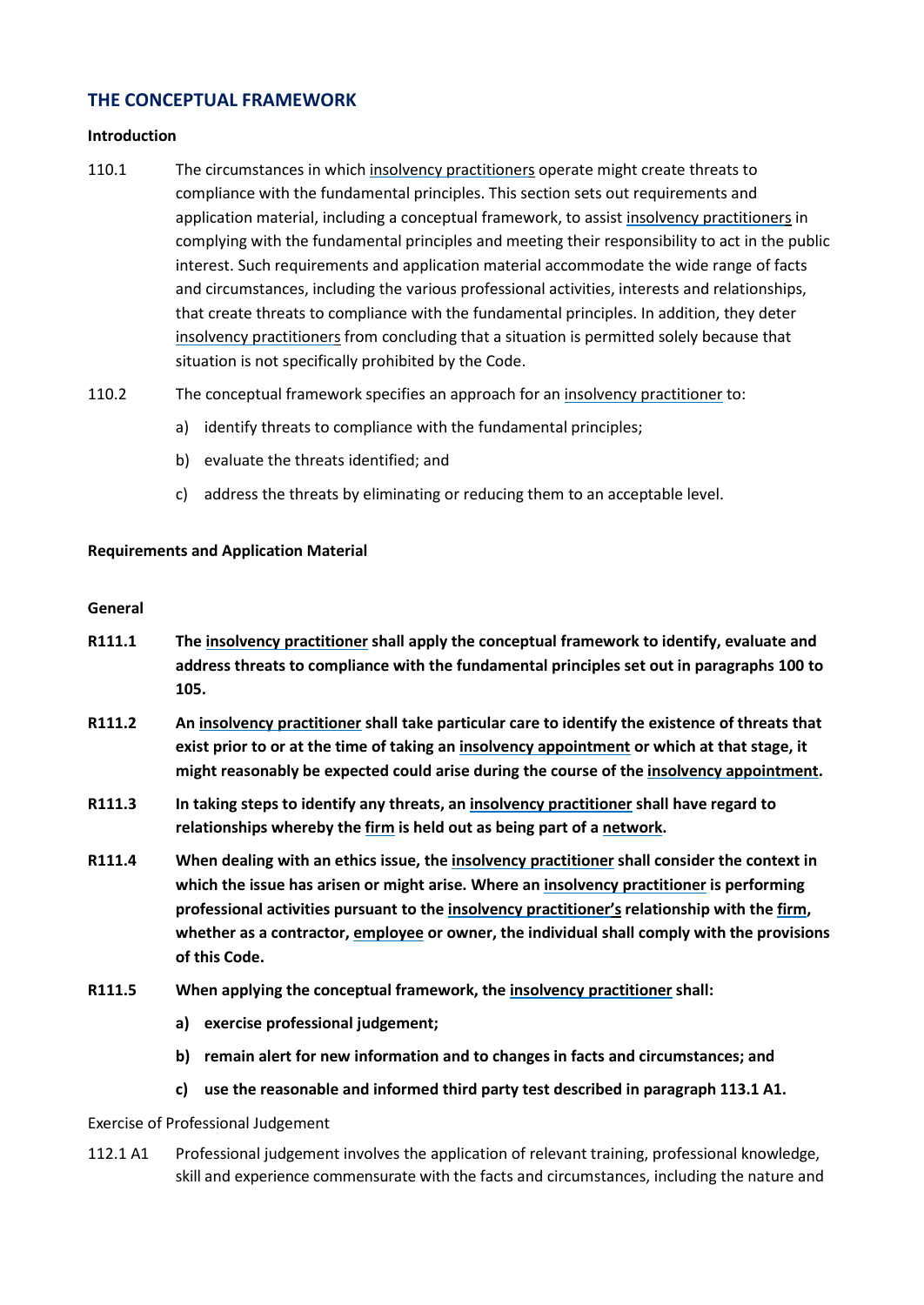scope of the particular professional activities, and the interests and relationships involved. In relation to undertaking professional activities, the exercise of professional judgement is required when the [insolvency practitioner](#page-69-1) applies the conceptual framework in order to make informed decisions about the courses of actions available, and to determine whether such decisions are appropriate in the circumstances.

- 112.1 A2 An understanding of known facts and circumstances is a prerequisite to the proper application of the conceptual framework. Determining the actions necessary to obtain this understanding and coming to a conclusion about whether the fundamental principles have been complied with also require the exercise of professional judgement.
- 112.1 A3 In exercising professional judgement to obtain this understanding, the [insolvency practitioner](#page-69-1) might consider, among other matters, whether:
	- There is reason to be concerned that potentially relevant information might be missing from the facts and circumstances known to the [insolvency practitioner.](#page-69-1)
	- There is an inconsistency between the known facts and circumstances and the [insolvency](#page-69-1) [practitioner'](#page-69-1)s expectations.
	- The [insolvency practitioner'](#page-69-1)s expertise and experience are sufficient to reach a conclusion.
	- There is a need to consult with others with relevant expertise or experience.
	- The information provides a reasonable basis on which to reach a conclusion.
	- The [insolvency practitioner'](#page-69-1)s own preconception or bias might be affecting the [insolvency](#page-69-1)  [practitioner'](#page-69-1)s exercise of professional judgement.
	- There might be other reasonable conclusions that could be reached from the available information.

#### Reasonable and Informed Third Party

113.1 A1 The reasonable and informed third party test is a consideration by the [insolvency practitioner](#page-69-1) about whether the same conclusions would likely be reached by another party. Such consideration is made from the perspective of a reasonable and informed third party, who weighs all the relevant facts and circumstances that the [insolvency practitioner](#page-69-1) knows, or could reasonably be expected to know, at the time the conclusions are made. The reasonable and informed third party does not need to be an [insolvency practitioner,](#page-69-1) but would possess the relevant knowledge and experience to understand and evaluate the appropriateness of the [insolvency practitioner'](#page-69-1)s conclusions in an impartial manner.

#### **Identifying Threats**

### **R114.1 The [insolvency practitioner](#page-69-1) shall identify threats to compliance with the fundamental principles.**

114.1 A1 An understanding of the facts and circumstances, including any professional activities, interests and relationships that might compromise compliance with the fundamental principles, is a prerequisite to the [insolvency practitioner's](#page-69-1) identification of threats to such compliance. The existence of certain conditions, policies and procedures established by the profession, legislation, regulation, the [firm,](#page-69-3) or the employing organisation that can enhance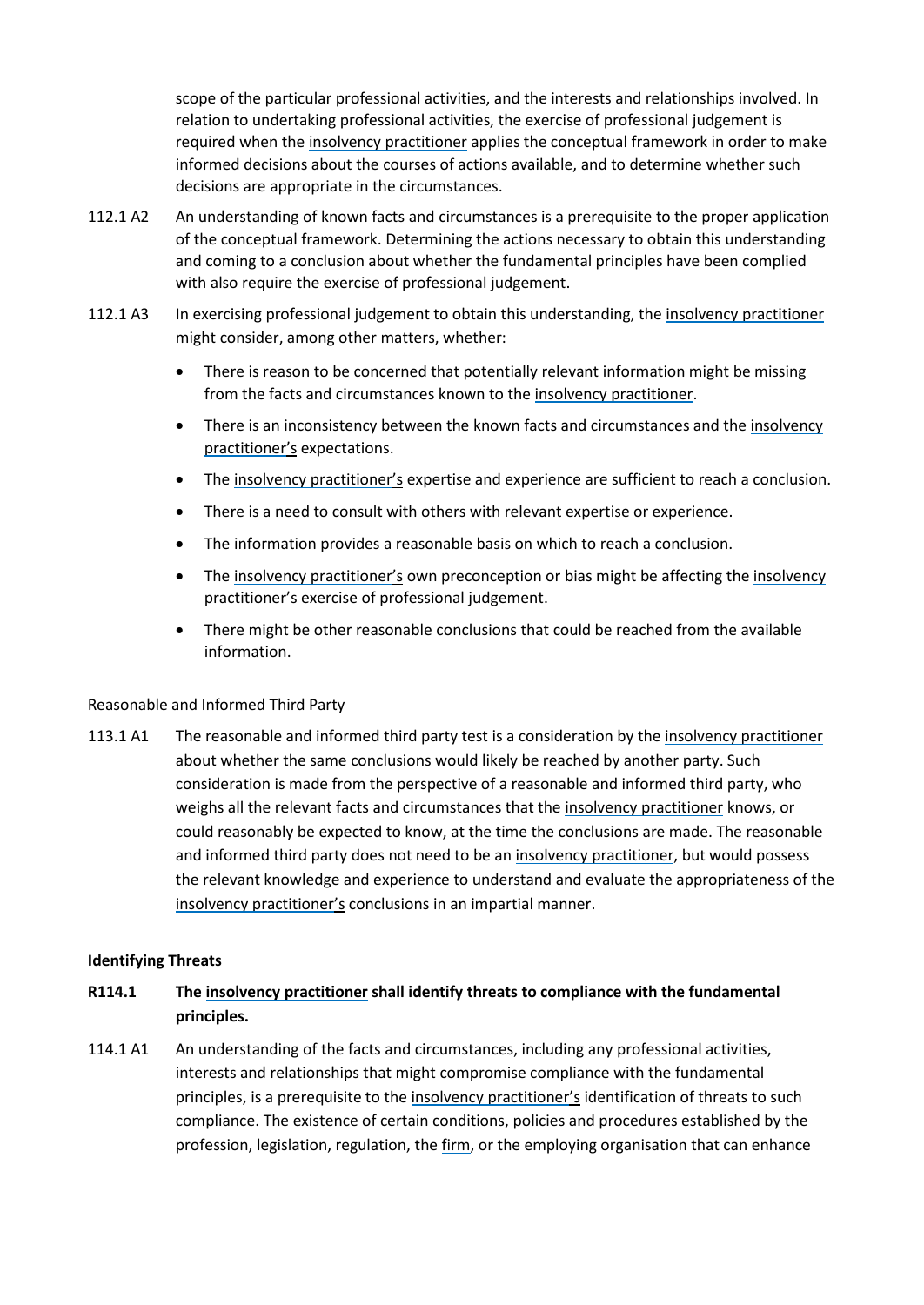the [insolvency practitioner](#page-69-1) acting ethically might also help identify threats to compliance with the fundamental principles.

- 114.1 A2 Below there are examples of such conditions, policies and procedures which are also factors that are relevant in evaluating the level of threats (see also Professional and personal relationships):
	- a) leadership of the [firm](#page-69-3) that stresses the importance of compliance with the fundamental principles;
	- b) policies and procedures to implement and monitor quality control of engagements;
	- c) documented policies regarding the need to identify threats to compliance with the fundamental principles, evaluate the significance of those threats, and apply safeguards to eliminate or reduce the threats to an acceptable level;
	- d) documented internal policies and procedures requiring compliance with the fundamental principles;
	- e) policies and procedures to identify the existence of any threats to compliance with the fundamental principles before deciding whether to accept an [insolvency appointment;](#page-69-0)
	- f) policies and procedures to identify interests or relationships between the [firm](#page-69-3) or individuals within the [firm](#page-69-3) and third parties;
	- g) policies and procedures to prohibit individuals who are not members of the insolvency [team](#page-69-4) from inappropriately influencing the outcome of an [insolvency appointment;](#page-69-0)
	- h) timely communication of a [firm'](#page-69-3)s policies and procedures, including any changes to them, to all individuals within the [firm,](#page-69-3) and appropriate training and education on such policies and procedures;
	- i) designating a member of senior management to be responsible for overseeing the adequate functioning of the [firm's](#page-69-3) quality control system;
	- j) a disciplinary mechanism to promote compliance with policies and procedures;
	- k) published policies and procedures to encourage and empower individuals within the [firm](#page-69-3) to communicate to senior levels within th[e firm](#page-69-3) any issue relating to compliance with the fundamental principles that concerns them.
- 114.1 A3 Threats to compliance with the fundamental principles might be created by a broad range of facts and circumstances. It is not possible to define every situation that creates threats. In addition, the nature of engagements and work assignments might differ and, consequently, different types of threats might be created.
- 114.1 A4 Threats to compliance with the fundamental principles fall into one or more of the following categories:
	- a) Self-interest threat the threat that financial or other interests of the [firm,](#page-69-3) a[n individual](#page-69-8)  [within the](#page-69-8) [firm](#page-69-3) or a [close or immediate family](#page-69-9) member of a[n individual within the](#page-69-8) [firm](#page-69-3) will inappropriately influence the [insolvency practitioner'](#page-69-1)s judgement or behaviour;
	- b) Self-review threat the threat that the [insolvency practitioner](#page-69-1) will not appropriately evaluate the results of a previous judgement made or service performed by an individual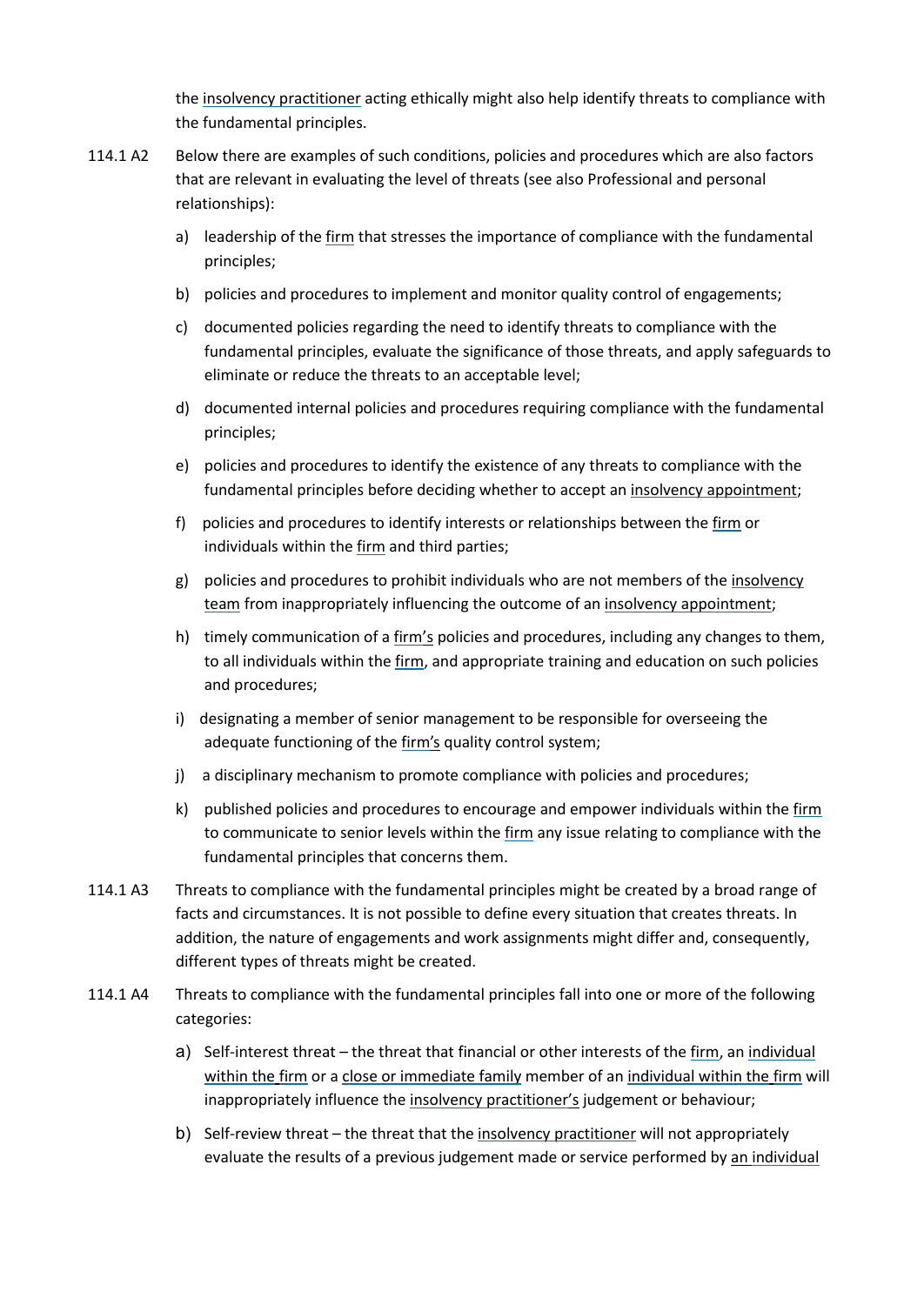[within the](#page-69-8) [firm,](#page-69-3) on which the [insolvency practitioner](#page-69-1) will rely when forming a judgement as part of providing a current service;

- c) Advocacy threat the threat that an [individual within the](#page-69-8) [firm](#page-69-3) will promote a position or opinion to the point that the [insolvency practitioner'](#page-69-1)s objectivity is compromised;
- d) Familiarity threat –the threat that due to a long or close relationship, an [individual within](#page-69-8)  [the](#page-69-8) [firm](#page-69-3) will be too sympathetic or antagonistic to the interests of others or too accepting of their work; and
- e) Intimidation threat the threat that a[n insolvency practitioner](#page-69-1) will be deterred from acting objectively because of actual or perceived pressures, including attempts to exercise undue influence over th[e insolvency practitioner.](#page-69-1)
- 114.1 A5 The following are examples of facts and circumstances within each category of threats that might create threats for an [insolvency practitioner:](#page-69-1)
	- a) Examples of circumstances that might create self-interest threats for a[n insolvency](#page-69-1)  [practitioner](#page-69-1) include:
		- i. an [individual within the](#page-69-8) [firm](#page-69-3) having an interest in a creditor or potential creditor with a claim which requires subjective adjudication, or having an interest in a party to a transaction;
		- ii. an [individual within the](#page-69-8) [firm](#page-69-3) having a close business relationship with a creditor, potential creditor or a party to a transaction;
		- iii. the [insolvency practitioner](#page-69-1) discovering a significant error when evaluating the results of a previous service performed by a[n individual within the](#page-69-8) [firm;](#page-69-3)
		- iv. concern about the possibility of damaging a business relationship;
		- v. concern about future employment.
	- b) Examples of circumstances that might create self-review threats for an [insolvency](#page-69-1)  [practitioner](#page-69-1) include:
		- i. accepting an [insolvency appointment](#page-69-0) in respect of an [entity](#page-69-5) where an individual [within the](#page-69-8) [firm](#page-69-3) has recently been employed by or seconded to that [entity;](#page-69-5)
		- ii. an [insolvency practitioner](#page-69-1) or the [firm](#page-69-3) having previously carried out professional work of any description, including sequential [insolvency appointments](#page-69-0), for an [entity.](#page-69-5)
	- c) Examples of circumstances that might create advocacy threats for a[n insolvency practitioner](#page-69-1) include:
		- i. acting in an advisory capacity for a creditor of the insolven[t entity;](#page-69-5)
		- ii. acting in an advisory capacity to an [entity](#page-69-5) prior to its insolvency;
		- iii. acting as an advocate for a client of the [firm](#page-69-3) in litigation or a dispute with the insolvent [entity.](#page-69-5)
	- d) Examples of circumstances that might create familiarity threats for an [insolvency](#page-69-1)  [practitioner](#page-69-1) include: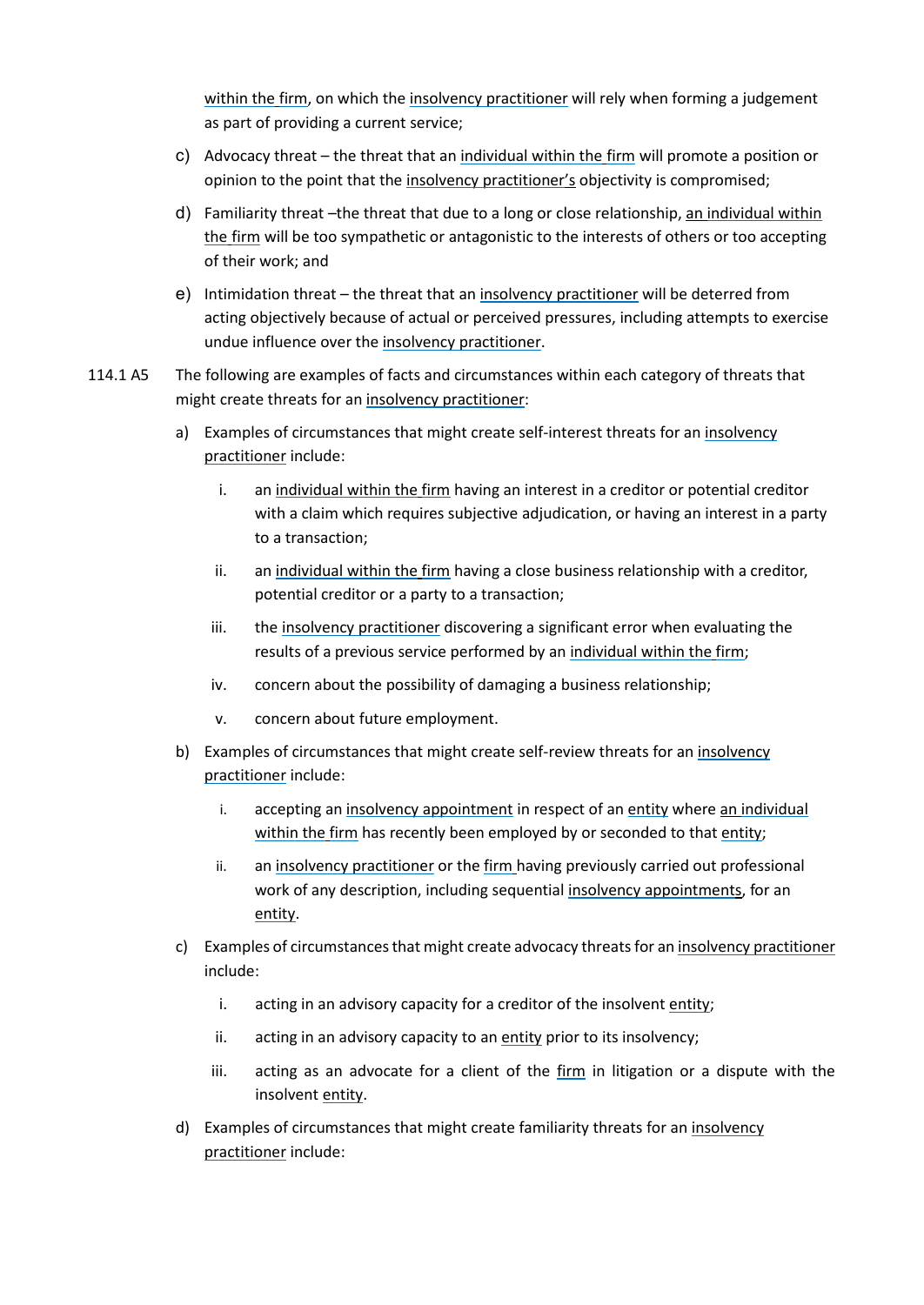- i. an [individual within the](#page-69-8) [firm](#page-69-3) or a [close or immediate family](#page-69-9) member having a close relationship with a director, officer, [employee](#page-69-7) or any individual having a financial interest in the insolvent [entity;](#page-69-5)
- ii. an [individual within the](#page-69-8) [firm](#page-69-3) or a [close or immediate family](#page-69-9) member having a close relationship with a potential purchaser of the insolvent [entity'](#page-69-5)s assets and/or business or any individual having a financial interest in the potential purchaser.

In this regard a close relationship includes both a close professional relationship and a close personal relationship.

- e) Examples of circumstances that might create intimidation threats for an [insolvency](#page-69-1)  [practitioner](#page-69-1) include:
	- i). an [individual within the](#page-69-8) [firm](#page-69-3) being threatened with dismissal or replacement;
	- ii). an [individual within the](#page-69-8) [firm](#page-69-3) being threatened with litigation, complaint or adverse publicity;
	- iii). an [individual within the](#page-69-8) [firm](#page-69-3) being threatened with violence or other reprisal.
- 114.1 A6 and a threat might affect compliance with more than A circumstance might create more than one threat, one fundamental principle.

#### **Evaluating Threats**

**R115.1 When the [insolvency practitioner](#page-69-1) identifies a threat to compliance with the fundamental principles, th[e insolvency practitioner](#page-69-1) shall evaluate whether such a threat is at an acceptable level.**

#### Acceptable Level

115.1 A1 An acceptable level is a level at which an [insolvency practitioner](#page-69-1) using the reasonable and informed third party test would likely conclude that the [insolvency practitioner](#page-69-1) complies with the fundamental principles.

#### Factors Relevant in Evaluating the Level of Threats

- 115.2 A1 The consideration of qualitative as well as quantitative factors is relevant in the [insolvency](#page-69-1)  [practitioner'](#page-69-1)s evaluation of threats, as is the combined effect of multiple threats, if applicable.
- 115.2 A2 The existence of conditions, policies and procedures described in paragraph 114.1 A1 A2 might also be factors that are relevant in evaluating the level of threats to compliance with fundamental principles. Examples of such conditions, policies and procedures include:
	- a) corporate governance requirements.
	- b) educational, training and experience requirements for the profession.
	- c) professional standards.
	- d) effective complaint systems which enable the [insolvency practitioner](#page-69-1) and the general public to draw attention to unethical behaviour.
	- e) an explicitly stated duty to report breaches of ethics requirements.
	- f) professional or regulatory monitoring and disciplinary procedures.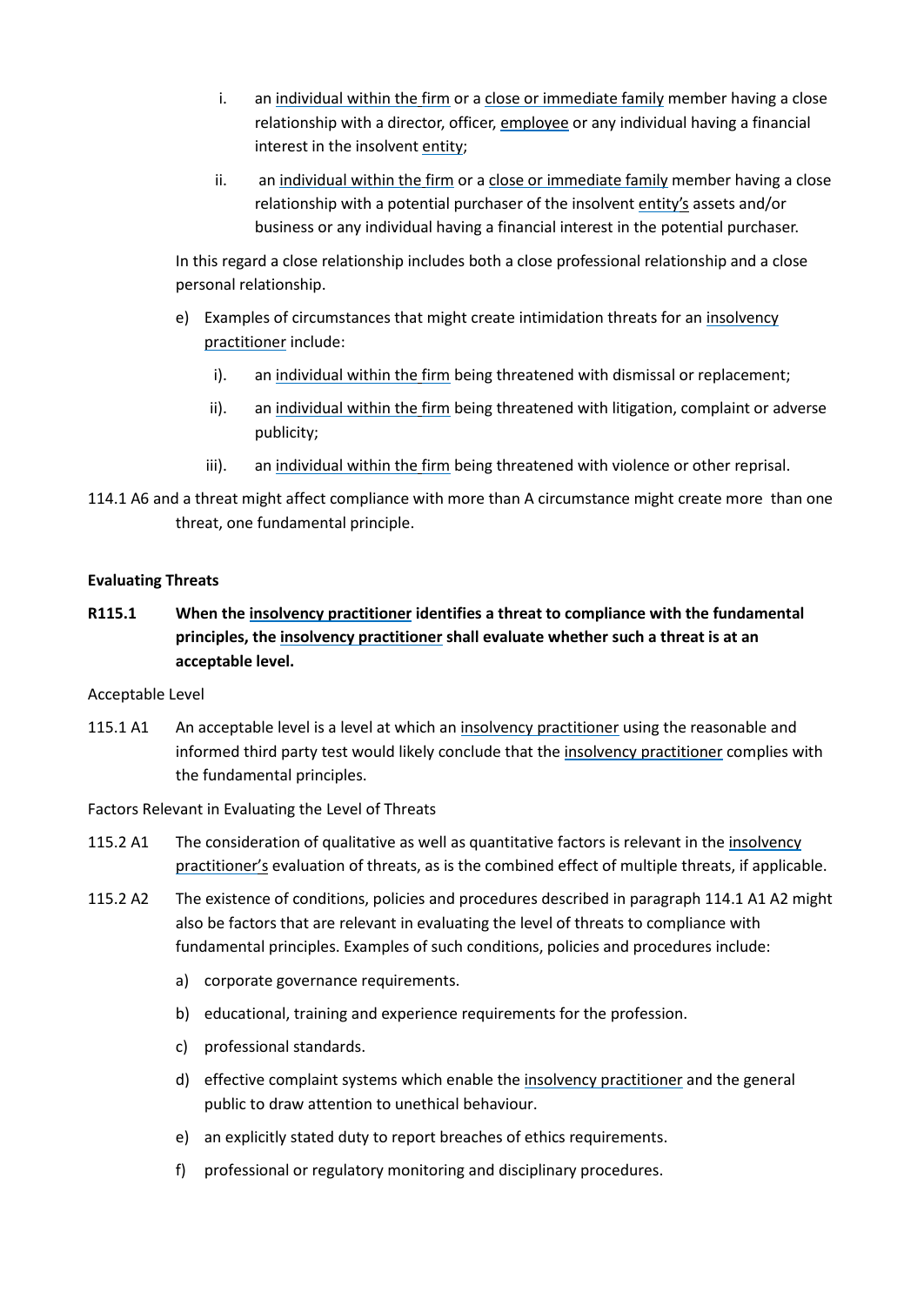g) external review by a legally empowered third party of the reports, returns, communications or information produced by the [insolvency practitioner.](#page-69-1)

Consideration of New Information or Changes in Facts and Circumstances

- **R115.3 If the [insolvency practitioner](#page-69-1) becomes aware of new information or changes in facts and circumstances that might impact whether a threat has been eliminated or reduced to an acceptable level, the [insolvency practitioner](#page-69-1) shall re-evaluate and address that threat accordingly.**
- 115.3 A1 Remaining alert throughout a[n insolvency appointment](#page-69-0) assists the [insolvency practitioner](#page-69-1) in determining whether new information has emerged or changes in facts and circumstances have occurred that:
	- a) impact the level of a threat; or
	- b) affect th[e insolvency practitioner'](#page-69-1)s conclusions about whether safeguards applied continue to be appropriate to address identified threats.
- 115.3 A2 If new information results in the identification of a new threat, the [insolvency practitioner](#page-69-1) is required to evaluate and, as appropriate, address this threat.

#### **Addressing Threats**

- **R116.1 If the [insolvency practitioner](#page-69-1) determines that the identified threats to compliance with the fundamental principles are not at an acceptable level, the [insolvency practitioner](#page-69-1) shall address the threats by eliminating them or reducing them to an acceptable level. The [insolvency practitioner](#page-69-1) shall do so by:**
	- **a) eliminating the circumstances, including interests or relationships, that are creating the threats;**
	- **b) applying safeguards, where available and capable of being applied, to reduce the threats to an acceptable level; or**
	- **c) declining or ending the [insolvency appointment.](#page-69-0)**

### Actions to Eliminate Threats

116.1 A1 Depending on the facts and circumstances, a threat might be addressed by eliminating the circumstance creating the threat. However, there are some situations in which threats can only be addressed by declining or ending the [insolvency appointment](#page-69-0) or resigning altogether from the [firm](#page-69-3) or the employing organisation. This is because the circumstances that created the threats cannot be eliminated and safeguards are not capable of being applied to reduce the threat to an acceptable level.

#### Safeguards

- 116.1 A2 Safeguards are actions, individually or in combination, that the [insolvency practitioner](#page-69-1) takes that effectively reduce threats to compliance with the fundamental principles to an acceptable level.
- 116.1 A3 Safeguards vary depending on the facts and circumstances. Examples of actions that in certain circumstances might be safeguards to address threats include: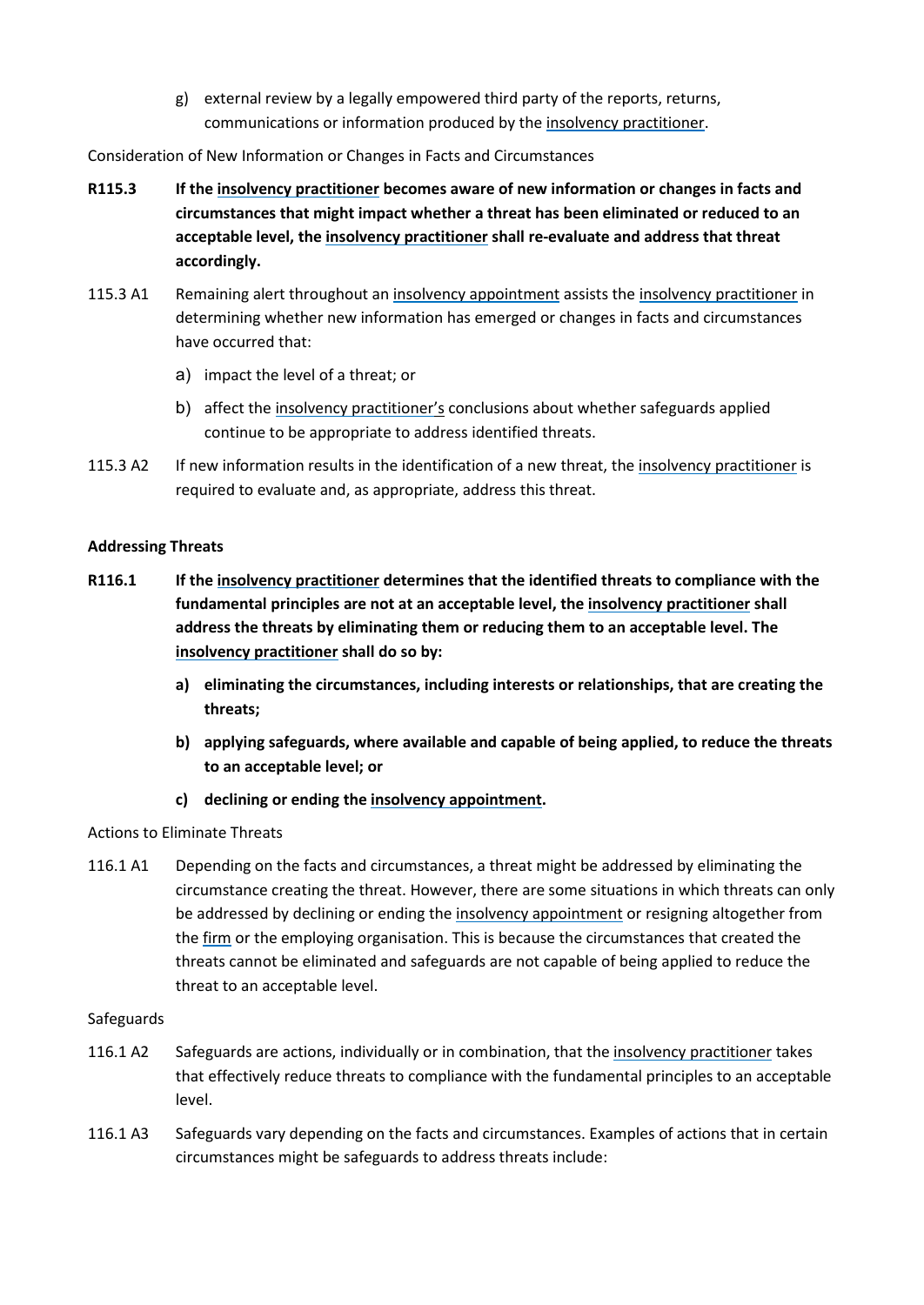- Assigning additional time and qualified personnel to required tasks when a[n insolvency](#page-69-0)  [appointment](#page-69-0) has been accepted might address a self-interest threat.
- Having an appropriate reviewer who was not a member of the team review the work performed or advise as necessary might address a self-review threat.
- Involving anothe[r insolvency practitioner](#page-69-1) to perform or re-perform part of the engagement might address self-interest, self-review, advocacy, familiarity or intimidation threats.
- Disclosing any referral fees or commission arrangements received for recommending services or products might address a self-interest threat.

Safeguards specific to a[n insolvency appointment a](#page-69-0)re considered later in the Code.

Consideration of Significant Judgements Made and Overall Conclusions Reached

- **R116.2 The [insolvency practitioner](#page-69-1) shall form an overall conclusion about whether the actions that the [insolvency practitioner](#page-69-1) takes, or intends to take, to address the threats created will eliminate those threats or reduce them to an acceptable level. In forming the overall conclusion, the [insolvency practitioner](#page-69-1) shall:** 
	- **a) review any significant judgements made or conclusions reached; and**
	- **b) use the reasonable and informed third party test.**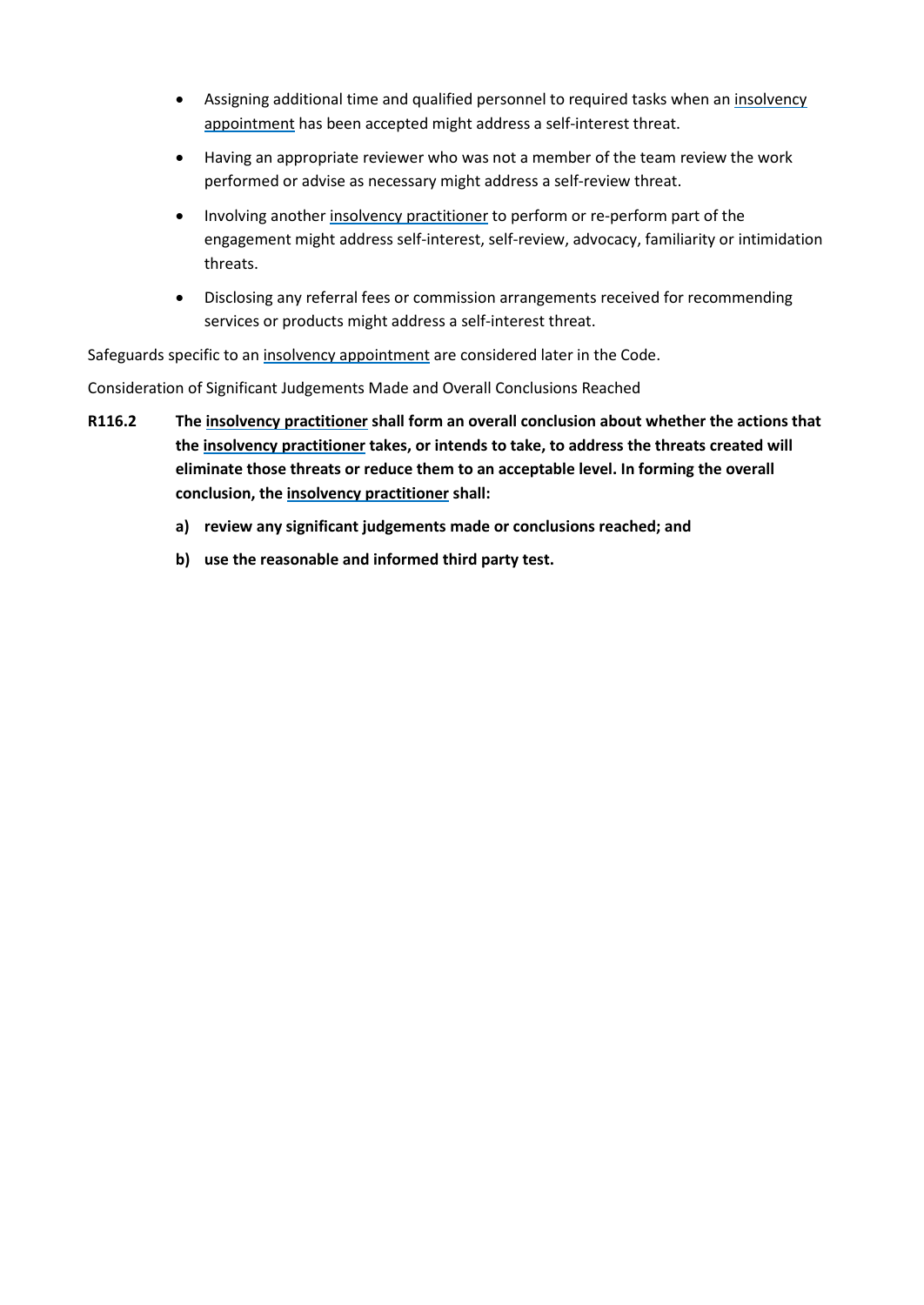### **BREACHES OF THE CODE**

- **R120.1 An [insolvency practitioner](#page-69-1) who identifies a breach of any other provision of the Code shall evaluate the significance of the breach and its impact on the [insolvency practitioner'](#page-69-1)s ability to comply with the fundamental principles. Th[e insolvency practitioner](#page-69-1) shall also:**
	- **a) take whatever actions might be available, as soon as possible, to address the consequences of the breach satisfactorily; and**
	- **b) determine whether to report the breach to the relevant parties.**
- 120.1 A1 Relevant parties to whom such a breach might be reported include those who might have been affected by it, or an [authorising body.](#page-69-2)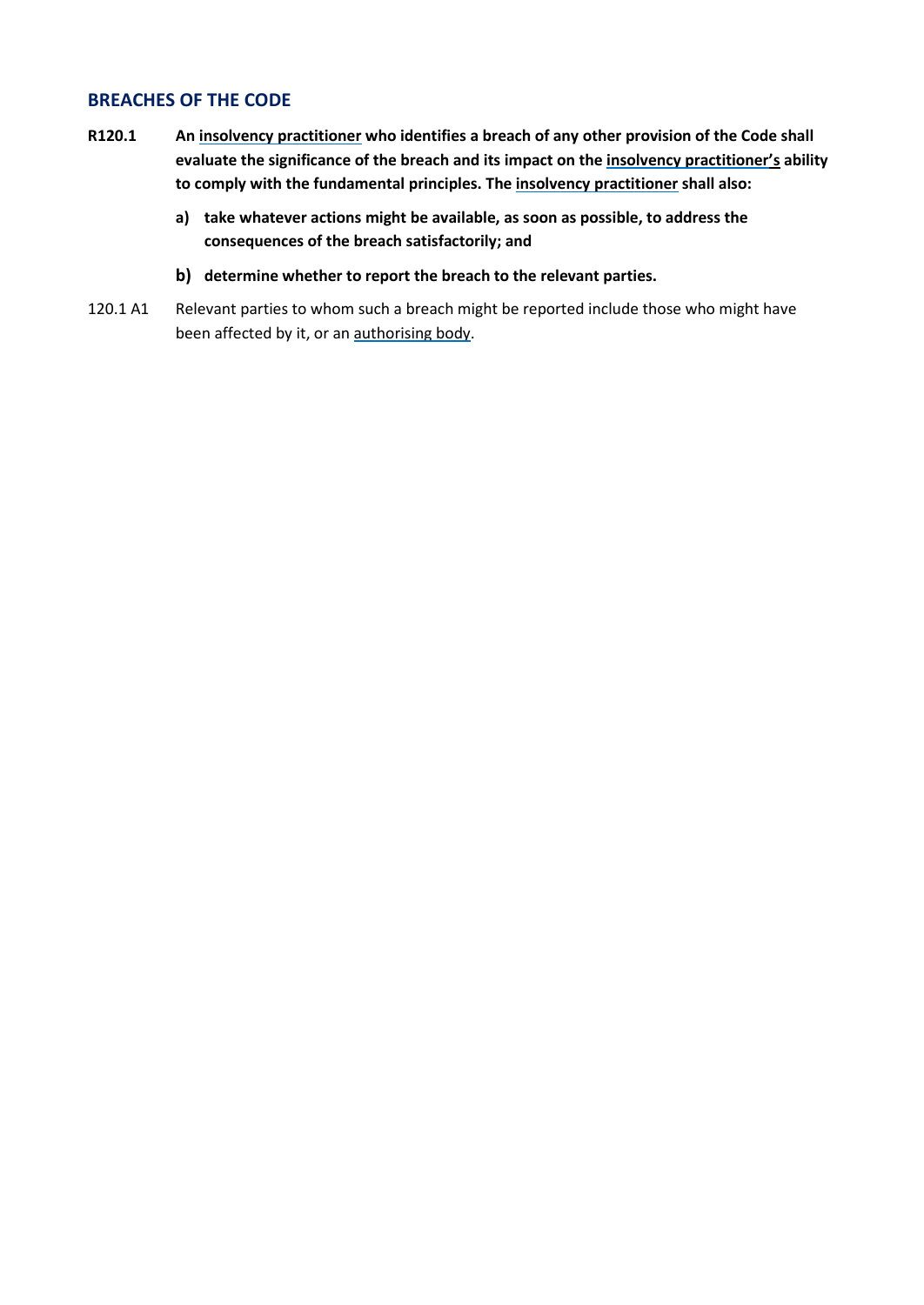### **RECORD KEEPING**

- 130.1 A1 It will always be for th[e insolvency practitioner](#page-69-1) to justify their actions. A[n insolvency practitioner](#page-69-1) will be expected to be able to demonstrate the steps that they took and the conclusions that they reached in identifying, evaluating and responding to any threats, both leading up to and during an [insolvency appointment,](#page-69-0) by reference to written contemporaneous records.
- **R130.2 The [insolvency practitioner](#page-69-1) shall document:**
	- **a) the facts.**
	- **b) any communications with, and parties with whom the matters were discussed.**
	- **c) the courses of action considered, the judgements made and the decisions that were taken.**
	- **d) the safeguards applied to address the threats when applicable.**
	- **e) how the matter was addressed.**
	- **f) where relevant, why it was appropriate to accept or continue the [insolvency](#page-69-0)  [appointment.](#page-69-0)**
- 130.2 A1 The records an [insolvency practitioner](#page-69-1) maintains, in relation to the steps that they took and the conclusions that they reached, are expected to be sufficient to enable a reasonable and informed third party to reach a view on the appropriateness of their actions.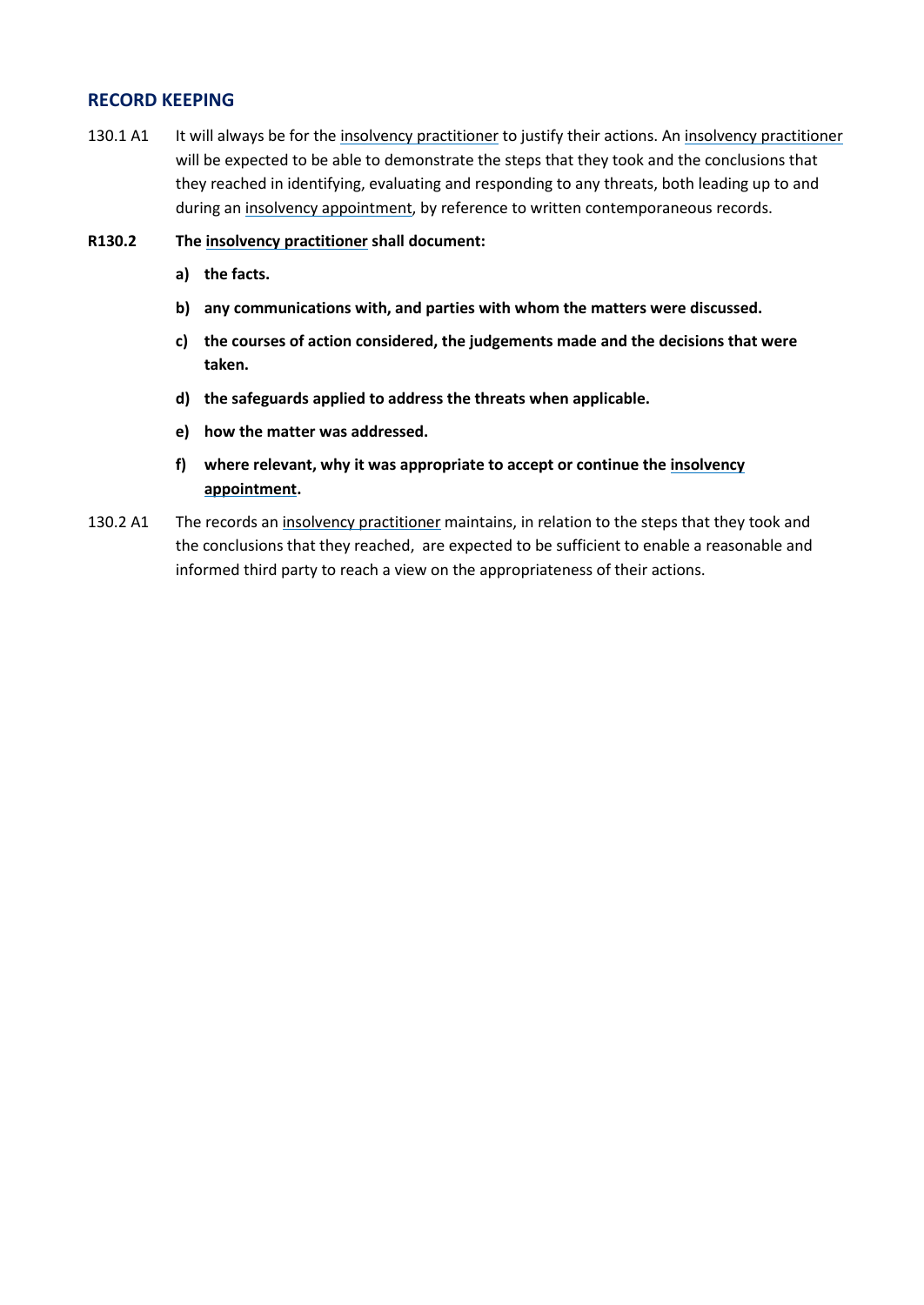### **ETHICAL CONFLICT RESOLUTION**

- 140.1 An [insolvency practitioner](#page-69-1) might be required to resolve a conflict in complying with the fundamental principles.
- 140.1 A1 When initiating either a formal or informal conflict resolution process, the following factors, either individually or together with other factors, might be relevant to the resolution process:
	- a) relevant facts
	- b) ethical issues involved
	- c) fundamental principles related to the matter in question
	- d) established internal procedures
	- e) alternative courses of action.
- 140.1 A2 Having considered the relevant factors, it is necessary for an [insolvency practitioner](#page-69-1) to determine the appropriate course of action, weighing the consequences of each possible course of action. If the matter remains unresolved, the [insolvency practitioner](#page-69-1) might wish to consult with other appropriate persons within the [firm](#page-69-3) for help in obtaining resolution.
- 140.1 A3 Where a matter involves a conflict with, or within, an [entity,](#page-69-5) an [insolvency practitioner](#page-69-1) will need to decide whether to consult with those charged with governance of the [entity,](#page-69-5) such as the board of directors or senior management team.
- **R140.2 The [insolvency practitioner](#page-69-1) shall document the substance of the issue, the details of any discussions held, and the decisions made concerning that issue.**
- 140.2 A1 Reference should be made to Record Keeping (130).
- 140.2 A2 The [insolvency practitioner](#page-69-1) is expected to be seen to act in such a way that threats to the fundamental principles are adequately addressed. Therefore, it is important that the [insolvency practitioner](#page-69-1) considers disclosure, for example, to the court or to the creditors and other interested parties of the existence of any threat, together with the safeguards identified and applied.
- 140.2 A3 If a significant conflict cannot be resolved, a[n insolvency practitioner](#page-69-1) might consider obtaining advice from their [authorising body](#page-69-2) or from legal advisors. Th[e insolvency practitioner](#page-69-1) generally can obtain guidance on ethical issues without breaching the fundamental principle of confidentiality if the matter is discussed with their [authorising body](#page-69-2) on an anonymous basis or with a legal advisor under the protection of legal privilege.
- **R140.3 If, after exhausting all relevant possibilities, the ethical conflict remains unresolved, an [insolvency practitioner](#page-69-1) shall, where possible, refuse to remain associated with the matter creating the conflict. The [insolvency practitioner](#page-69-1) shall determine whether, in the circumstances, it is appropriate to withdraw from the [insolvency appointment,](#page-69-0) or to resign altogether from th[e firm](#page-69-3) or the employing organisation.**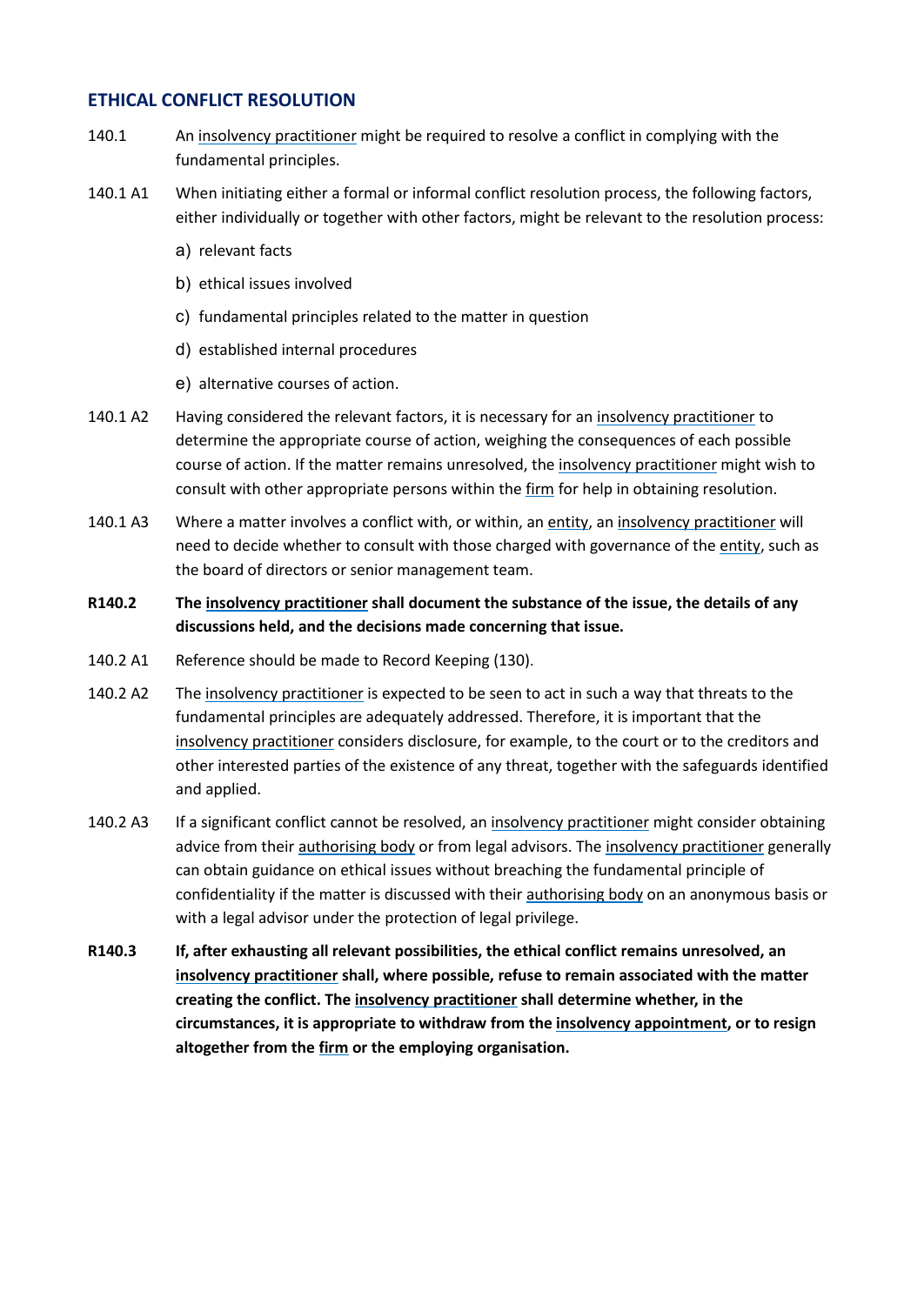## **SPECIFIC APPLICATION OF THE CODE**

#### **Introduction**

200.1 This part of the Code describes how the framework applies in certain situations to [insolvency](#page-69-1)  [practitioners](#page-69-1). This part does not describe all of the circumstances and relationships that could be encountered by an [insolvency practitioner](#page-69-1) that create or could create threats to compliance with the fundamental principles. Therefore, th[e insolvency practitioner](#page-69-1) is encouraged to be alert for such circumstances and relationships.

#### **Requirements and application material**

- **R200.2 An [insolvency practitioner](#page-69-1) shall not knowingly engage in any activity that impairs or might impair integrity, objectivity or the good reputation of the profession and as a result would be incompatible with the fundamental principles.**
- **R200.3 An [insolvency practitioner](#page-69-1) shall exercise judgement to determine how best to deal with threats that are not at an acceptable level, whether by applying safeguards to eliminate the threat or reduce it to an acceptable level or, where possible, by refusing to remain associated with the matter creating the conflict.**
- 200.3 A1 In exercising this judgement, a[n insolvency practitioner](#page-69-1) is expected to consider whether a reasonable and informed third party, weighing all the specific facts and circumstances available to the [insolvency practitioner](#page-69-1) at that time, would be likely to conclude that the threats would be eliminated or reduced to an acceptable level by the application of safeguards, such that compliance with the fundamental principles is not compromised.
- 200.3 A2 In the work environment, safeguards will vary depending on the facts and circumstances. Work environment safeguards comprise safeguards existing across the [firm](#page-69-3) and safeguards specific to an [insolvency appointment.](#page-69-0)
- 200.3 A3 Examples of actions that might be safeguards specific to a[n insolvency appointment](#page-69-0) include:
	- a) consulting an independent third party, such as an [authorising body](#page-69-2) or another insolvency [practitioner;](#page-69-1)
	- b) obtaining the views of a committee of creditors;
	- c) disclosing ethical issues to creditors and other interested parties;
	- d) involving another [insolvency practitioner](#page-69-1) to perform or re-perform part of the engagement;
	- e) obtaining legal advice from a solicitor, barrister or advocate with appropriate experience and expertise.

#### **General conduct**

- **R200.4 Where circumstances are dealt with by statute or secondary legislation, an [insolvency](#page-69-1)  [practitioner](#page-69-1) shall comply with such provisions.**
- 200.5 The practice of insolvency is principally governed by statute and secondary legislation and in many cases is subject ultimately to the control of the court.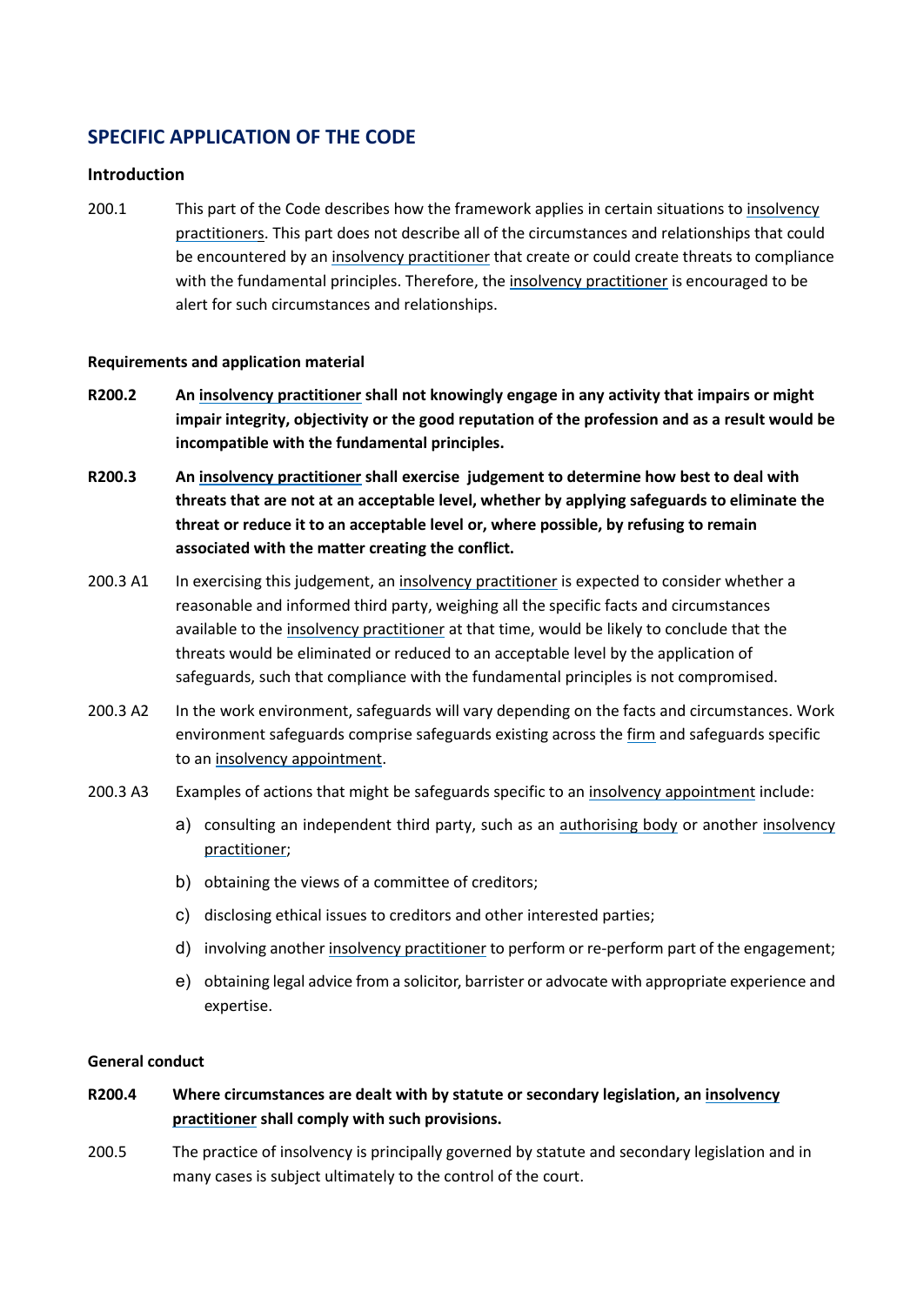- **R200.6 A[n insolvency practitioner](#page-69-1) shall also comply with any relevant judicial authority relating to their conduct and any directions given by the court.**
- **R200.7 A[n insolvency practitioner](#page-69-1) shall act in a manner appropriate to their position (as an officer of the court where applicable) and in accordance with any quasi-judicial, fiduciary or other duties that the [insolvency practitioner](#page-69-1) might be under.**
- **R200.8 A[n insolvency practitioner](#page-69-1) shall comply with standards or regulations issued by their [authorising body.](#page-69-2)**
- **R200.9 A[n insolvency practitioner](#page-69-1) shall also have regard to guidance relevant to the conduct of an [insolvency appointment](#page-69-0) or work that might lead to an [insolvency appointment](#page-69-0) which is issued by thei[r authorising body,](#page-69-2) the Insolvency Service and other appropriate organisations.**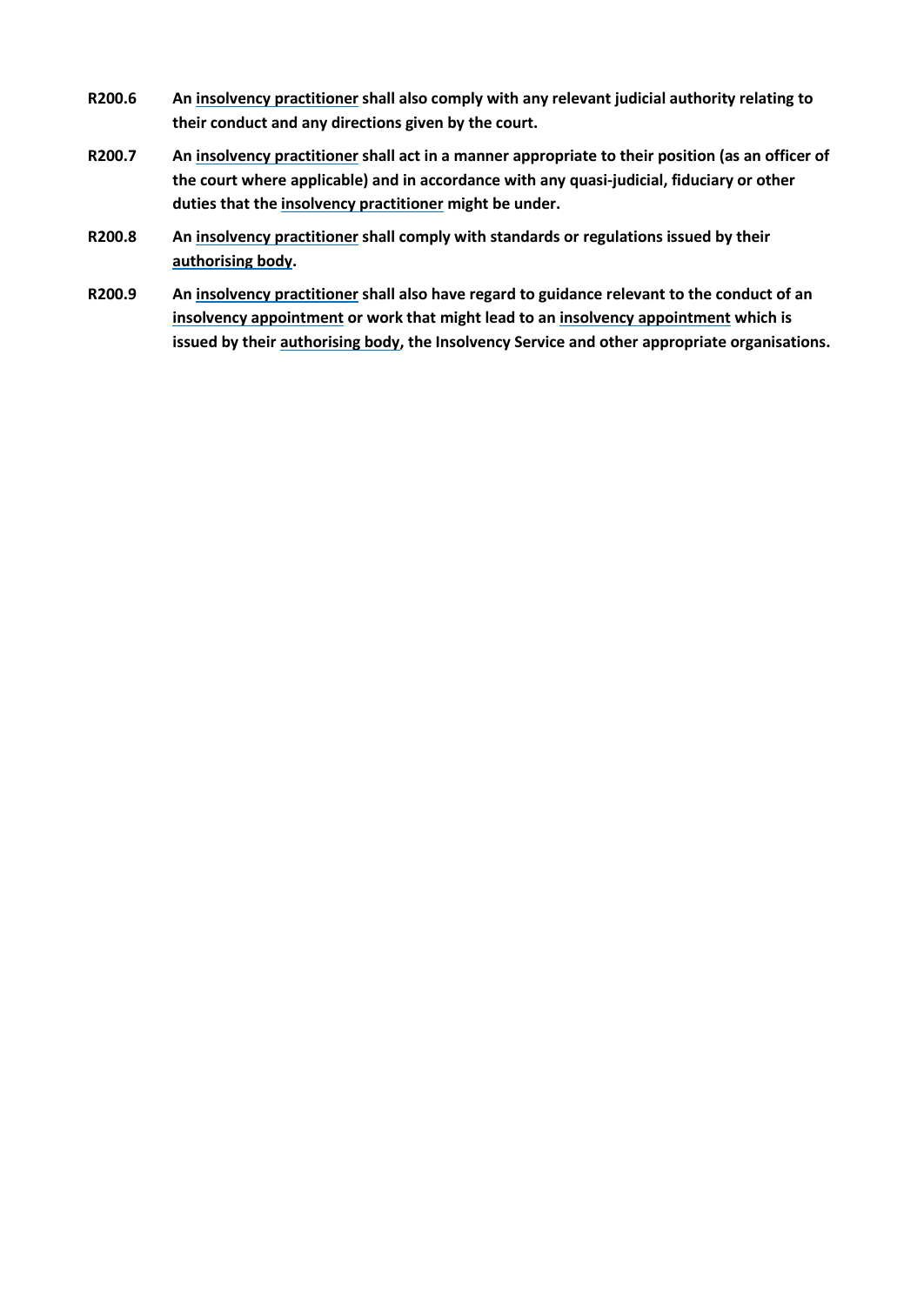### **INSOLVENCY APPOINTMENTS**

#### **Introduction**

- 210.1 [insolvency practitioners](#page-69-1) are required to comply with the fundamental principles and apply the conceptual framework to identify, evaluate and address threats.
- 210.2 Acceptance of a[n insolvency appointment](#page-69-0) might create a threat to compliance with one or more of the fundamental principles. This section sets out specific requirements and application material relevant to applying the conceptual framework in such circumstances.

#### **Requirements and application material**

- **R210.3 Before agreeing to accept any [insolvency appointment](#page-69-0) (including a joint appointment), an [insolvency practitioner](#page-69-1) shall determine whether acceptance would create any threats to compliance with the fundamental principles.**
- 210.3 A1 Of particular importance are threats to the fundamental principle of objectivity created by conflicts of interest. These are considered in more detail in the section on conflicts of interest (paragraphs 310 to 311.2 A4).
- 210.3 A2 When seeking to identify threats to the fundamental principles, an [insolvency practitioner](#page-69-1) will need to identify and evaluate any professional or personal relationships that threaten compliance with the fundamental principles (see Acting with sufficient expertise, 300 below). The [insolvency practitioner](#page-69-1) will then need to determine the appropriate response to any threats arising from any such relationships, including the identifying and applying appropriate safeguards.
- **R210.4 If the [insolvency practitioner](#page-69-1) determines that the identified threats to compliance with the fundamental principles are not at an acceptable level, the [insolvency practitioner](#page-69-1) shall address the threats by eliminating them or reducing them to an acceptable level. The [insolvency practitioner](#page-69-1) shall do so by:**
	- **a) Eliminating the circumstances, including interests or relationships, that are creating the threats; or**
	- **b) Applying safeguards, where available and capable of being applied, to reduce the threats to an acceptable level.**
- **R210.5 An [insolvency practitioner](#page-69-1) shall not accept a[n insolvency appointment](#page-69-0) where a threat to the fundamental principles has been identified unless the threat is eliminated or reduced to an acceptable level.**
- 210.5 A1 Factors that are relevant in evaluating the level of a threat include measures that prevent unauthorised disclosure of confidential information These measures include:
	- The existence of separate practice areas for specialty functions within the [firm,](#page-69-3) which might act as a barrier to the passing of confidential client information between practice areas.
	- Policies and procedures to limit access to client files.
	- Confidentiality agreements signed by personnel and partners of the [firm.](#page-69-3)
	- Separation of confidential information physically and electronically.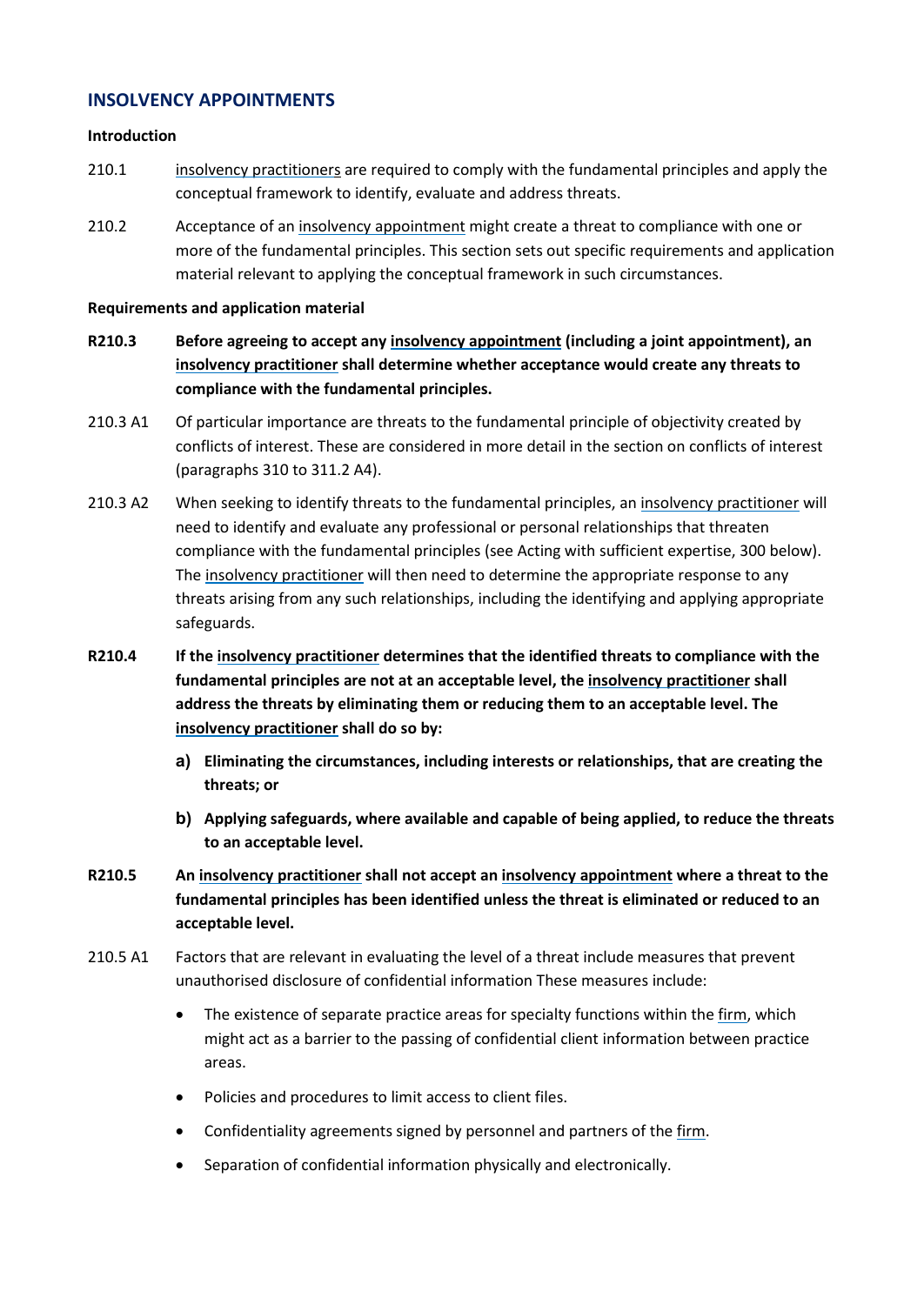- Specific and dedicated training and communication.
- 210.5 A2 Examples of actions that might be safeguards include:
	- a) involving another [insolvency practitioner,](#page-69-1) either from within or out with the [firm](#page-69-3) as appropriate to the circumstances, to review the work done, perform or re-perform part of the work or otherwise advise as necessary. This could include anothe[r insolvency](#page-69-1)  [practitioner](#page-69-1) taking a joint appointment;
	- b) changing members of th**e** [insolvency team](#page-69-4) or the use of separate staff;
	- c) terminating the financial or business relationship that gives rise to the threat;
	- d) seeking directions from the court.
- 210.5 A3 It is important that, prior to th[e insolvency appointment,](#page-69-0) the [insolvency practitioner](#page-69-1) considers disclosure, to the court or to the creditors on whose behalf the [insolvency practitioner](#page-69-1) would be appointed to act, of the existence of any threat, together with the safeguards identified and applied, and that no objection is made to the [insolvency practitioner](#page-69-1) being appointed.
- 210.5 A4 Where an [insolvency practitioner](#page-69-1) is specifically precluded by this Code from accepting an [insolvency appointment](#page-69-0) as an individual, a joint appointment is not an appropriate safeguard and would not make accepting th[e insolvency appointment](#page-69-0) appropriate.
- 210.5 A5 An [insolvency practitioner](#page-69-1) will need to exercise professional judgement to determine the appropriate action when threats have been identified. In exercising their judgement, an [insolvency practitioner](#page-69-1) is expected to take into account whether a reasonable and informed third party, weighing all the specific facts and circumstances available to the [insolvency](#page-69-1)  [practitioner](#page-69-1) at the time, would be likely to conclude that the threats would be eliminated or reduced to an acceptable level, such that compliance with the fundamental principles is not compromised.
- **R210.6 An [insolvency practitioner](#page-69-1) might encounter situations in which the threats cannot be eliminated and safeguards are not capable of being applied to reduce the threats to an acceptable level. Where this is the case, the [insolvency practitioner](#page-69-1) shall not accept the [insolvency appointment.](#page-69-0)**
- **R210.7 Following the acceptance of an [insolvency appointment,](#page-69-0) the [insolvency practitioner](#page-69-1) shall keep under review any identified threats, and th[e insolvency practitioner](#page-69-1) shall be mindful that other threats to the fundamental principles could arise.**
- 210.7 A1 Remaining alert throughout the [insolvency appointment](#page-69-0) will assist the [insolvency practitioner](#page-69-1) in determining whether new information has emerged or changes in facts and circumstances have occurred that:
	- a) impact the level of a threat; or
	- b) affect th[e insolvency practitioner'](#page-69-1)s conclusions about whether safeguards applied continue to be appropriate to address identified threats.

#### **Mergers**

210.8 A1 If [firms](#page-69-3) merge, after the merger, they are to be treated as one [firm](#page-69-3) for the purposes of assessing threats to the fundamental principles.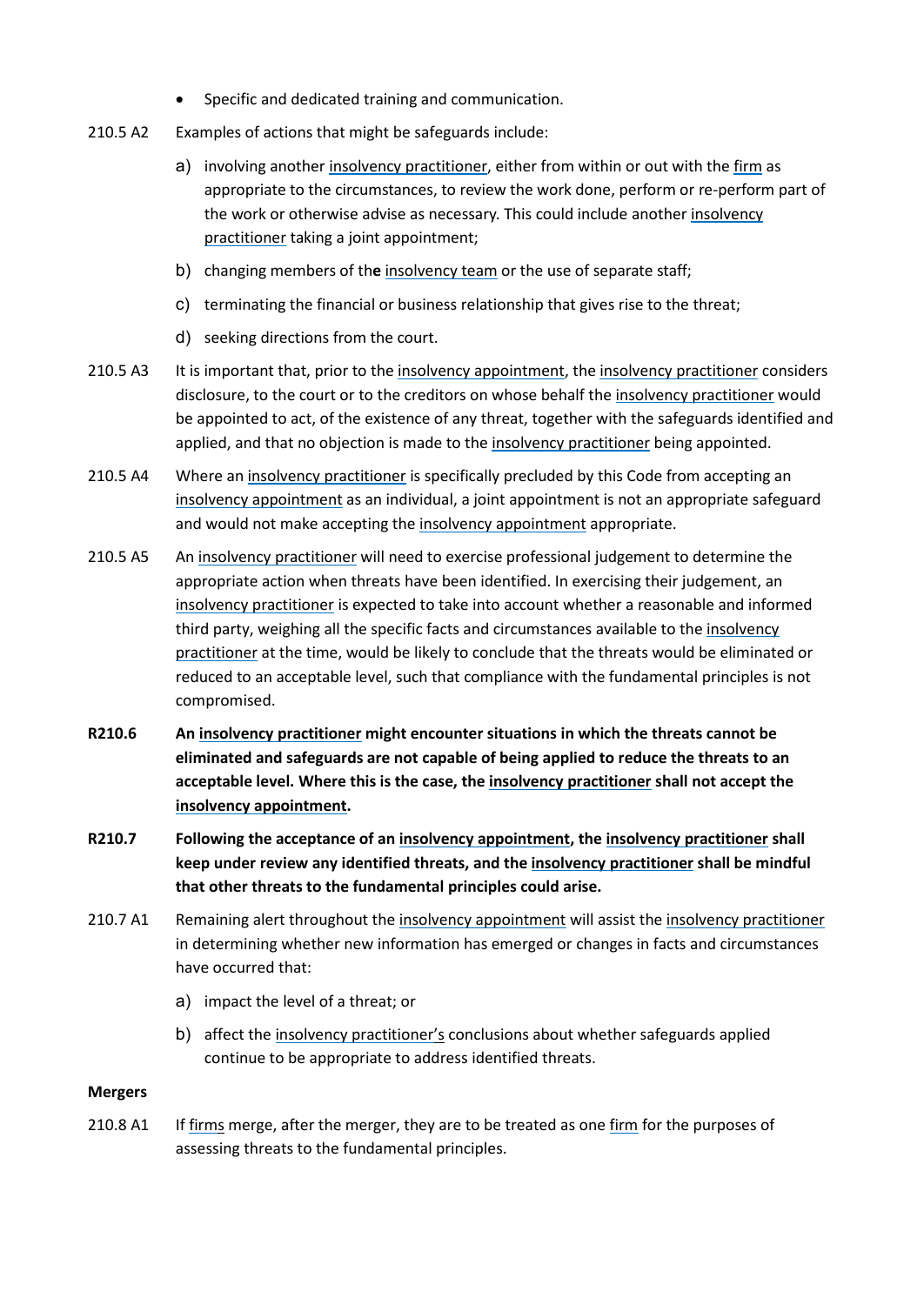### **R210.9 At the time of the merger, the [insolvency practitioner](#page-69-1) shall review existing [insolvency](#page-69-0)  [appointments](#page-69-0) and identify any threats to the fundamental principles**.

- 210.9 A1 [Principals](#page-70-0) and [employees](#page-69-7) of the merged [firm](#page-69-3) will become subject to common ethical constraints in relation to accepting ne[w insolvency appointments](#page-69-0) to clients of either of the former [firms](#page-69-3). However existing [insolvency appointments](#page-69-0) which are rendered in apparent breach of the Code by the merger need not be judged to be so automatically, provided that a considered review of the situation by the [firm](#page-69-3) discloses no obvious and immediate ethical conflict.
- **R210.10 Where an** [individual within the](#page-69-8) **[firm](#page-69-3) has, in any former capacity, undertaken work upon the affairs of an entity that is incompatible with an [insolvency appointment](#page-69-0) of the new [firm,](#page-69-3) the individual shall not work or be employed on that assignment.**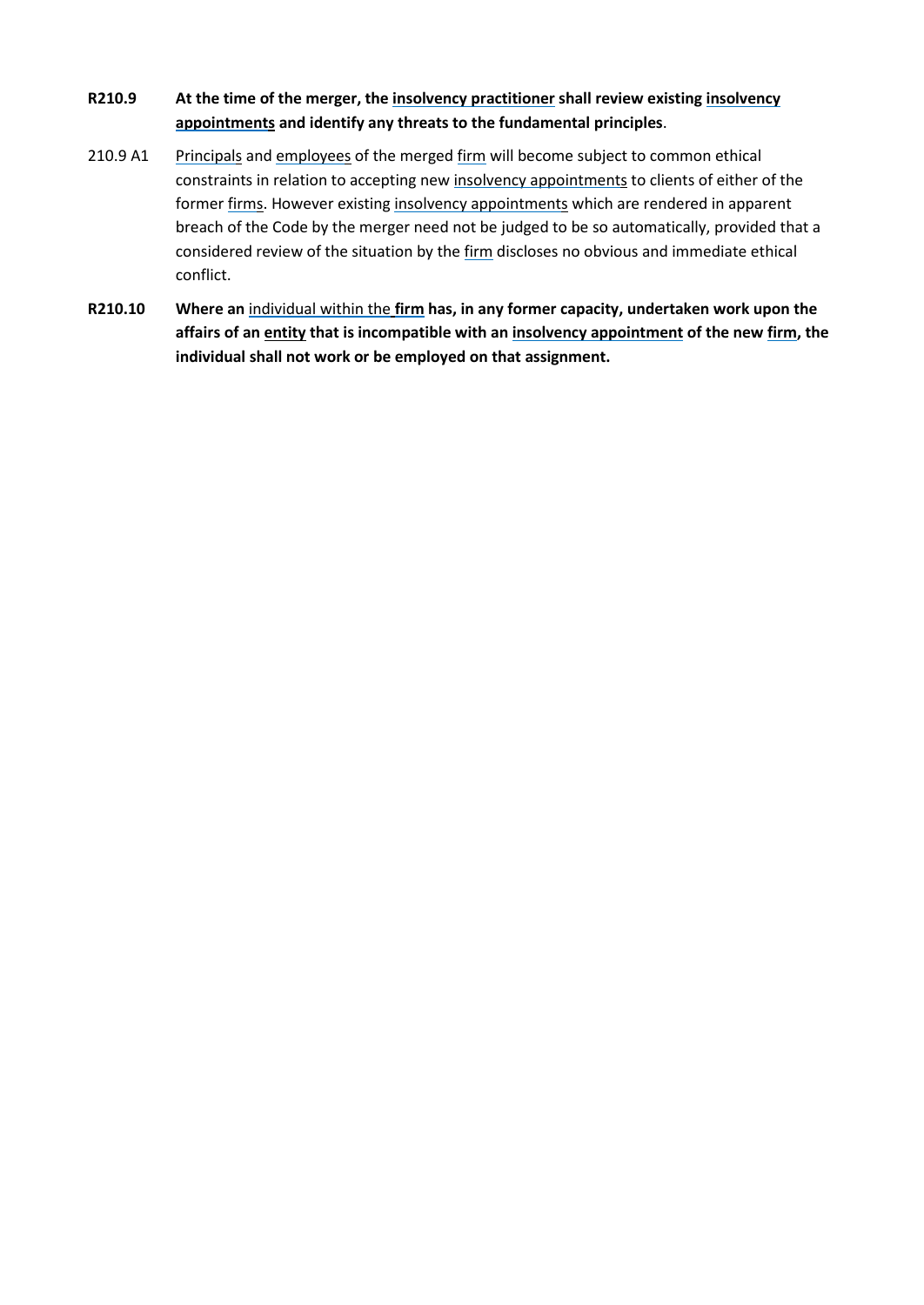### **ACTING WITH SUFFICIENT EXPERTISE**

#### **Introduction**

- 300.1 [insolvency practitioners](#page-69-1) are required to comply with the fundamental principles and apply the conceptual framework to identify, evaluate and address threats.
- 300.2 The fundamental principle of professional competence and due care requires that an [insolvency practitioner](#page-69-1) only accepts an [insolvency appointment](#page-69-0) when the [insolvency](#page-69-1)  [practitioner](#page-69-1) has or can acquire sufficient expertise. For example, a self-interest threat to the fundamental principle of professional competence and due care is created if the [insolvency](#page-69-1)  [practitioner](#page-69-1) or the [insolvency team](#page-69-4) does not possess or cannot acquire the competencies necessary to carry out the [insolvency appointment.](#page-69-0) Acquiring in this context includes obtaining the expertise from elsewhere by employing experts or additional resources. This section sets out specific requirements and application material relevant to applying the conceptual framework in such circumstances.

#### **Requirements and Application Material**

#### **General**

- **R300.3 An [insolvency practitioner](#page-69-1) shall not intentionally mislead an employing organisation as to the level of expertise or experience possessed.**
- 300.3 A1 The principle of professional competence and due care requires that an [insolvency practitioner](#page-69-1) only undertake significant tasks for which th[e insolvency practitioner](#page-69-1) has, or can obtain, sufficient training or experience.
- 300.3 A2 A self-interest threat to compliance with the principle of professional competence and due care might be created if an [insolvency practitioner](#page-69-1) has:
	- insufficient time for performing or completing the relevant duties;
	- incomplete, restricted or otherwise inadequate information for performing the duties;
	- insufficient experience, training and/or education;
	- inadequate resources for the performance of the duties.
- 300.3 A3 Factors that are relevant in evaluating the level of such a threat include:
	- the extent to which the [insolvency practitioner](#page-69-1) is working with others;
	- the relative seniority of the [insolvency practitioner](#page-69-1) in the [firm;](#page-69-3)
	- the level of supervision and review applied to the work.
- 300.3 A4 Factors to be considered in evaluating expertise include:
	- a) an appropriate knowledge and understanding of the [entity,](#page-69-5) its owners, managers and those responsible for its governance and business activities;
	- b) an appropriate understanding of the nature of the  $entity's$  business, the complexity of its operations, the specific requirements of the engagement and the purpose, nature and scope of the work to be performed;
	- c) knowledge of relevant industries and subject matters;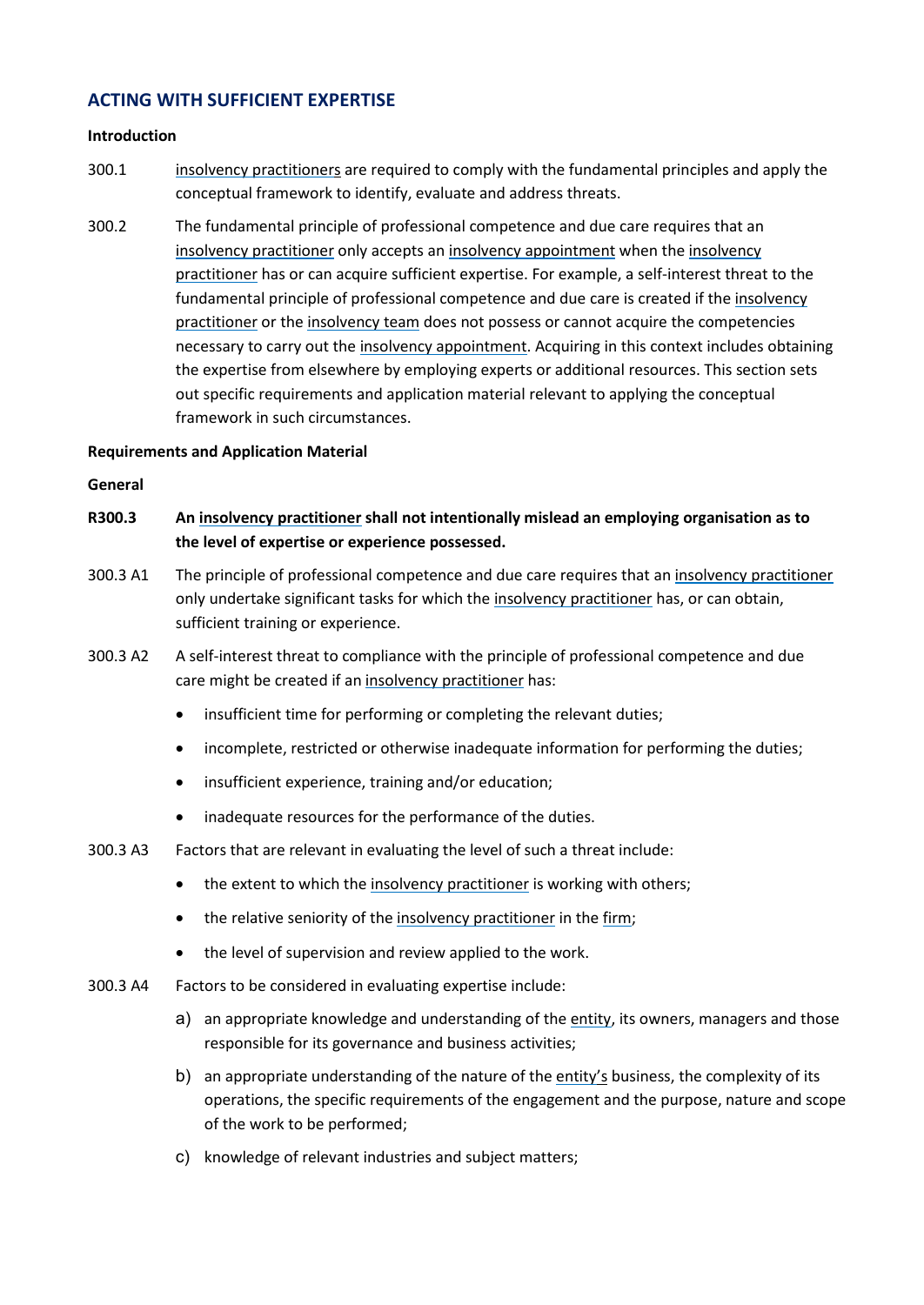- d) possessing or obtaining experience of relevant regulatory and reporting requirements;
- e) availability of sufficient staff with the necessary competencies;
- f) access to experts where necessary;
- g) complying with quality control policies and procedures designed to provide reasonable assurance that specific engagements are accepted only when they can be performed competently.
- 300.3 A5 Maintaining and acquiring professional competence requires a continuing awareness and understanding of relevant technical and professional developments.
- 300.3 A6 Examples of actions that might be safeguards to address such threats include:
	- obtaining assistance or training from someone with the necessary expertise.
	- ensuring that there is adequate time available for performing the relevant duties.
- **R300.4 If a threat to compliance with the principle of professional competence and due care cannot be addressed, an [insolvency practitioner](#page-69-1) shall determine whether to decline to perform the duties in question or accept or continue the [insolvency appointment.](#page-69-0) If th[e insolvency](#page-69-1)  [practitioner](#page-69-1) determines that declining to accept the [insolvency appointment](#page-69-0) is appropriate, the [insolvency practitioner](#page-69-1) shall communicate the reasons.**
- **R300.5 The [insolvency practitioner](#page-69-1) shall keep under review the expertise required throughout the [insolvency appointment](#page-69-0)**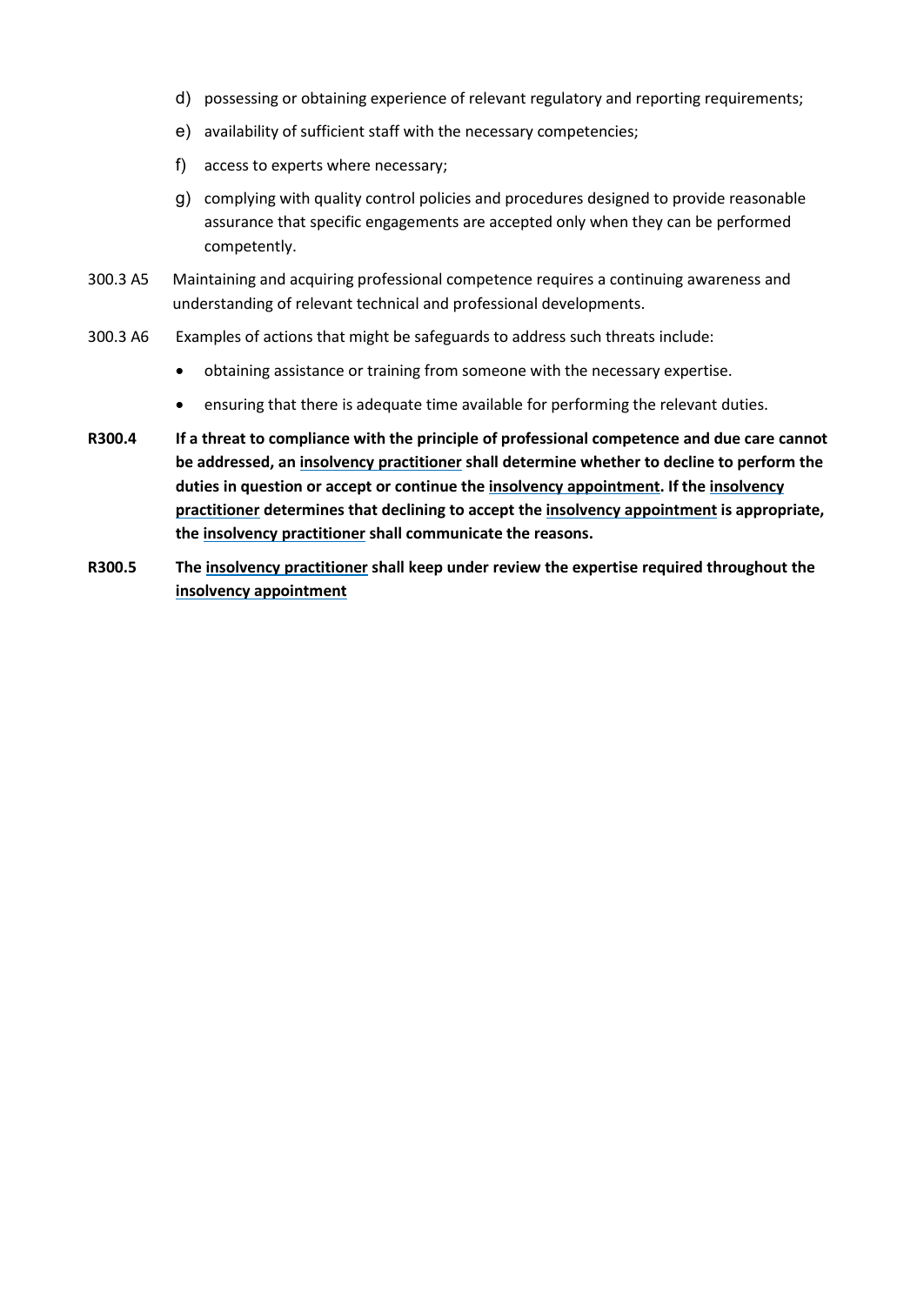### **CONFLICTS OF INTEREST AND PROFESSIONAL AND PERSONAL RELATIONSHIPS**

#### **Introduction**

- 310.1 [insolvency practitioners](#page-69-1) are required to comply with the fundamental principles and apply the conceptual framework to identify, evaluate and address threats.
- 310.2 A conflict of interest creates threats to compliance with the principle of objectivity and might create threats to compliance with the other fundamental principles.
- 310.3 Where a conflict of interest arises, the preservation of confidentiality will be of paramount importance.
- 310.4 This section sets out specific requirements and application material relevant to applying the conceptual framework to conflicts of interest.

#### **Requirements and Application Material**

#### **General**

- **R311.1 An [insolvency practitioner](#page-69-1) shall not allow a conflict of interest to compromise professional or business judgement.**
- **R311.2 An [insolvency practitioner](#page-69-1) might encounter circumstances where a threat to the principle of objectivity or other fundamental principles cannot be eliminated and safeguards cannot be applied to reduce the threat to an acceptable level. Where this is the case the [insolvency](#page-69-1)  [practitioner](#page-69-1) shall not accept the [insolvency appointment.](#page-69-0)**
- 311.2 A1 Examples of circumstances that might create a conflict of interest include where a significant relationship has existed with the [entity](#page-69-5) or someone connected with the [entity,](#page-69-5) or where an [insolvency practitioner:](#page-69-1)
	- has to deal with conflicting or competing interests between entitles over whom they, or another [insolvency practitioner](#page-69-1) in their [firm,](#page-69-3) is appointed.
	- or another [insolvency practitioner](#page-69-1) in their [firm](#page-69-3) has previously acted as an insolvency office holder to a company with a common director, or common directors. Where the [insolvency](#page-69-1)  [practitioner](#page-69-1) has been appointed officeholder to a number of insolvent companies with the same director or directors, there will be an increased risk of a conflict of interest arising.
	- has, or others in thei[r firm](#page-69-3) have, previously carried out one or more assignments for an [entity](#page-69-5) and / or its wider group and they are appointed as an insolvency office holder to the [entity](#page-69-5) or its connected entities.
	- has, or others in thei[r firm](#page-69-3) have, previously carried out one or more assignments for an [entity'](#page-69-5)s charge holders or stakeholders and th[e insolvency practitioner](#page-69-1) is appointed as an insolvency office holder to the [entity](#page-69-5) or its connected entities.
	- is appointed administrator by a floating charge holder, under a recent charge, and the assets are sold to a purchaser and the purchaser is connected to the floating charge holder.
	- is appointed to act as supervisor of a debtor's IVA or trustee in a debtor's bankruptcy or sequestration, and has, or another [insolvency practitioner](#page-69-1) in the same [firm,](#page-69-3) has been appointed as an insolvency officeholder to a company of which the debtor is a director, or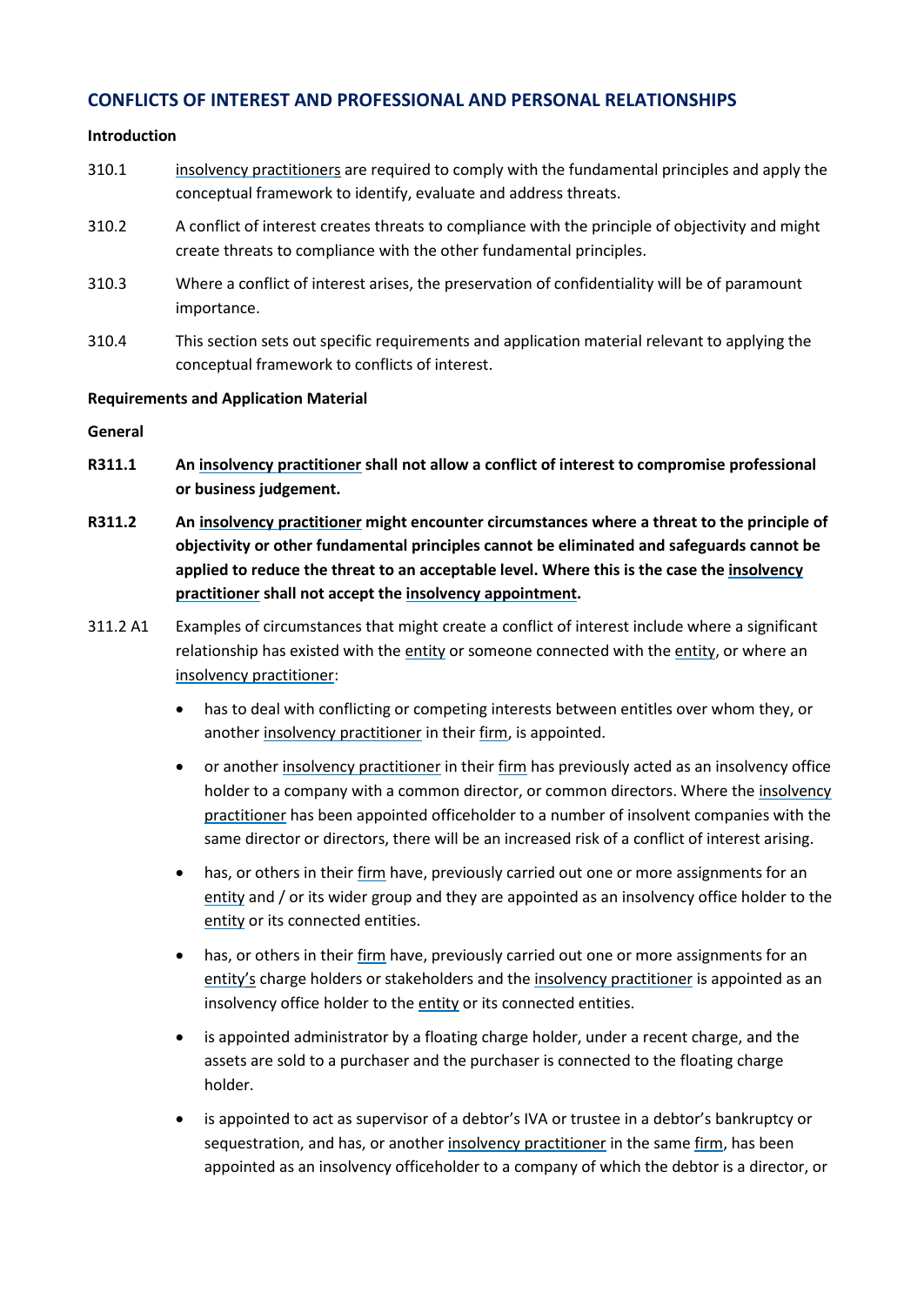was a director in the past three years.

- is appointed to deal with an insolvent individual's affairs, and the [insolvency practitioner,](#page-69-1) or another individual in thei[r firm,](#page-69-3) was involved in bringing about the individual's insolvency. There could be an increased risk of a conflict of interest where the [insolvency](#page-69-1)  [practitioner](#page-69-1) has a claim for outstanding costs.
- 311.2 A2 There will be an increased risk of a conflict arising where an [insolvency practitioner](#page-69-1) or their [firm](#page-69-3) has carried out a number of previous assignments for an [entity,](#page-69-5) its group or its charge holders or stakeholders. There will also be an increased risk if the previous assignments took place over an extended period of time. The level of risk will also depend on the services that were provided and the nature of the work carried out.
- 311.2 A3 There will be an increased risk where an [insolvency practitioner](#page-69-1) has, or others in their [firm](#page-69-3) have, carried out one or more pre-appointment engagements for the [entity,](#page-69-5) and the [insolvency practitioner](#page-69-1) is appointed as an insolvency officeholder, and they, or another [insolvency practitioner](#page-69-1) in their [firm](#page-69-3) is subsequently appointed officeholder in a further insolvency process.
- 311.2 A4 The fact that an [insolvency practitioner,](#page-69-1) or thei[r firm,](#page-69-3) might not have been formally engaged to carry out an assignment, or might not have been paid for their work, does not negate the possibility of a conflict of interest arising.

#### **Professional and personal relationships**

#### Introduction

312.1 The environment in whic[h insolvency practitioners](#page-69-1) work and the relationships formed in their professional and personal lives can lead to threats to the fundamental principle of objectivity.

#### **Requirements and Application Material**

- **R312.2 The principle of objectivity might be threatened if an[y individual within the](#page-69-8) [firm,](#page-69-3) the [close or](#page-69-9)  [immediate family](#page-69-9) of an [individual within the](#page-69-8) [firm](#page-69-3) or th[e firm](#page-69-3) itself, has or has had a professional or personal relationship which relates to the [insolvency appointment](#page-69-0) being considered.**
- 312.2 A1 Relationships could include (but are not restricted to) relationships with:
	- a) the [entity;](#page-69-5)
	- b) senior management or any director or shadow director or former director or shadow director of the [entity;](#page-69-5)
	- c) shareholders or Persons of Significant Control of the [entity;](#page-69-5)
	- d) any [Principal](#page-70-0) o[r employee](#page-69-7) of the [entity;](#page-69-5)
	- e) business partners of the [entity;](#page-69-5)
	- f) companies or entities controlled by th[e entity;](#page-69-5)
	- g) companies which are under common control;
	- h) potential purchasers
	- i) creditors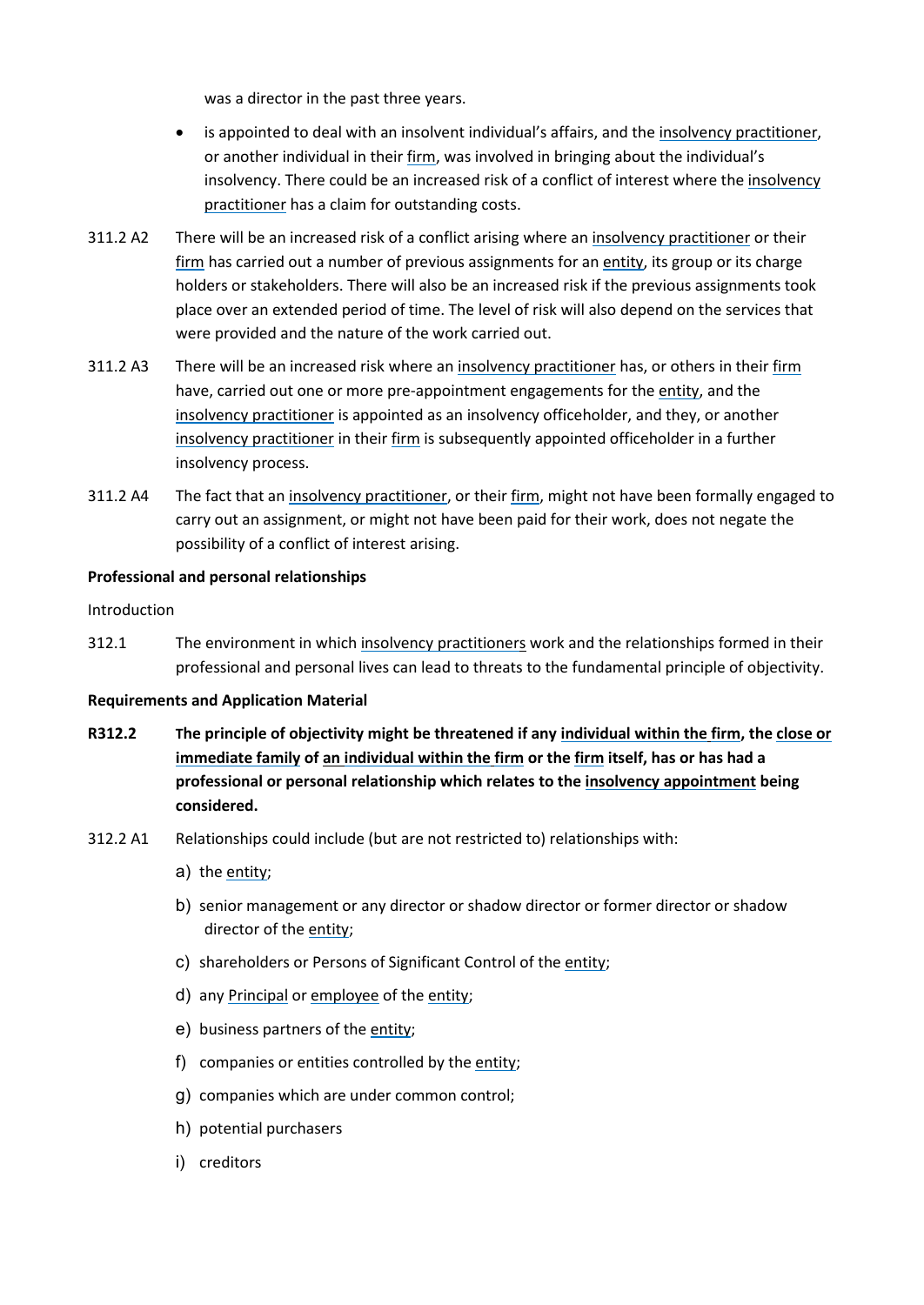- j) funders, including shareholders, private equity houses and debenture holders of the [entity;](#page-69-5)
- k) debtors of the [entity;](#page-69-5)
- l) [close or immediate family](#page-69-9) of the [entity](#page-69-5) (if an individual) or its officers (if a corporate body);
- m) others with commercial relationships with the [firm](#page-69-3) or personal relationships with an [individual within the](#page-69-8) [firm.](#page-69-3)
- 312.2 A2 The examples above are not exhaustive, and the substance of any relationship should be considered.
- **R312.3 An [insolvency practitioner](#page-69-1) shall ensure that the** [firm](#page-69-3) **has policies and procedures to identify relationships between individuals within the** [firm](#page-69-3) **and third parties in a way that is proportionate and reasonable in relation to the [insolvency appointment](#page-69-0) being considered.**
- **R312.4 Before accepting an [insolvency appointment,](#page-69-0) an [insolvency practitioner](#page-69-1) shall take reasonable steps to identify circumstances (including any relationships) that might create a conflict of interest, and therefore a threat to compliance with one or more of the fundamental principles. Such steps shall include identifying:** 
	- **a) the nature of the relevant interests and relationships between all stakeholders; and**
	- **b) the nature, extent and timing of any prior work for the [entity](#page-69-5) or connected entities and its implication for all stakeholders.**
- 312.4 A1 An effective conflict identification process assists a[n insolvency practitioner](#page-69-1) when taking reasonable steps to identify interests and relationships that might create an actual or potential conflict of interest, both before determining whether to accept an [insolvency appointment](#page-69-0) and throughout the appointment. Such a process includes considering matters identified by external parties, for example directors of insolvent entities or insolvent individuals. The earlier an actual or potential conflict of interest is identified, the greater the likelihood of the accountant being able to address threats created by the conflict of interest.
- 312.4 A2 An effective process to identify actual or potential conflicts of interest will take into account factors such as:
	- the nature of any previous work carried out for the [entity](#page-69-5) or connected entities
	- the nature of th[e insolvency appointment](#page-69-0)
	- the size of the [firm](#page-69-3)
	- the size and nature of the client base
	- the structure of the [firm,](#page-69-3) for example, the number and geographic location of offices.
- **R312.5 Where a professional or personal relationship of the type described in paragraph 312.2 A1 has been identified the [insolvency practitioner](#page-69-1) shall evaluate the impact of the relationship in the context of the [insolvency appointment](#page-69-0) being sought or considered.**
- 312.5 A1 Issues to consider in evaluating whether a relationship creates a threat to the fundamental principles include the following:
	- a) The nature of the previous duties undertaken by [a firm](#page-69-3) during an earlier relationship with the [entity.](#page-69-5)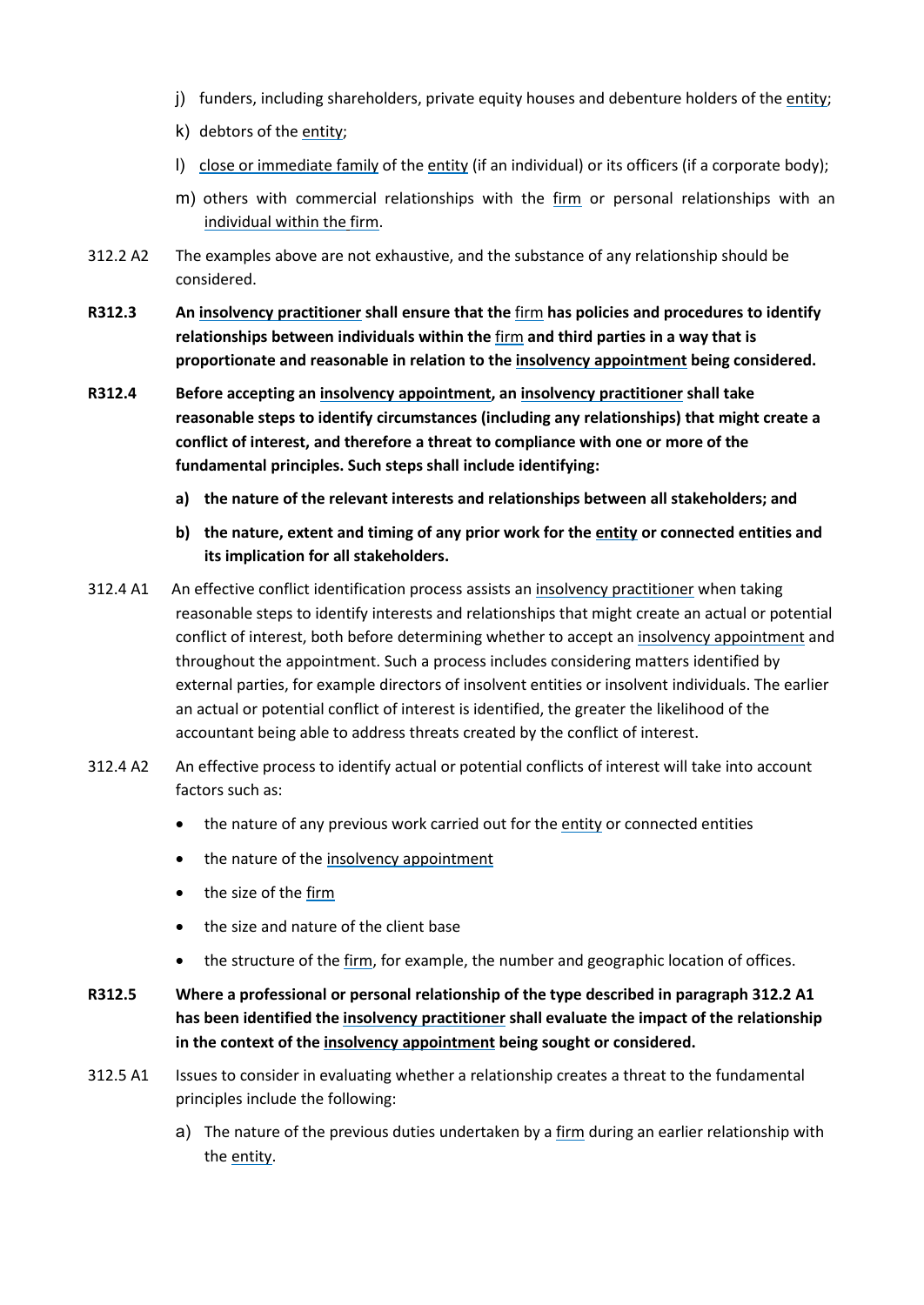- b) The impact of the work conducted by th[e firm](#page-69-3) on the financial state and/or the financial stability of th[e entity](#page-69-5) in respect of which the [insolvency appointment](#page-69-0) is being considered.
- c) Whether the fees for the work or the costs incurred is or was significant to the [insolvency](#page-69-1)  [practitioner,](#page-69-1) the [insolvency practitioner'](#page-69-1)s department or th[e firm](#page-69-3) itself.
- d) Whether the fee received for the work or the cost of the work was substantial.
- e) How recently any professional work was carried out. It is likely that greater threats will arise (or could be seen to arise) where work has been carried out within the previous three years. However, there might still be instances where, in respect of non-audit work, any threat is at an acceptable level. Conversely, there might be situations whereby the nature of the work carried out was such that a considerably longer period will need to have elapsed before any threat can be reduced to an acceptable level.
- f) Whether the [insolvency appointment](#page-69-0) being considered involves consideration of any work previously undertaken by the [firm](#page-69-3) for tha[t entity.](#page-69-5)
- g) The nature of any personal relationship and the proximity of the [insolvency practitioner](#page-69-1) to the individual with whom the relationship exists and, where appropriate, the proximity of that individual to the [entity](#page-69-5) in relation to which the [insolvency appointment](#page-69-0) relates.
- h) Whether any reporting obligations will arise in respect of the relevant individual with whom the relationship exists (e.g. an obligation to report on the conduct of directors and shadow directors of a company to which the [insolvency appointment](#page-69-0) relates).
- i) The nature of any previous duties undertaken by an [individual within the](#page-69-8) [firm](#page-69-3) during any earlier relationship with the [entity.](#page-69-5)
- j) The extent of the [insolvency team'](#page-69-4)s familiarity with the individuals connected with the [entity.](#page-69-5)
- 312.5 A2 When evaluating the nature of any previous work done, a[n insolvency practitioner](#page-69-1) is expected to take into account any work done, even if it was not subject to a formal engagement and / or did not generate a fee for the [firm.](#page-69-3)
- **R312.6 Having identified and evaluated a relationship that might create a threat to the fundamental principles, th[e insolvency practitioner](#page-69-1) shall consider their response including possible actions to reduce the threat to an acceptable level.**
- 312.6 A1 Examples of actions which might be safeguards to reduce the level of threat created by a professional or personal relationship to an acceptable level are considered in paragraph 210.5 A2. Examples of other safeguards include:
	- a) terminating (where possible) the financial or business relationship giving rise to the threat.
	- b) disclosure of the relationship and any financial benefit received by the [firm](#page-69-3) (whether directly or indirectly) to the [entity](#page-69-5) or to those on whose behalf the [insolvency practitioner](#page-69-1) would be appointed to act.
- 312.6 A2 While a[n insolvency practitioner](#page-69-1) might not be able to withdraw from the team, the threat created by another individual's professional or personal relationship could be reduced to an acceptable level by that individual withdrawing from the [insolvency team.](#page-69-4)
- **R 312.7 An [insolvency practitioner](#page-69-1) could encounter situations in which no action can be taken to**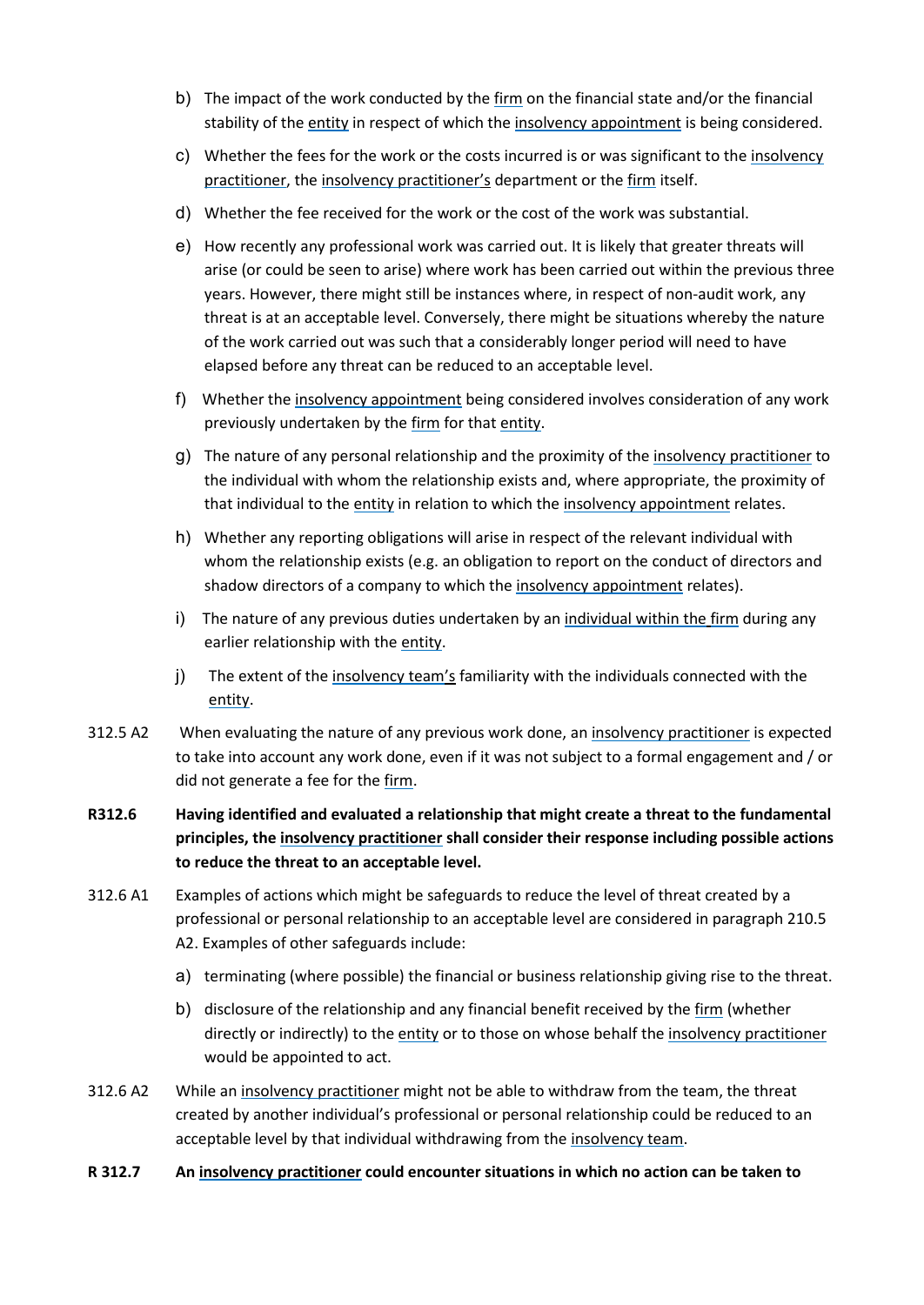**eliminate a threat arising from a professional or personal relationship, or to reduce it to an acceptable level. In such situations, the relationship in question will constitute a significant professional relationship or a significant personal relationship. Where this is case the [insolvency practitioner](#page-69-1) shall not accept the [insolvency appointment.](#page-69-0)** 

### **R312.8 An [insolvency practitioner](#page-69-1) shall always consider the perception of others when deciding whether to accept an [insolvency appointment.](#page-69-0)**

312.8 A1 While a[n insolvency practitioner](#page-69-1) might regard a relationship as not being significant to the [insolvency appointment,](#page-69-0) the perception of others could differ and this might in some circumstances be sufficient to make the relationship significant. In considering perception, this needs to be considered on the basis of a reasonable and informed third party, weighing up all the specific facts and circumstances available to the [insolvency practitioner](#page-69-1) at that time.

#### **R312.9 The [insolvency practitioner](#page-69-1) shall document:**

- **a) the facts.**
- **b) any communications with, and parties with whom the matters were discussed.**
- **c) the courses of action considered, the judgements made and the decisions that were taken.**
- **d) the safeguards applied to address the threats when applicable.**
- **e) how the matter was addressed.**
- **f) where relevant, why it was appropriate to accept or continue the [insolvency](#page-69-0)  [appointment.](#page-69-0)**
- **R312.10 The records an [insolvency practitioner](#page-69-1) maintains, in relation to the steps that they took and the conclusions that they reached, shall be sufficient to enable a reasonable and informed third party to reach a view on the appropriateness of their actions.**

#### **Changes in Circumstances**

- **R313**.1 **An [insolvency practitioner](#page-69-1) shall remain alert to changes over time in the nature of services, interests and relationships that might create a conflict of interest while acting as an insolvency office holder**.
- 313.1 A1 The nature of interests and relationships might change during the appointment. This is particularly true when a[n insolvency practitioner](#page-69-1) is appointed in a situation that might become adversarial, even though the stakeholders might not initially be involved in a dispute. It could also be the case where a debt is sold or transferred during the appointment, where an [insolvency practitioner](#page-69-1) is appointed as a replacement officeholder, where a liquidator in a members' voluntary liquidation is converting the winding up to a creditors' voluntary liquidation or where a creditor goes into an insolvency process.

#### **Network [firms](#page-69-3)**

**R314.1 If the** [firm](#page-69-3) **is a member of [a network,](#page-69-6) an [insolvency practitioner](#page-69-1) shall consider conflicts of interest that th[e insolvency practitioner](#page-69-1) has reason to believe might exist or arise due to interests and relationships of a [network](#page-69-6)** [firm](#page-69-3)**.**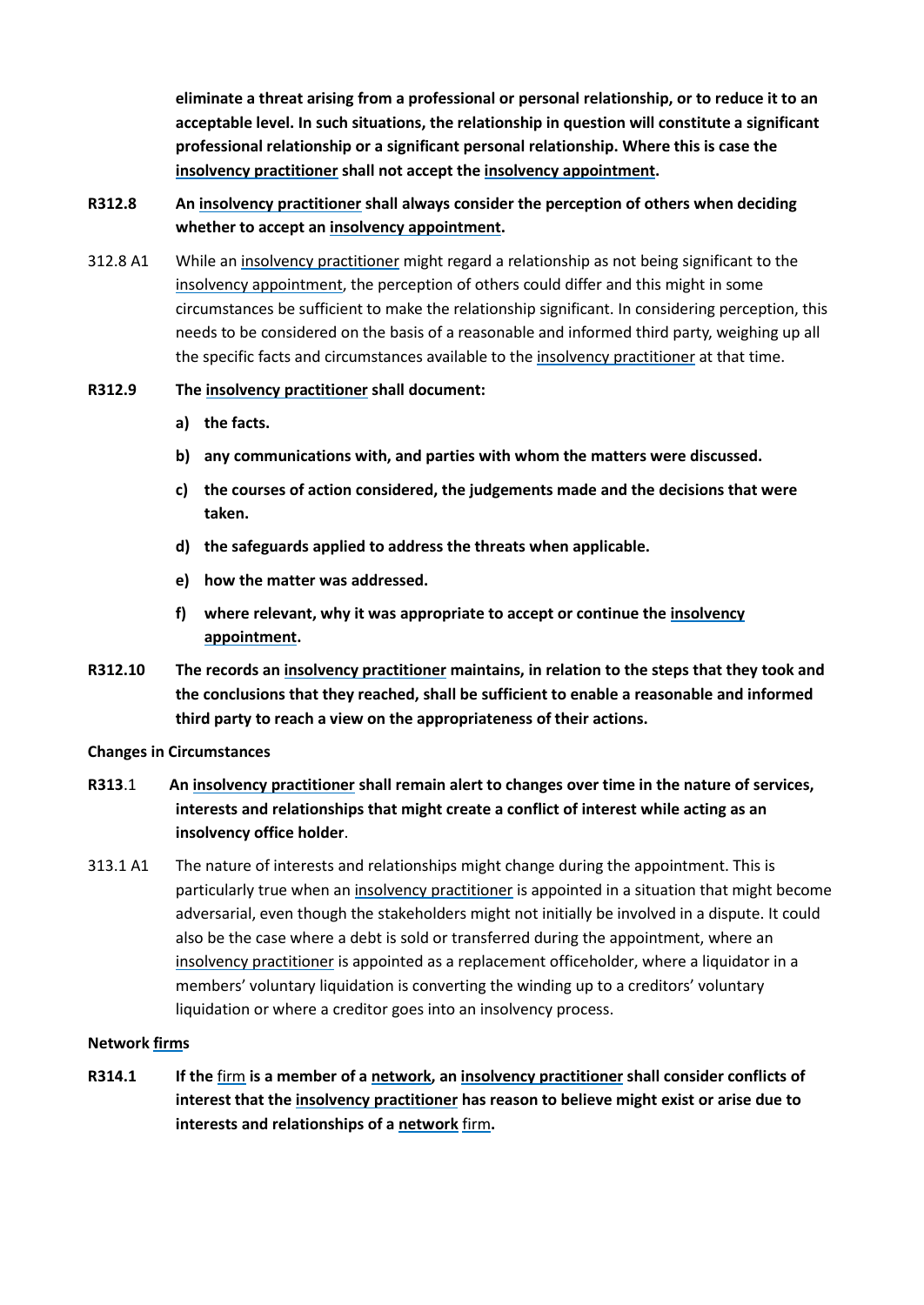- 314.1 A1 Factors to consider when identifying interests and relationships involving [a network](#page-69-6) [firm](#page-69-3) include:
	- the nature of the professional services provided
	- the clients served by the network
	- the geographic locations of all relevant parties

#### **Threats Created by Conflicts of Interest**

- 315.1 In general, the more direct the connection between the professional service and the matter on which the parties' interests conflict, the more likely the level of the threat is not at an acceptable level.
- 315.2 Factors that are relevant in evaluating the level of a threat created by a conflict of interest include measures that prevent unauthorized disclosure of confidential information when dealing with [insolvency appointments](#page-69-0) for two or more insolvent entities whose interests with respect to that matter are in conflict. These measures include:
	- the existence of separate practice areas for specialty functions within th[e firm,](#page-69-3) which might act as a barrier to the passing of confidential client information between practice areas;
	- policies and procedures to limit access to case files;
	- confidentiality agreements signed by personnel and partners of the [firm;](#page-69-3)
	- separation of confidential information physically and electronically;
	- specific and dedicated training and communication.
- 315.3 Examples of actions that might be safeguards to address threats created by a conflict of interest include:
	- Having separate engagement teams who are provided with clear policies and procedures on maintaining confidentiality.
	- Having an appropriate reviewer, who is not involved in providing the service or otherwise affected by the conflict, review the work performed to assess whether the key judgements and conclusions are appropriate.
- **R315.4 An [insolvency practitioner](#page-69-1) shall exercise professional judgement to determine whether the nature and significance of a conflict of interest are such that specific disclosure and explicit consent is necessary when addressing the threat created by the conflict of interest.**
- 315.4 A1 Factors to consider when determining whether specific disclosure and explicit consent are necessary include:
	- the circumstances creating the conflict of interest
	- the parties that might be affected
	- The nature of the issues that might arise
	- The potential for the particular matter to develop in an unexpected manner.
- 315.4 A2 Disclosure and consent might take different forms, for example: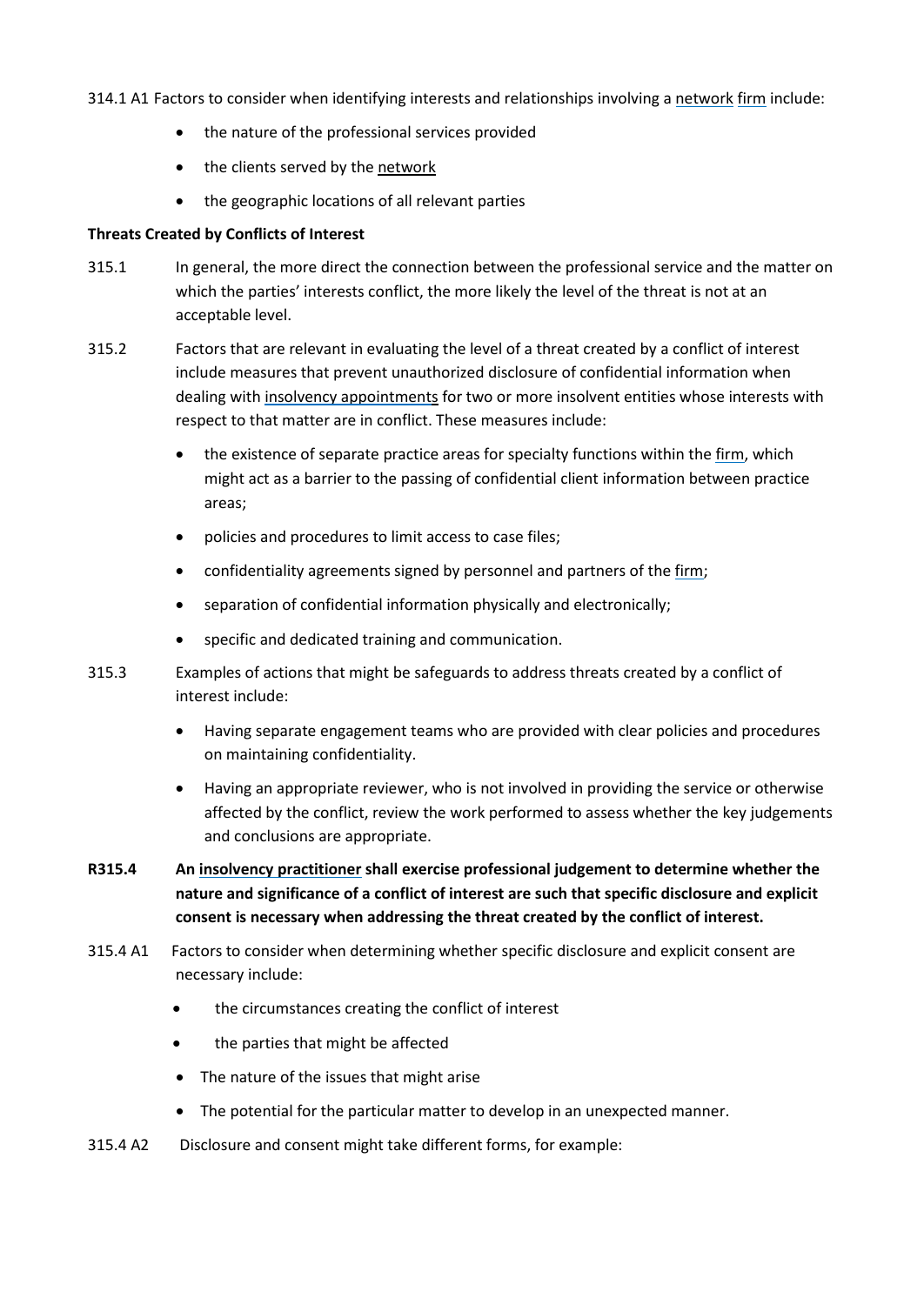- disclosure to the court on making an application to court for an administration or any other order
- obtaining consent from a creditors' committee
- obtaining consent from a secured lender
- disclosure to creditors
- 315.4 A3 It is generally expected that any disclosure will include the circumstances of the particular conflict and how any threats created were addressed.
- 315.4 A4 More information on accepting [insolvency appointments](#page-69-0) is set out in insolvency appointments (see paragraph 210).

### **Confidentiality**

General

- **R316.1 An [insolvency practitioner](#page-69-1) shall remain alert to the principle of confidentiality, including when making disclosures or sharing information within th[e firm](#page-69-3) or [network](#page-69-6) and seeking guidance from third parties.**
- 316.1 A1 Paragraphs 104.1 to 104.4 set out requirements and application material relevant to situations that might create a threat to compliance with the principle of confidentiality.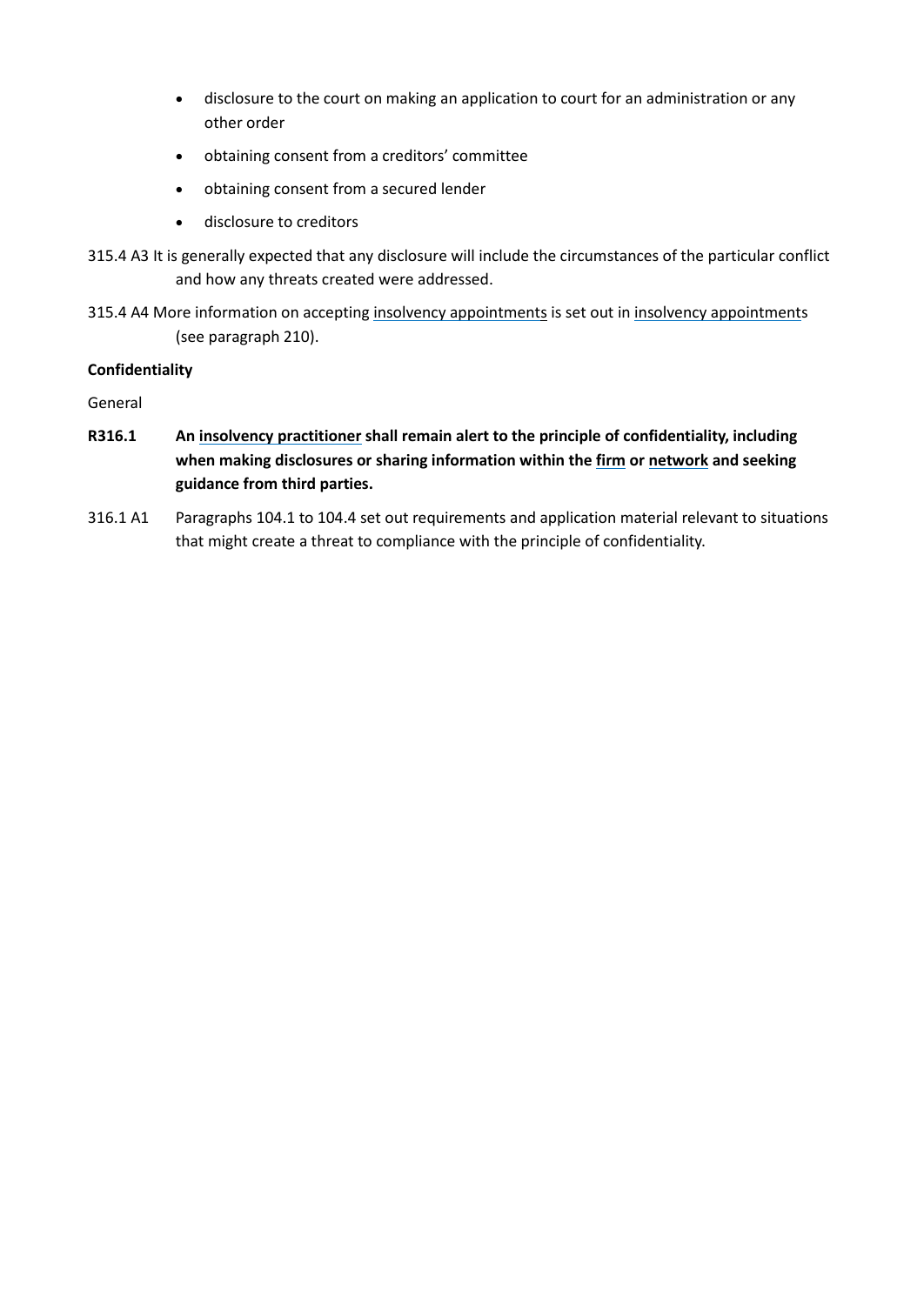### **SPECIALIST ADVICE AND SERVICES**

#### **Introduction**

- 320.1 [insolvency practitioners](#page-69-1) are required to comply with the fundamental principles and apply the conceptual framework to identify, evaluate and address threats.
- 320.2 If an [insolvency practitioner](#page-69-1) obtains specialist advice or services from others, this might create a self-interest threat to compliance with one or more of the fundamental principles. This section sets out specific application material relevant to applying the conceptual framework in such circumstances.

#### **Requirements and Application Material**

**R320.3 When an [insolvency practitioner](#page-69-1) intends to rely on the advice or work of another, from within the [firm](#page-69-3) or by a third party, the [insolvency practitioner](#page-69-1) shall evaluate whether such advice or work is warranted.**

#### **R320.4 Any advice or work contracted shall reflect best value and service for the work undertaken.**

- 320.4 A Factors that are relevant in evaluating best value and service are:
	- the cost of the service;
	- the expertise and experience of the service provider;
	- that the provider holds appropriate regulatory authorisations;
	- the professional and ethical standards applicable to the service provider.
- **R320.5 The [insolvency practitioner](#page-69-1) shall review arrangements periodically to ensure that best value and service continue to be obtained in relation to eac[h insolvency appointment.](#page-69-0)**
- **R320.6 The [insolvency practitioner](#page-69-1) shall document the reasons for choosing a particular service provider.**
- 320.6 A1 Threats to the fundamental principles (for example familiarity threats and self-interest threats) can arise if services are provided by a regular source within the [firm](#page-69-3) or by a party with whom the [insolvency practitioner,](#page-69-1) [firm,](#page-69-3) or a[n individual within the](#page-69-8) [firm,](#page-69-3) has a business or personal relationship.
- 320.6 A2 Business or personal relationships might include the following:
	- an immediate family member e.g. spouse, parent, child, sibling etc.
	- a business partner;
	- any company or business in which there are common shareholdings with the [firm,](#page-69-3) or which have the same beneficial owner(s); or one of the companies or business controls or owns the other.
- 320.6 A3 The examples above are not exhaustive, and the substance of the relationship between the [insolvency practitioner,](#page-69-1) the [firm](#page-69-3) or an [individual within the](#page-69-8) [firm](#page-69-3) and the provider of the service should be considered.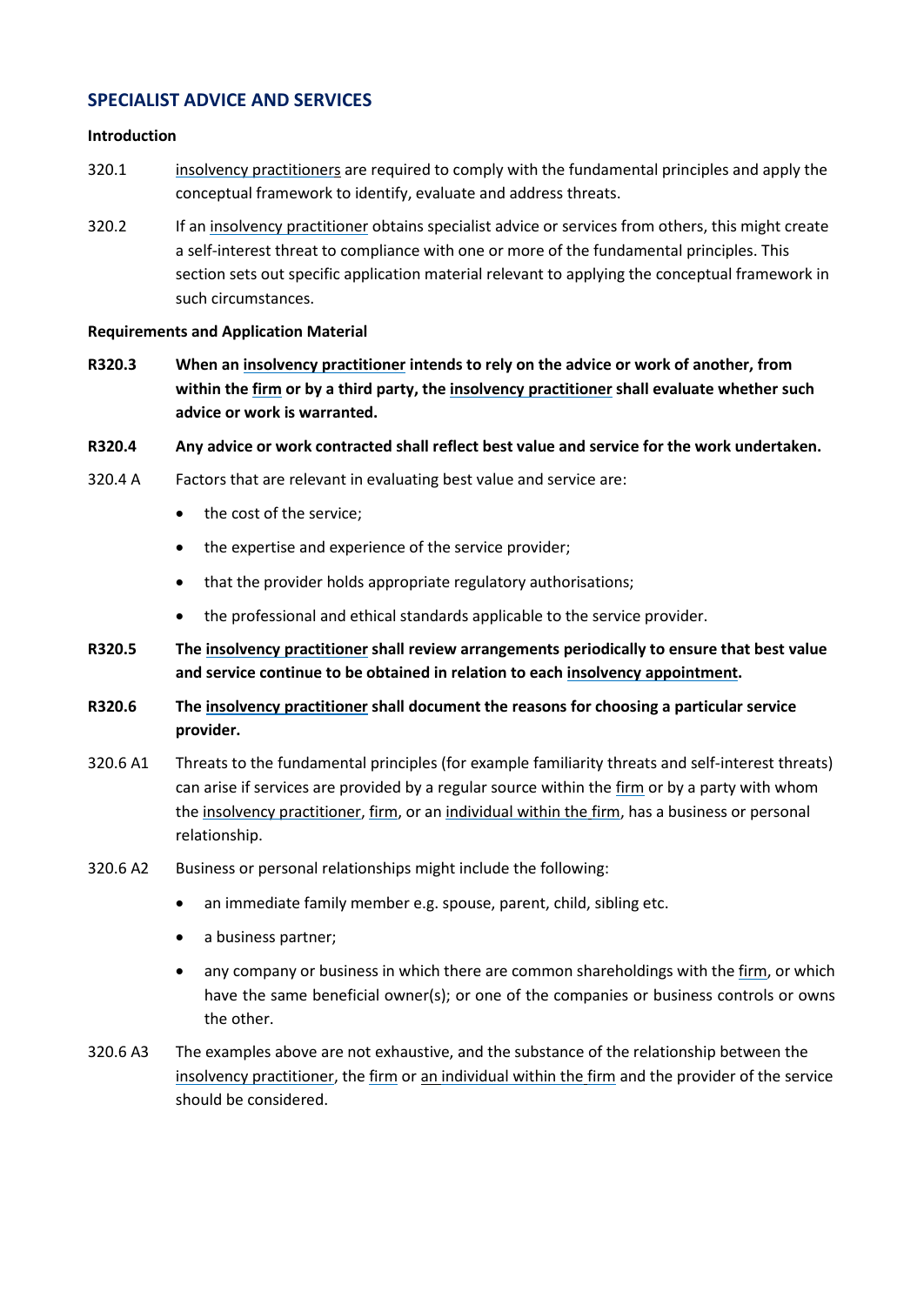- 320.6 A4 When taking steps to assess the nature of any such relationship, the [insolvency practitioner](#page-69-1) should have regard to conflicts of interest and professional and personal relationships.
- 320.6 A5 While the [insolvency practitioner](#page-69-1) might regard a relationship as not being a cause for concern, the perception of others could differ. In considering perception, it is expected that the [insolvency practitioner](#page-69-1) considers this on the basis of a reasonable and informed third party, weighing up all the specific facts and circumstances available to the [insolvency practitioner](#page-69-1) at that time.
- 320.6 A6 Examples of actions that might be safeguards to address such threats include:
	- a) applying clear guidelines and policies within the [firm](#page-69-3) on such relationships
	- b) disclosure of the relevant relationships and the process undertaken to evaluate best value and service to the general body of creditors or the creditors' committee if one exists
	- c) the benefit of negotiated commercial terms such as volume or settlement discounts being received in full by the insolvent estate.
- 320.6 A7 Where th[e insolvency practitioner](#page-69-1) does not control decisions about the choice of the provider of specialist advice or service, to be able to comply with the requirements in this part the [insolvency practitioner](#page-69-1) will need to obtain sufficient information to establish the nature of the relationship with the provider. Reference should also be made to – The [insolvency practitioner](#page-69-1) as an [employee](#page-69-7) (see paragraph 380).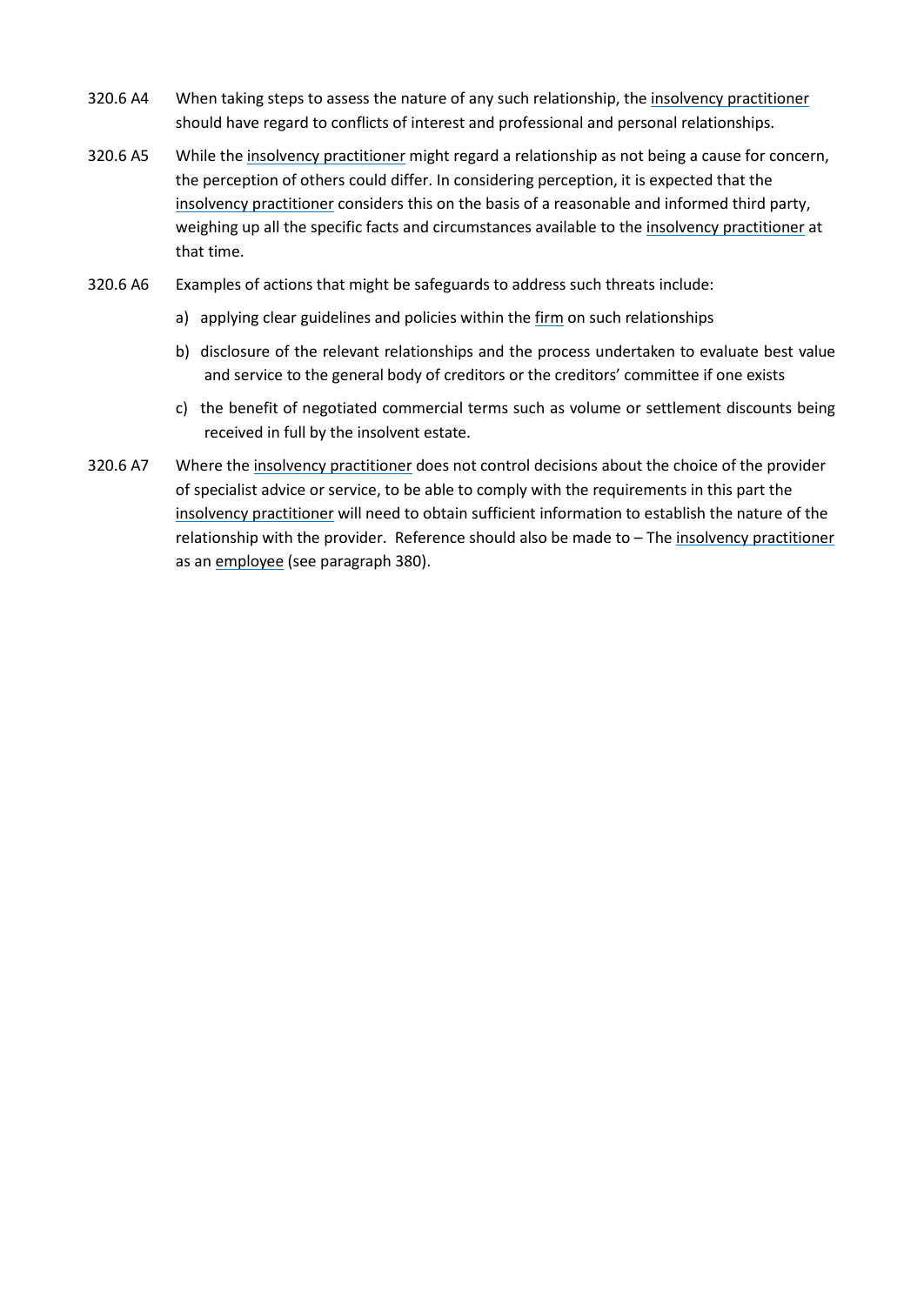### **AGENCIES AND REFERRALS**

#### **Introduction**

- 330.1 [insolvency practitioners](#page-69-1) are required to comply with the fundamental principles and apply the conceptual framework to identify, evaluate and address threats.
- 330.2 If an [insolvency practitioner](#page-69-1) receives referred work, refers work to others, or establishes an agency arrangement, this might create a self-interest threat to compliance with one or more of the fundamental principles. A referral could be a formal request made in the course of a professional relationship, for advice on the selection of a potential professional adviser. A referral might also be an informal request, including where there is no existing relationship between the [insolvency practitioner](#page-69-1) and the enquirer. This section sets out specific application material relevant to applying the conceptual framework in such circumstances.
- 330.3 Attention is also drawn to the legislative provisions regarding the use of personal data.
- 330.4 The requirements in respect of referral fees and commissions are detailed in Referral fees and commission (see paragraph 340).

#### **Requirements and Application Material**

- **R330.5 The [insolvency practitioner](#page-69-1) shall consider the fitness for purpose of the third party to whom a referral is proposed or an agency arrangement is being considered, to address the needs of the recipient of the service.**
- 330.5 A1 [insolvency practitioners](#page-69-1) are expected to consider any factors they are aware of that would indicate the proposed third party is not fit for purpose in terms of the potential engagement. The [insolvency practitioner](#page-69-1) needs to take into account what a reasonable person might expect an [insolvency practitioner](#page-69-1) to know.
- 330.5 A2 Examples of actions that might be safeguards to address threats created by any referral and agency arrangements include:
	- a) applying clear guidelines and policies within th[e firm](#page-69-3) on referrals and agency arrangements
	- b) disclosure of the process undertaken to evaluate best value and service and any relevant relationships to the general body of creditors or the creditors' committee if one exists.
- 330.5 A3 In making that consideration of fitness for purpose, the [insolvency practitioner](#page-69-1) is expected to take account of the professional or regulatory status of the third party.
- **R330.6 [Insolvency practitioners](#page-69-1) shall not, because of the self-interest threat, enter into any financial arrangements with another supplier either personally or through their [firm](#page-69-3) which would prejudice the objectivity of themselves or their [firm.](#page-69-3)**
- **R330.7 Before accepting or continuing an agency with another supplier, [insolvency practitioners](#page-69-1) shall satisfy themselves that their ability to discharge their professional obligations are not compromised.**
- 330.7 A1 When referring work or establishing an agency, [insolvency practitioners](#page-69-1) have a responsibility to ascertain that a referral is conducted in accordance with this Code because insolvency [practitioners](#page-69-1) cannot do, or be seen to do, through others what they cannot not do themselves.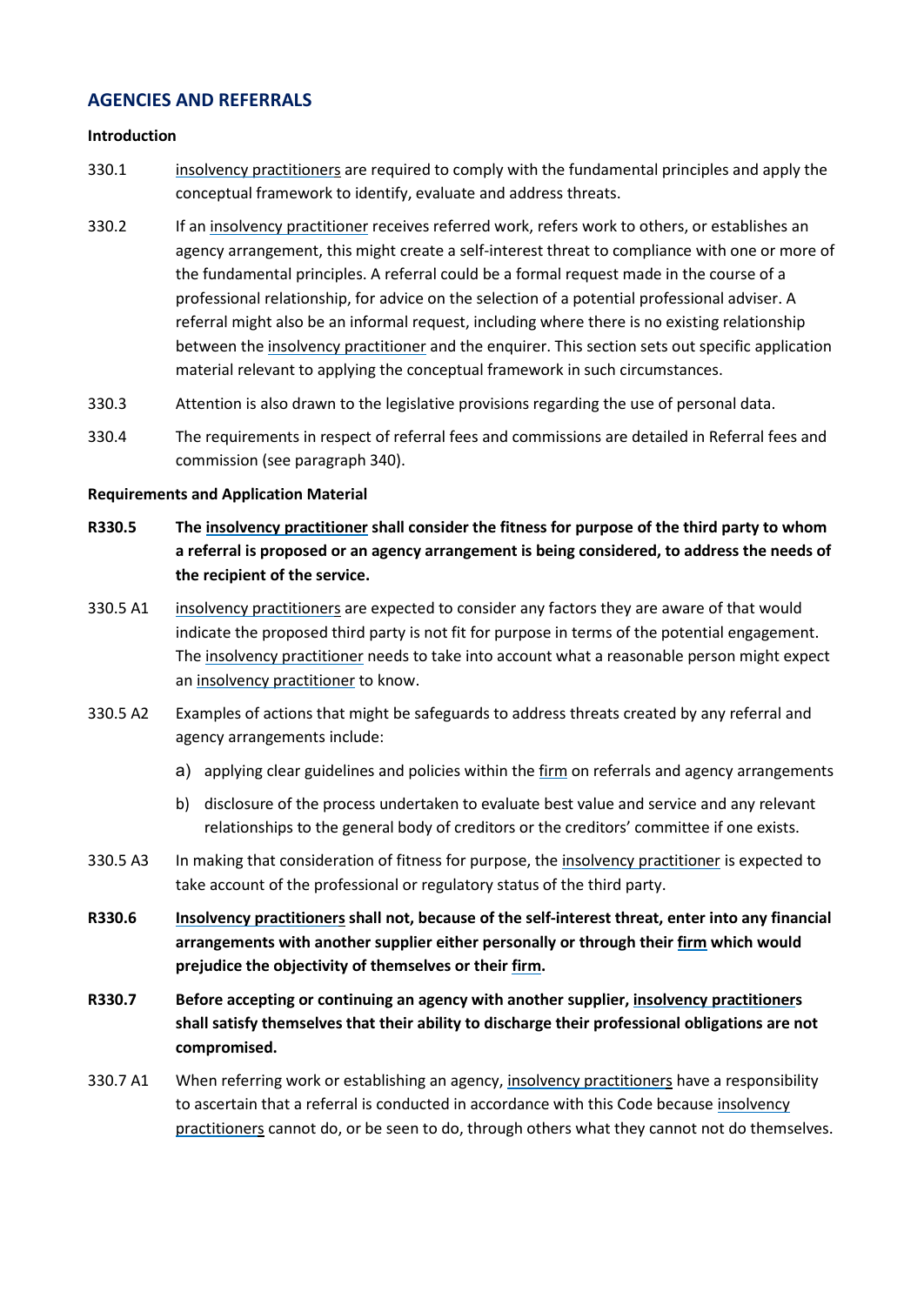- **R330.8 When [insolvency practitioners](#page-69-1) or their [firm](#page-69-3) are considering the establishment of an agency, the terms of the agency contract (actual or implied) shall not require exclusive referral regardless of suitability. This would make important safeguards inoperable.**
- **R330.9 An [insolvency practitioner](#page-69-1) shall not make a referral to a third party, even with a disclaimer, if they know of a better alternative.**
- **R330.10 The [insolvency practitioner](#page-69-1) shall document the reasons for establishing an agency with another supplier or recommending a particular provider.**
- **R330.11 When permitting the introduction of services or products, an [insolvency practitioner](#page-69-1) shall address the threats to compliance with the fundamental principles.**
- 330.11 A1 When permitting the introduction of services or products to those who are the subject of an [insolvency appointment,](#page-69-0) factors that are relevant to such introductions include:
	- The level of knowledge and expertise of those who are subject to, or have a financial interest in, the [insolvency appointment](#page-69-0) or prospective [insolvency appointment.](#page-69-0)
	- The ability of those who are subject to, or have a financial interest in, the [insolvency](#page-69-0)  [appointment](#page-69-0) or prospectiv[e insolvency appointment,](#page-69-0) to question the information provided by or with the consent of the [insolvency practitioner.](#page-69-1)
	- Information provided to those who are subject to, or have had financial interest in, the [insolvency appointment](#page-69-0) or prospective [insolvency appointment](#page-69-0) to enable an informed decision to be made.
	- Whether consent has been obtained from the individual subject to the [insolvency](#page-69-0)  [appointment,](#page-69-0) or prospective [insolvency appointment,](#page-69-0) for their personal information to be shared with the provider of the service or product.
	- The cost of the service.
	- The financial impact on those who are subject to, or have a financial interest in, the [insolvency appointment](#page-69-0) or prospective [insolvency appointment.](#page-69-0)
	- The regulatory status of the provider of the service or product.
	- Disclosing the nature of the referral or arrangement to those who are subject to, or have a financial interest in, the [insolvency appointment](#page-69-0) or prospective [insolvency appointment.](#page-69-0)
- 330.11 A2 Being transparent about any referral or agency arrangements and setting out in writing to the individuals concerned the nature of the arrangement might be an appropriate safeguard. (see paragraph 330.5 A2 above)
- 330.11 A3 When communicating information about any referral or agency arrangements the [insolvency](#page-69-1)  [practitioner](#page-69-1) should provide the following information:
	- the advantages and disadvantages of the service or product being provided;
	- that similar services or products could be available from other providers at a different cost,
	- any direct or indirect benefit that the [insolvency practitioner](#page-69-1) or the [firm](#page-69-3) might receive if a service or product is taken up;
	- that seeking independent advice should be considered.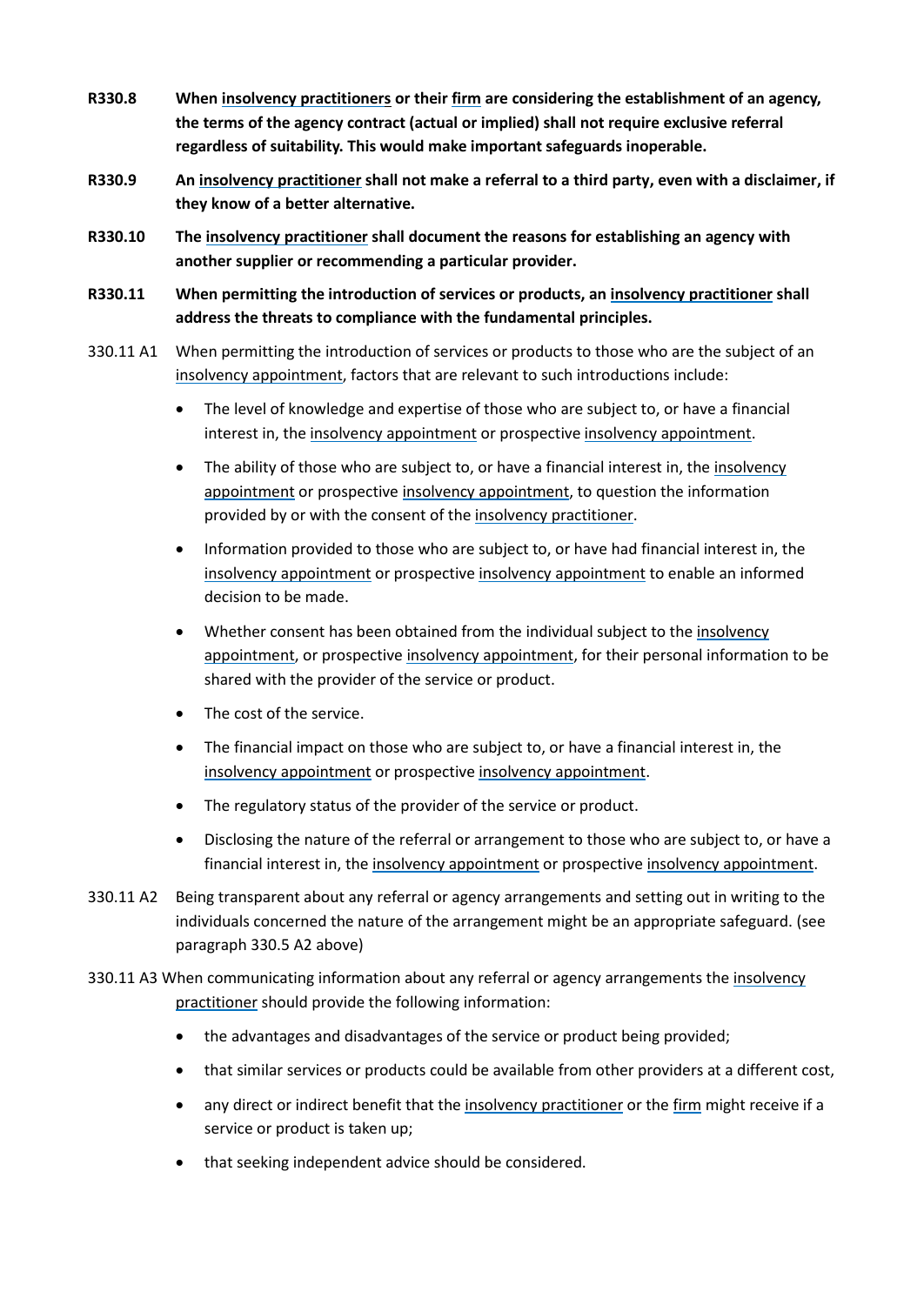- **R330.12 If the [insolvency practitioner](#page-69-1) or the [firm](#page-69-3) has a relationship with the third party, for example a family connection or an automatic referral arrangement, there are clear self-interest or familiarity threats and the connection shall be disclosed. The disclosure shall include any potential benefit, whether direct or indirect, they, or others will receive.**
- 330.12 A1 In addition to disclosure required by R330.12, the [insolvency practitioner](#page-69-1) should consider including the additional information listed in 330.11 A3.
- 330.12 A2 This is particularly important where an [insolvency practitioner](#page-69-1) is considering recommending the products of another supplier with which there is an agency agreement or referral arrangement and the [insolvency practitioner,](#page-69-1) [firm,](#page-69-3) or a[n individual within the](#page-69-8) [firm,](#page-69-3) has a business or personal relationship with the provider of the service.
- 330.12 A3 Business or personal relationships might include the following:
	- an immediate family member e.g. spouse, parent, child, sibling etc.
	- a business partner;
	- any company or business in which there are common shareholdings with the [firm,](#page-69-3) or which have the same beneficial owner(s); or one of the companies or business controls or owns the other.
- 330.12 A4 The examples above are not exhaustive, and the substance of the relationship between the [insolvency practitioner,](#page-69-1) the [firm](#page-69-3) or an [individual within the](#page-69-8) [firm](#page-69-3) and the provider of the service should be considered.
- 330.12 A5 When taking steps to assess the nature of any such relationship, the [insolvency practitioner](#page-69-1) should have regard to conflicts of interest and professional and personal relationships.
- 330.12 A6 While the [insolvency practitioner](#page-69-1) might regard a relationship as not being a cause for concern, the perception of others could differ. It is necessary to consider perception on the basis of a reasonable and informed third party, weighing up all the specific facts and circumstances available to the [insolvency practitioner](#page-69-1) at that time.
- 330.12 A7 The requirement to disclose includes situations where in substance there is a one-to-one relationship between th[e insolvency practitioner](#page-69-1) and the third party (for example, the [insolvency practitioner](#page-69-1) is the only [insolvency practitioner](#page-69-1) in the area and the third party is the only solicitor), as this implies automatic referral.
- **R330.13 An [insolvency practitioner](#page-69-1) shall not in any circumstances conduct their [firm](#page-69-3) in such a manner as to give the impression that the [insolvency practitioner](#page-69-1) is a principal rather than an agent.**
- 330.13 A1 This includes considering signs on premises, websites and any other outward signs or literature used.
- 330.13 A2 Where th[e insolvency practitioner](#page-69-1) does not control decisions about referrals and agencies within the [firm,](#page-69-3) to comply with the requirements in this part the [insolvency practitioner](#page-69-1) will need to obtain sufficient information about any arrangements. Reference should also be made to – the [insolvency practitioner](#page-69-1) as an [employee](#page-69-7) (see paragraph 380).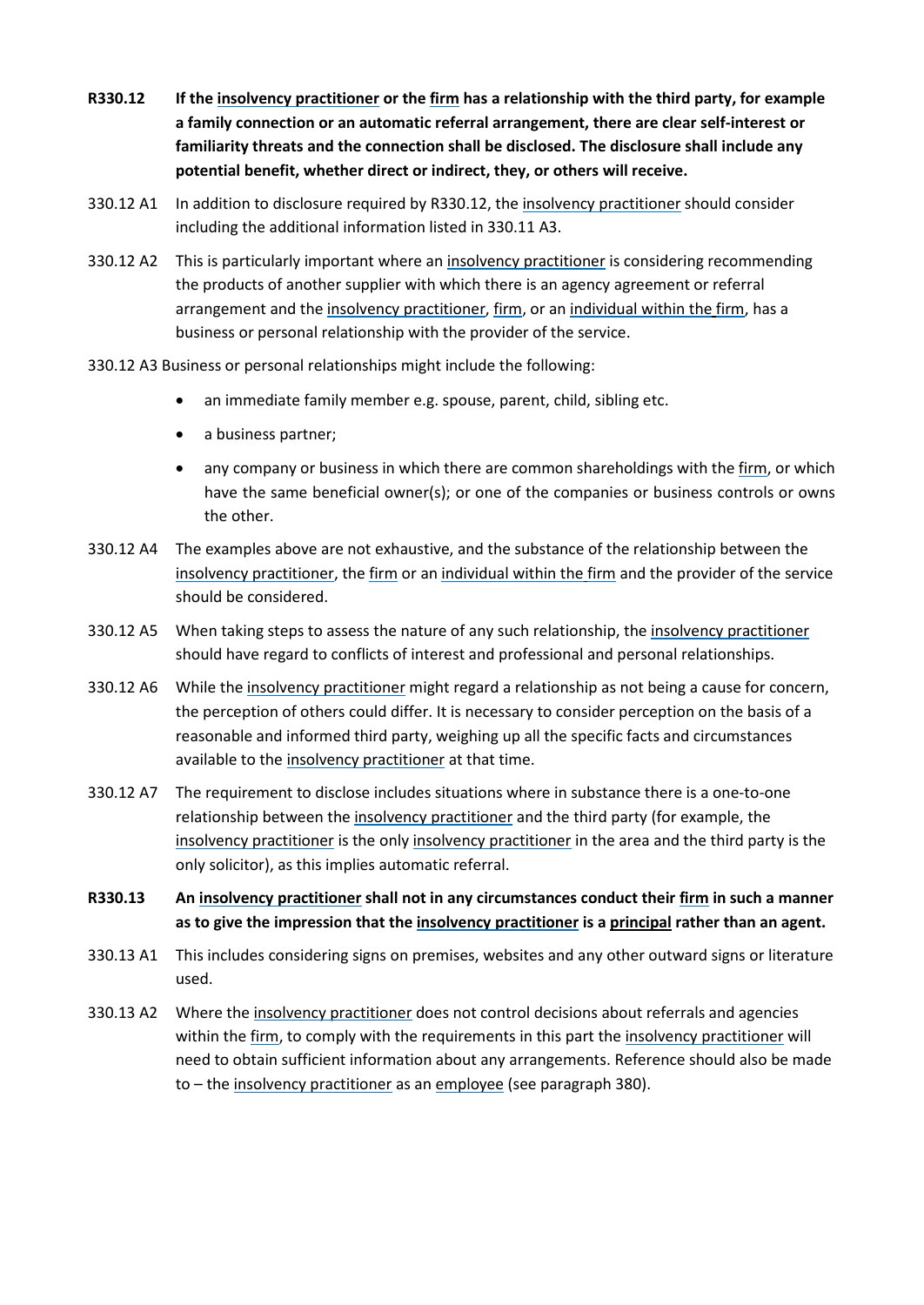### **REFERRAL FEES AND COMMISSIONS[1](#page-38-0)**

#### **Introduction**

- 340.1 [insolvency practitioners](#page-69-1) are required to comply with the fundamental principles and apply the conceptual framework to identify, evaluate and address threats.
- 340.2 Paying or receiving referral fees and commissions might create a self-interest threat to compliance with one or more of the fundamental principles. This section sets out specific application material relevant to applying the conceptual framework in such circumstances.

#### **Requirements and Application Material**

- 340.3 A self-interest threat to compliance with the principles of objectivity and professional competence and due care is created if an [insolvency practitioner,](#page-69-1) th[e firm](#page-69-3) or an associate offers or pays a referral fee or commission.
- **R340.4 An [insolvency practitioner,](#page-69-1) the [firm](#page-69-3) or an associate shall not make or offer to make any payment or commission for the introduction of a[n insolvency appointment.](#page-69-0)**
- 340.4 A1 Remuneration arising from an employer[/employee](#page-69-7) relationship would not normally be included within the scope of payments referred to in R340.4 above.
- 340.4 A2 A self-interest threat to compliance with the principles of objectivity and professional competence and due care is created if an [insolvency practitioner,](#page-69-1) the [firm](#page-69-3) or an associate receives a referral fee or commission.
- **R340.5 Where an engagement might lead to a[n insolvency appointment,](#page-69-0) [insolvency practitioners](#page-69-1) shall not accept referral fees or commissions unless they take action to reduce the threats created by such fees or commissions to an acceptable level[2](#page-38-1) .**
- 340.5 A1 Examples of actions that might be safeguards to address such threats include:
	- a) disclosure in advance of any arrangements to the appointing body, creditors or any other relevant stakeholders,
	- b) obtaining the views of the creditors committee.
- **R340.6 If after the receipt of any such payments by the [insolvency practitioner,](#page-69-1) the** [firm](#page-69-3) **or an associate, th[e insolvency practitioner](#page-69-1) accepts an [insolvency appointment,](#page-69-0) the amount and any source of any fee or commission received shall be disclosed to creditors.**
- **R340.7 During an [insolvency appointment,](#page-69-0) referral fees or commissions shall not be accepted by the [insolvency practitioner,](#page-69-1) the [firm](#page-69-3) or an associate unless they are paid into the insolvent estate. Any such payments shall be disclosed to creditors.**
- **R340.8 Where the [insolvency practitioner](#page-69-1) or [firm](#page-69-3) obtains preferential contractual terms from suppliers of goods and services obtained for a[n insolvency appointment,](#page-69-0) for example volume or settlement discounts, the benefit shall be received in full by the insolvent estate.**

<span id="page-38-0"></span><sup>1</sup> As per Section 642 Companies Act 2014, referral fees and commission are strictly prohibited in the Republic of Ireland.

<span id="page-38-1"></span><sup>2</sup> Insolvency Practitioners operating in the Republic of Ireland or operating in respect of an Irish Company should not accept referral fees or commission under any circumstances (see footnote 1 above).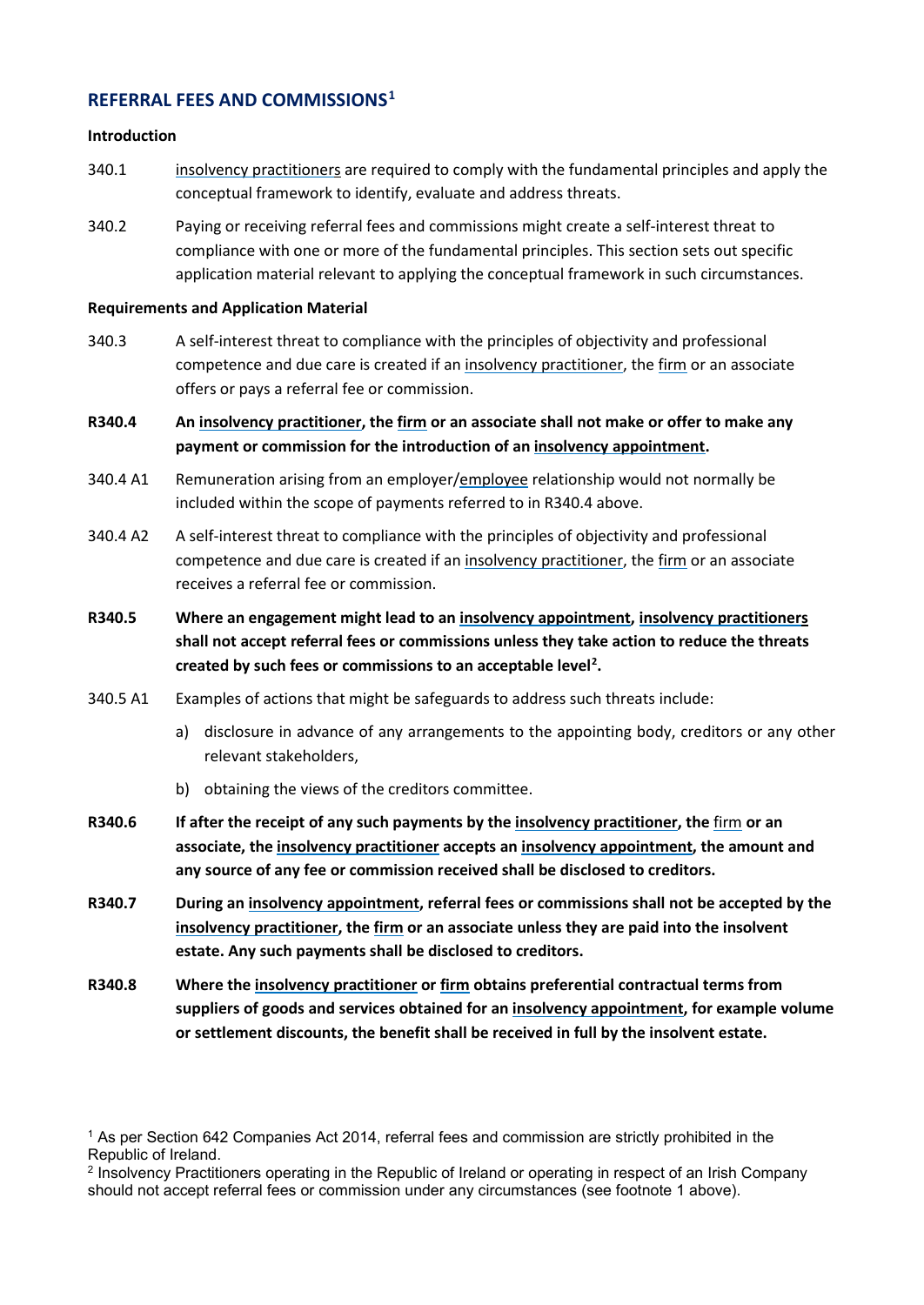340.8 A1 The term 'associate' of a[n insolvency practitioner](#page-69-1) or th[e firm](#page-69-3) includes the following:

- an immediate family member e.g. spouse, parent, child, sibling etc.
- a business partner;
- any company or business in which there are common shareholdings with the [firm,](#page-69-3) or which have the same beneficial owner(s); or one of the companies or business controls or owns the other.
- 340.8 A2 The examples of associates are not exhaustive, and the substance of the association between the [insolvency practitioner](#page-69-1) and/or the [firm](#page-69-3) and the recipient or payor of any referral fee or commission should be considered.
- 340.8 A3 When taking steps to assess the nature of any such association, the [insolvency practitioner](#page-69-1) is expected to have regard to the section on conflicts of interest (paragraphs 310.1 to 311.2 A4) of this code – conflicts of interest and professional and personal relationships.
- 340.8 A4 While the [insolvency practitioner](#page-69-1) might regard an association as not being a cause for concern, the perception of others might differ. In considering perception, it is expected that be considered on the basis of a reasonable and informed third party, weighing up all the specific facts and circumstances available to the [insolvency practitioner](#page-69-1) at that time.
- 340.8 A5 When referring work, [insolvency practitioners](#page-69-1) have a responsibility to ascertain that a referral is conducted in accordance with this Code because [insolvency practitioners](#page-69-1) cannot do, or be seen to do, through others what they cannot not do themselves.
- 340.8 A6 Where th[e insolvency practitioner](#page-69-1) does not control decisions about referral and commission arrangements, to comply with the requirements in this section the [insolvency practitioner](#page-69-1) will need to obtain sufficient information to establish the nature and purpose of any payments made or received. Reference should also be made to– the [insolvency practitioner](#page-69-1) as an [employee \(](#page-69-7)see paragraph 380).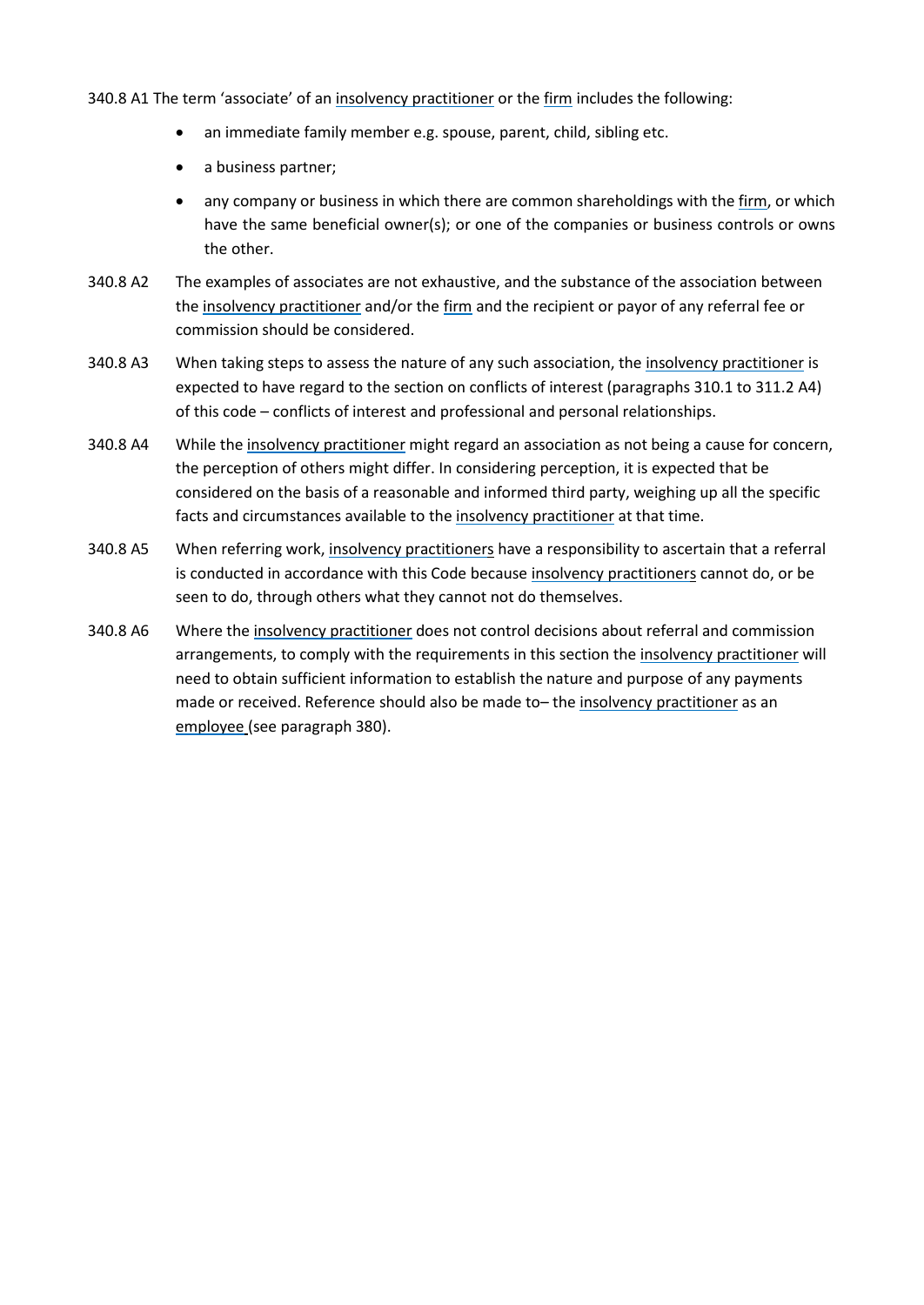### **INDUCEMENTS, INCLUDING GIFTS AND HOSPITALITY**

#### **Introduction**

- 350.1 [insolvency practitioners](#page-69-1) are required to comply with the fundamental principles and apply the conceptual framework to identify, evaluate and address threats.
- 350.2 In relation to an [insolvency appointment,](#page-69-0) offering or accepting inducements might create a self-interest, familiarity or intimidation threat to compliance with the fundamental principles, particularly the principles of integrity, objectivity and professional behaviour.
- 350.3 This section sets out requirements and application material relevant to applying the conceptual framework in relation to the offering and accepting of inducements when performing services that does not constitute non-compliance with laws and regulations. This section also requires a[n insolvency practitioner](#page-69-1) to comply with relevant laws and regulations when offering or accepting inducements.

#### **Requirements and Application Material**

#### **General**

- 350.4 A1 An inducement is an object, situation, or action that is used as a means to influence another individual's behaviour, but not necessarily with the intent to improperly influence that individual's behaviour. Inducements can range from minor acts of hospitality, to acts that result in non-compliance with laws and regulations. An inducement can take many different forms, for example:
	- gifts.
	- hospitality.
	- entertainment.
	- political or charitable donations.
	- appeals to friendship and loyalty.
	- employment or other commercial opportunities.
	- preferential treatment, rights or privileges.
- 350.4 A2 An inducement might be offered to the [firm,](#page-69-3) a[n individual within the](#page-69-8) [firm](#page-69-3) or a close or [immediate family](#page-69-9) member, as well as to the [insolvency practitioner](#page-69-1) personally. Inducements offered to others will still give rise to threats to compliance with the fundamental principles.

#### **Inducements Prohibited by Laws and Regulations**

**R350.5 In many jurisdictions, there are laws and regulations, such as those related to bribery and corruption, that prohibit the offering or accepting of inducements in certain circumstances. The [insolvency practitioner](#page-69-1) shall obtain an understanding of relevant laws and regulations and comply with them when the [insolvency practitioner](#page-69-1) encounters such circumstances.**

#### **Inducements Not Prohibited by Laws and Regulations**

350.5 A1 The offering or accepting of inducements that is not prohibited by laws and regulations might still create threats to compliance with the fundamental principles.

Inducements with Intent to Improperly Influence Behaviour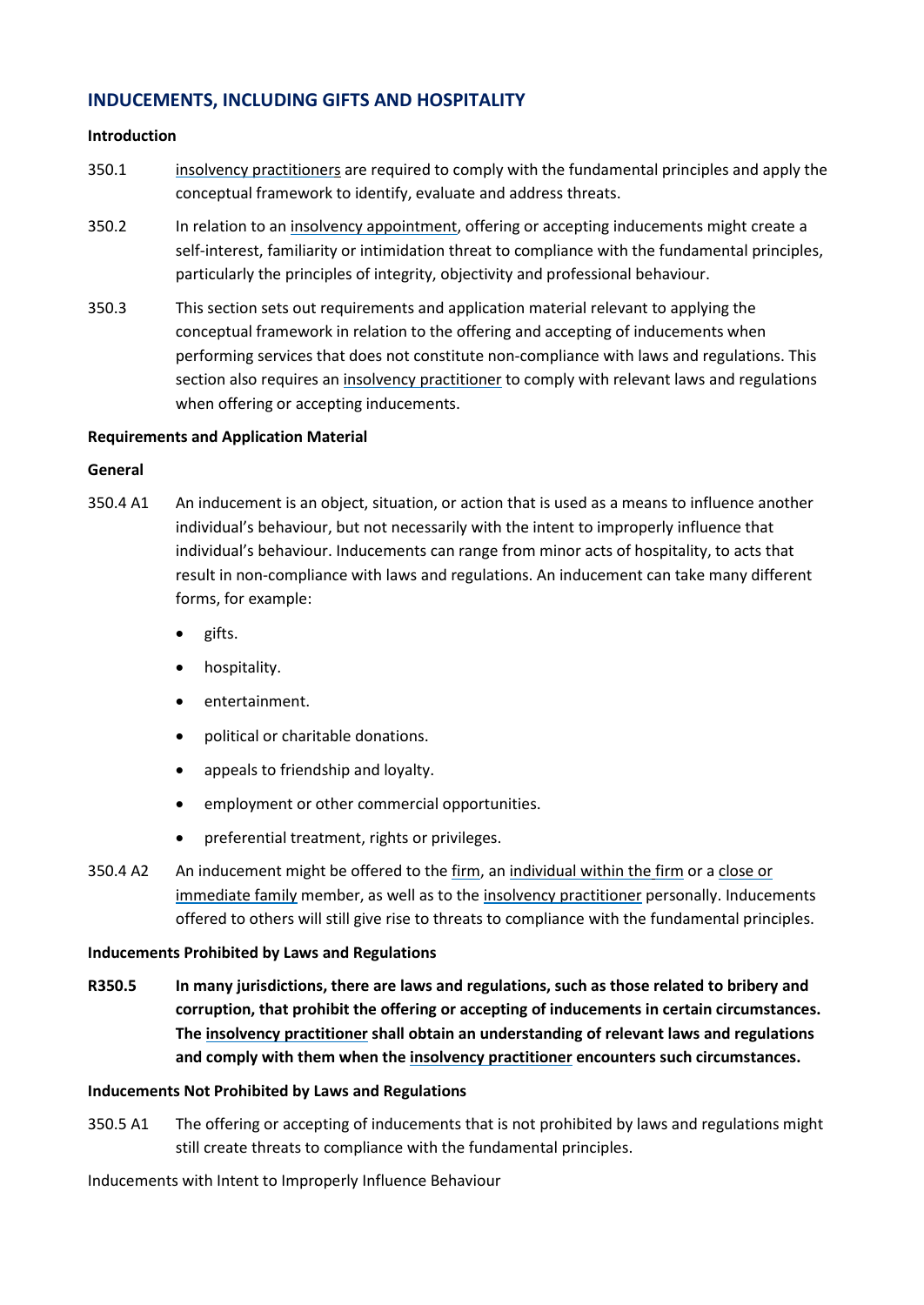- **R350.6 An [insolvency practitioner](#page-69-1) shall not offer, or encourage others to offer, any inducement that is made, or which the [insolvency practitioner](#page-69-1) considers a reasonable and informed third party would be likely to conclude is made, with the intent to improperly influence the behaviour of the recipient or of another.**
- **R350.7 An [insolvency practitioner](#page-69-1) shall not accept, or encourage others to accept, any inducement that th[e insolvency practitioner](#page-69-1) concludes is made, or considers a reasonable and informed third party would be likely to conclude is made, with the intent to improperly influence the behaviour of the recipient or of another.**
- 350.7 A1 An inducement is considered as improperly influencing an individual's behaviour if it causes the individual to act in an unethical manner. Such improper influence can be directed either towards the recipient or towards another individual [entity](#page-69-5) or that has some relationship with the recipient. The fundamental principles are an appropriate frame of reference for an [insolvency practitioner](#page-69-1) in considering what constitutes unethical behaviour on the part of the [insolvency practitioner](#page-69-1) and, if necessary by analogy, others.
- 350.7 A2 A breach of the fundamental principle of integrity arises when an [insolvency practitioner](#page-69-1) offers or accepts, or encourages others to offer or accept, an inducement where the intent is to improperly influence the behaviour of the recipient or of another individual.
- 350.7 A3 The determination of whether there is actual or perceived intent to improperly influence behaviour requires the exercise of professional judgement. Relevant factors to consider might include:
	- The nature, frequency, value and cumulative effect of the inducement.
	- Timing of when the inducement is offered relative to any action or decision that it might influence.
	- Whether the inducement is a customary or cultural practice in the circumstances, for example, offering a gift on the occasion of a religious holiday or wedding.
	- Whether the inducement is ancillary to the [insolvency appointment,](#page-69-0) for example, offering or accepting lunch in connection with a business meeting.
	- Whether the offer of the inducement is limited to an individual recipient or available to a broader group. The broader group might be internal or external to the [firm,](#page-69-3) such as other suppliers to the provider of the inducement.
	- The roles and positions of the individuals offering or being offered the inducement.
	- Whether th[e insolvency practitioner](#page-69-1) knows, or has reason to believe, that accepting the inducement would breach the policies and procedures of the recipient.
	- The degree of transparency with which the inducement is offered.
	- Whether the inducement was required or requested by the recipient.
	- The known previous behaviour or reputation of the offeror.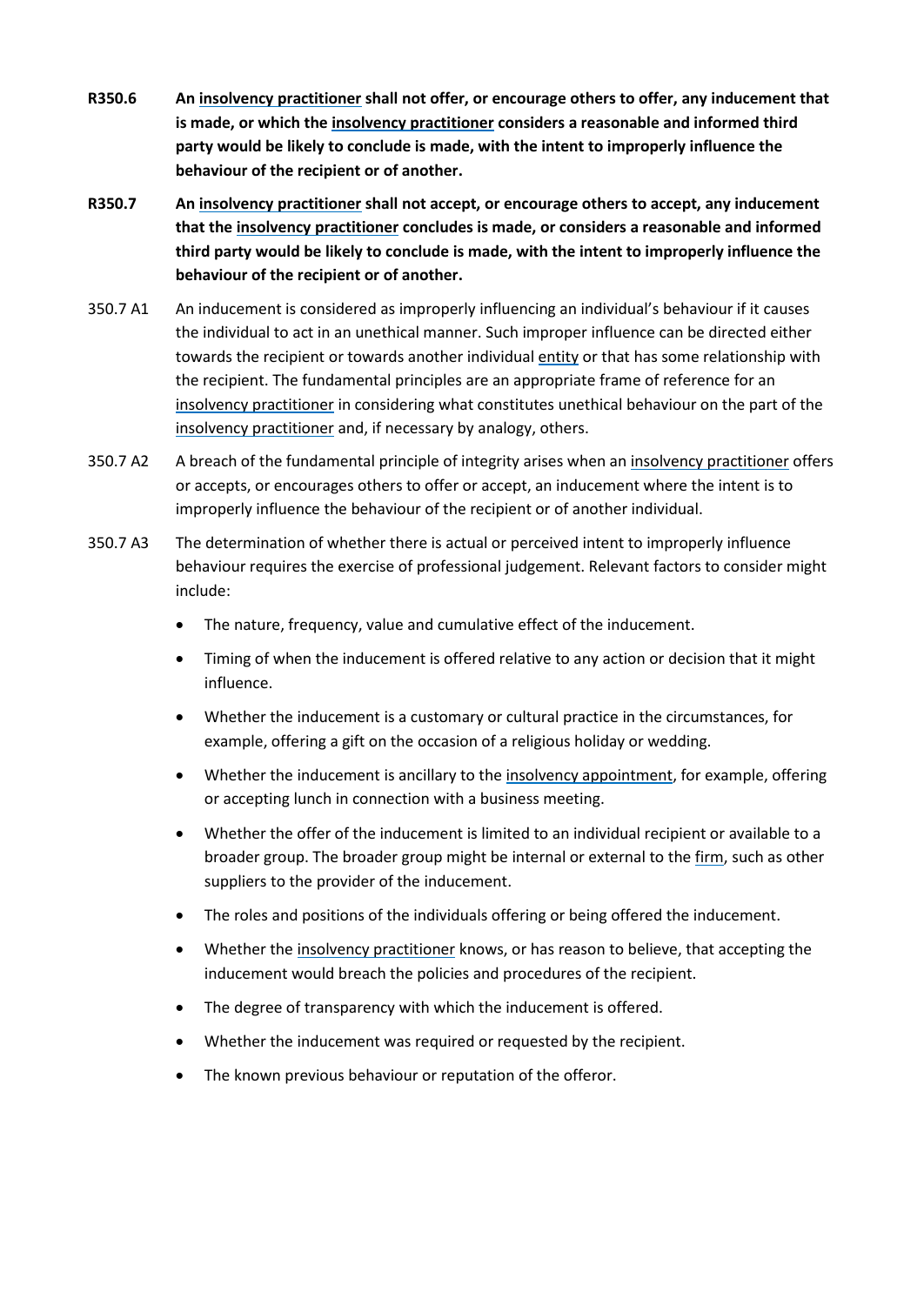Consideration of Further Actions

- 350.8 A1 If the [insolvency practitioner](#page-69-1) becomes aware of an inducement offered with actual or perceived intent to improperly influence behaviour, threats to compliance with the fundamental principles might still be created even if the requirements in the paragraphs R350.6 and R350.7 are met.
- 350.8 A2 Examples of actions that might be safeguards to address such threats include:
	- informing senior management of the [firm](#page-69-3) or those charged with governance of the offeror regarding the offer.
	- amending or terminating the business relationship with the offeror.

Inducements with No Intent to Improperly Influence Behaviour

- 350.9 A1 The requirements and application material set out in the conceptual framework apply when an [insolvency practitioner](#page-69-1) has concluded there is no actual or perceived intent to improperly influence the behaviour of the recipient or of another.
- 350.9 A2 If such an inducement is trivial and inconsequential, any threats created will be at an acceptable level.
- 350.9 A3 Examples of circumstances where offering or accepting such an inducement might create threats even if the [insolvency practitioner](#page-69-1) has concluded there is no actual or perceived intent to improperly influence behaviour include:
	- Self-interest threats
		- o An [insolvency practitioner](#page-69-1) is offered hospitality from the prospective purchaser of an insolvent business.
	- Familiarity threats
		- o An [insolvency practitioner](#page-69-1) regularly takes someone to an event.
	- Intimidation threats
		- o An [insolvency practitioner](#page-69-1) accepts hospitality, the nature of which could be perceived to be inappropriate were it to be publicly disclosed.
- 350.9 A4 Relevant factors in evaluating the level of such threats created by offering or accepting such an inducement include the same factors set out in paragraph 350.7 A3 for determining intent.
- 350.9 A5 Examples of actions that might eliminate threats created by offering or accepting such an inducement include:
	- Declining or not offering the inducement.
	- Transferring responsibility for the provision of professional services to another individual who the [insolvency practitioner](#page-69-1) has no reason to believe would be, or would be perceived to be, improperly influenced when providing the services.

350.9 A6 Examples of actions that might be safeguards to address such threats created by offering or accepting such an inducement include:

> Being transparent with senior management of the [firm](#page-69-3) about offering or accepting an inducement.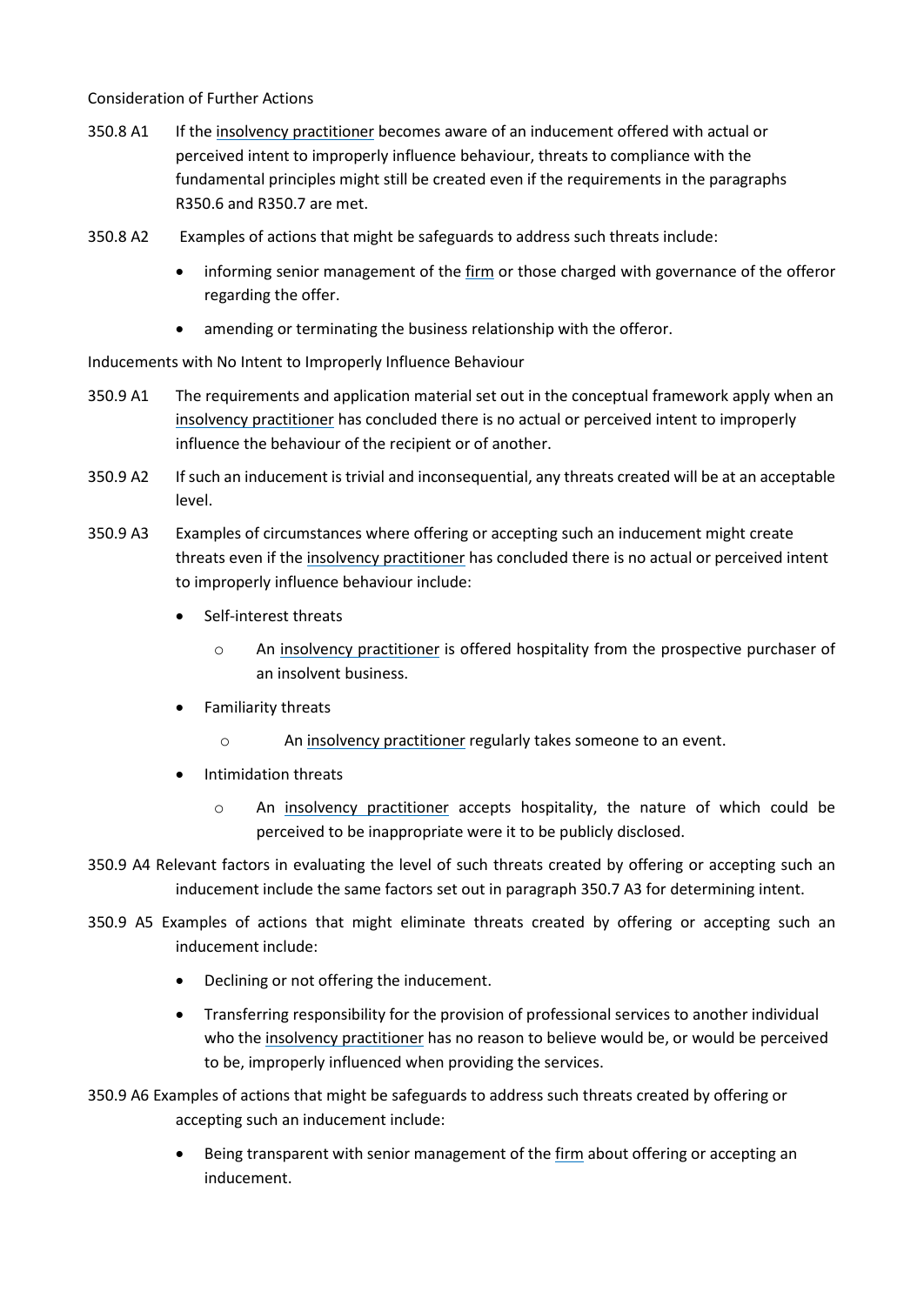- Registering the inducement in a log monitored by senior management of the [firm](#page-69-3) or another individual responsible for the [firm'](#page-69-3)s ethics compliance or maintained by the recipient.
- Having an appropriate reviewer, who is not otherwise involved in the [insolvency](#page-69-0)  [appointment,](#page-69-0) review any work performed or decisions made by the [insolvency practitioner](#page-69-1) with respect to the provider of the inducement to the [insolvency practitioner.](#page-69-1)
- Donating the inducement to charity after receipt and appropriately disclosing the donation, for example, to a member of senior management of th[e firm](#page-69-3) or of those who offered the inducement.
- Reimbursing the cost of the inducement, such as hospitality, received.
- As soon as possible, returning the inducement, such as a gift, after it was initially accepted.
- **R350.10 If an [insolvency practitioner](#page-69-1) encounters a situation in which no or no reasonable action can be taken to reduce a threat arising from offers of gifts or hospitality to an acceptable level the [insolvency practitioner](#page-69-1) shall conclude that it is not appropriate to accept the offer.**
- **R350.11 An [insolvency practitioner](#page-69-1) shall not offer or provide gifts or hospitality where this would give rise to an unacceptable threat to compliance with the fundamental principles.**

**Immediate or Close Family Members**

- **R350.12 An [insolvency practitioner](#page-69-1) shall remain alert to potential threats to the [insolvency](#page-69-1)  [practitioner'](#page-69-1)s compliance with the fundamental principles created by the offering of an inducement by or to an immediate or close family member of the [insolvency practitioner.](#page-69-1)**
- **R350.13 Where the [insolvency practitioner](#page-69-1) becomes aware of an inducement being offered to or made by an immediate or close family member and concludes there is intent to improperly influence behaviour, or considers a reasonable and informed third party would be likely to conclude such intent exists, the [insolvency practitioner](#page-69-1) shall advise the immediate or close family member not to offer or accept the inducement.**
- 350.13 A1 The factors set out in paragraph 350.7 A3 are relevant in determining whether there is actual or perceived intent to improperly influence behaviour. Another factor that is relevant is the nature or closeness of the relationship, between:
	- a) the insolvency [practitioner](#page-69-1) and the immediate or close family member;
	- b) the immediate or close family member and the other party; and
	- c) the [insolvency practitioner](#page-69-1) and the other party.

For example, the offer of employment, outside of the normal recruitment process, to the spouse of the [insolvency practitioner](#page-69-1) by a creditor in an insolvency might indicate such intent.

350.13 A2 The application material in paragraph 350.8 A2 is also relevant in addressing threats that might be created when there is actual or perceived intent to improperly influence behaviour even if the immediate or close family member has followed the advice given pursuant to paragraph R350.13.

Application of the Conceptual Framework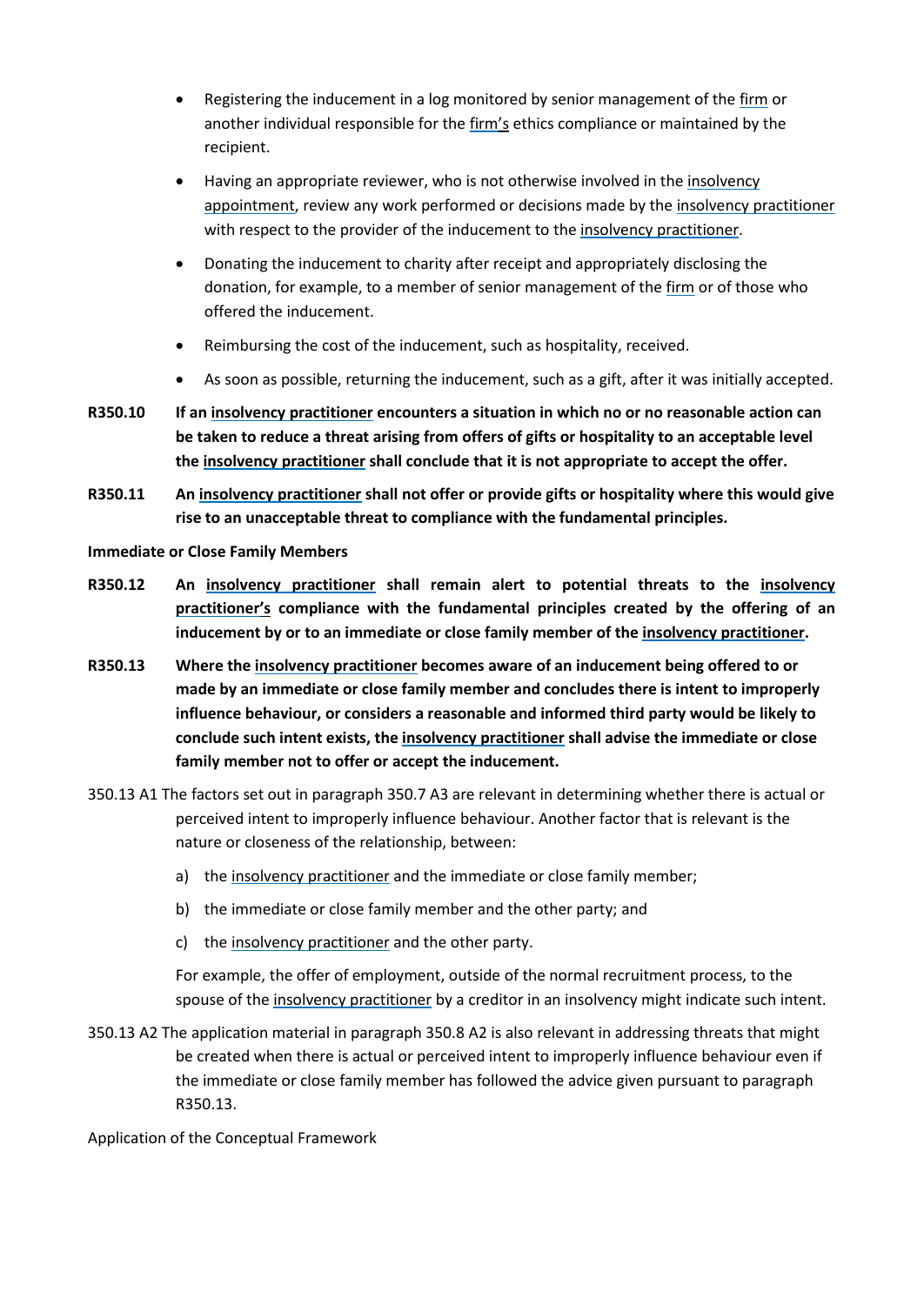- 350.14 A1 Where th[e insolvency practitioner](#page-69-1) becomes aware of an inducement offered in the circumstances addressed in paragraph R350.12, threats to compliance with the fundamental principles might be created where:
	- a) The immediate or close family member offers or accepts the inducement contrary to the advice of the [insolvency practitioner](#page-69-1) pursuant to paragraph R350.13; or
	- b) The [insolvency practitioner](#page-69-1) does not have reason to believe an actual or perceived intent to improperly influence behaviour exists.
- 350.14 A2 The application material in paragraphs 350.9 A1 to 350.9 A6 is relevant for the purposes of identifying, evaluating and addressing such threats. Factors that are relevant in evaluating the level of threats in these circumstances also include the nature or closeness of the relationships set out in paragraph 350.13 A1.

#### **Financial incentives for team members**

- 350.15 A1 An [insolvency practitioner](#page-69-1) or members of th[e insolvency team](#page-69-4) might be offered an inducement by their employer to achieve certain targets relating to [insolvency appointments](#page-69-0). Such arrangements might create threats to compliance with the fundamental principles.
- 350.15 A2 Examples of circumstances that might create a self-interest threat include situations in which the [insolvency practitioner](#page-69-1) or members of the [insolvency team:](#page-69-4)
	- a) Holds a direct or indirect financial interest in the employing organisation and the value of that financial interest might be directly affected by decisions made by the [insolvency](#page-69-1)  [practitioner.](#page-69-1)
	- b) Is eligible for a profit-related bonus and the value of that bonus might be directly affected by decisions made by the [insolvency practitioner.](#page-69-1)
	- c) Participates in arrangements which provide incentives to achieve targets.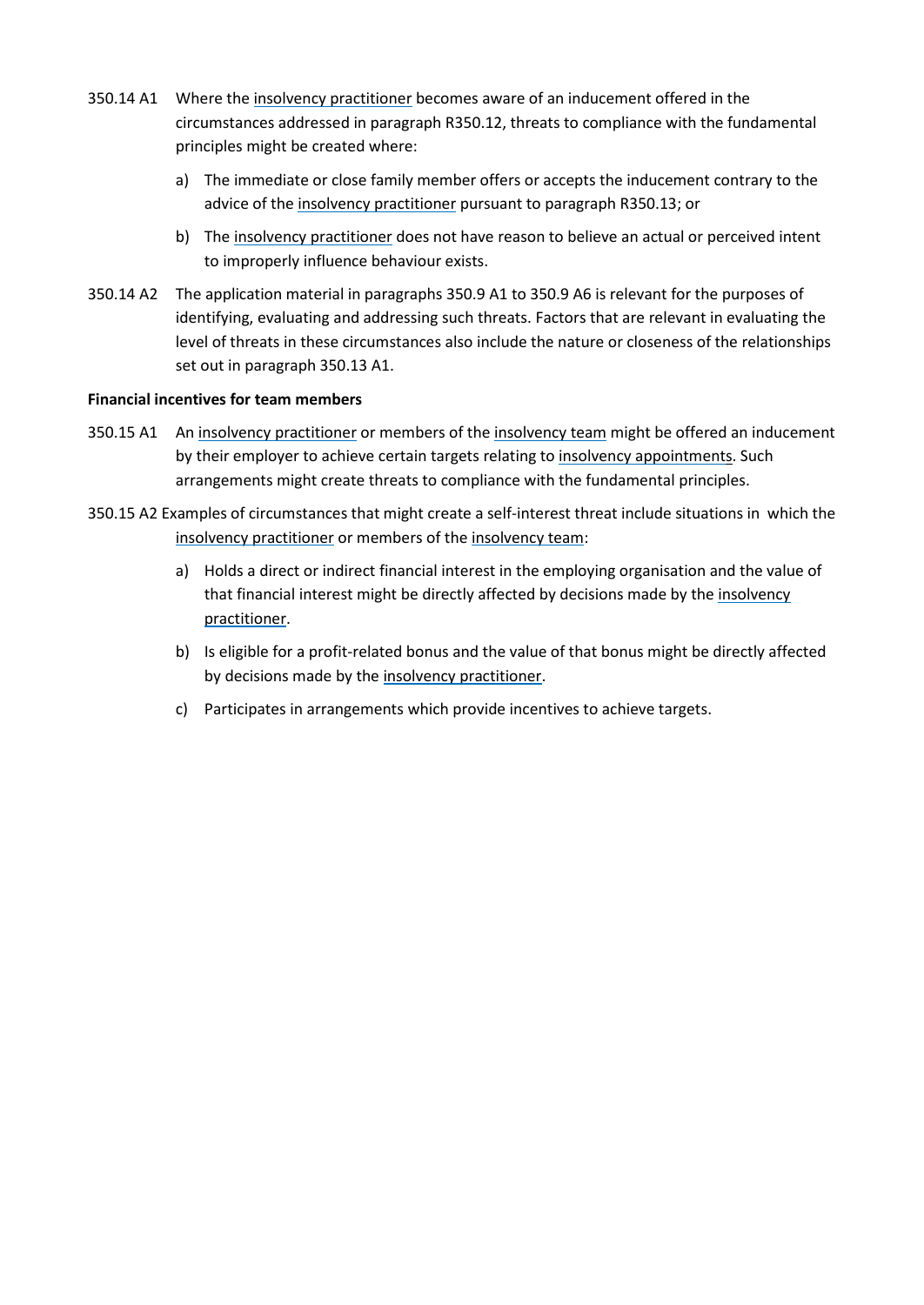### **ADVERTISING, MARKETING AND OTHER PROMOTIONAL ACTIVITIES**

#### **Introduction**

- 360.1 [insolvency practitioners](#page-69-1) are required to comply with the fundamental principles and apply the conceptual framework to identify, evaluate and address threats.
- 360.2 When an [insolvency practitioner](#page-69-1) seeks an [insolvency appointment](#page-69-0) or work that might lead to an [insolvency appointment](#page-69-0) through advertising or other forms of marketing or promotional activity, there might be threats to compliance with the fundamental principles, including integrity and professional behaviour.
- 360.3 This section sets out requirements and application material relevant to applying the conceptual framework in relation to advertising and marketing fo[r insolvency appointments](#page-69-0) and includes the content of the websites and other promotional activities.
- 360.4 Reference should also be made to Specialist advice and services (320) and Referral fees and commissions (340).

#### **Requirements and Application Material**

- **R360.5 When undertaking marketing or promotional activities, an [insolvency practitioner](#page-69-1) shall not bring the profession into disrepute. A[n insolvency practitioner](#page-69-1) shall be honest and truthful and shall not make:**
	- **a) exaggerated claims for the services offered by, or the qualifications or experience of, the [insolvency practitioner;](#page-69-1) or**
	- **b) disparaging references or unsubstantiated comparisons to the work of others.**
- **R360.6 When considering whether to accept an [insolvency appointment](#page-69-0) an [insolvency practitioner](#page-69-1) shall be satisfied that any advertising, marketing or other form of promotional activity pursuant to which th[e insolvency appointment](#page-69-0) might have been obtained:**
	- **a) has been fair and not misleading**
	- **b) has avoided unsubstantiated or disparaging statements**
	- **c) has complied with relevant codes of practice and guidance in relation to advertising**
	- **d) has been clearly distinguishable as advertising or marketing material, and has been legal, decent, honest and truthful.**
- 360.6 A1 If reference is made in advertisements or other forms of marketing to fees or to the cost of the services to be provided, th[e insolvency practitioner](#page-69-1) needs to be satisfied that the basis of calculation and the range of services that the reference is intended to cover has been provided. Th[e insolvency practitioner](#page-69-1) needs to take care to ensure that such references are clear as to the precise range of services and the time commitment that the reference is intended to cover.
- 360.6 A2 If an [insolvency practitioner](#page-69-1) is in doubt about whether a form of advertising or marketing is appropriate, the [insolvency practitioner](#page-69-1) is encouraged to consult with thei[r authorising body.](#page-69-2)
- **R 360.7 Where an [insolvency practitioner](#page-69-1) or the [firm](#page-69-3) obtains work via a third party or a third party conducts marketing activities on behalf of the [insolvency practitioner](#page-69-1) or the [firm,](#page-69-3) the**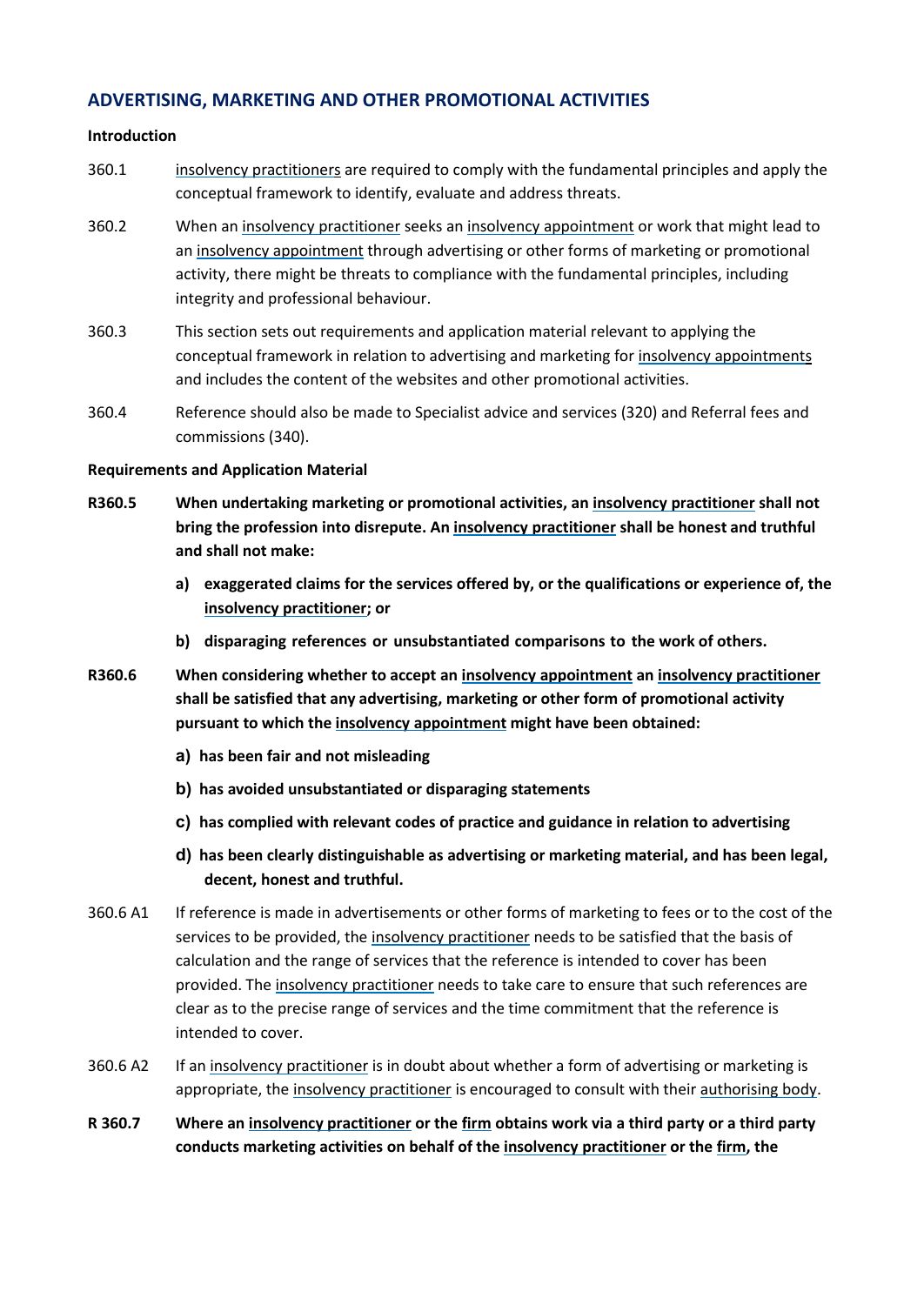**[insolvency practitioner](#page-69-1) shall be responsible for ensuring that the third party follows the application material above.**

- 360.7 A1 When obtaining work via a third party or using a third party to conduct marketing activities [insolvency practitioners](#page-69-1) have a responsibility to ascertain that a referral manner is in accordance with this Code because [insolvency practitioners](#page-69-1) cannot do, or be seen to do, through others what they cannot not do themselves.
- **R360.8 [Insolvency Practitioners](#page-69-1) shall never promote or seek to promote their services, or the services of othe[r insolvency practitioners](#page-69-1), in such a way, or to such an extent, as to amount to harassment.**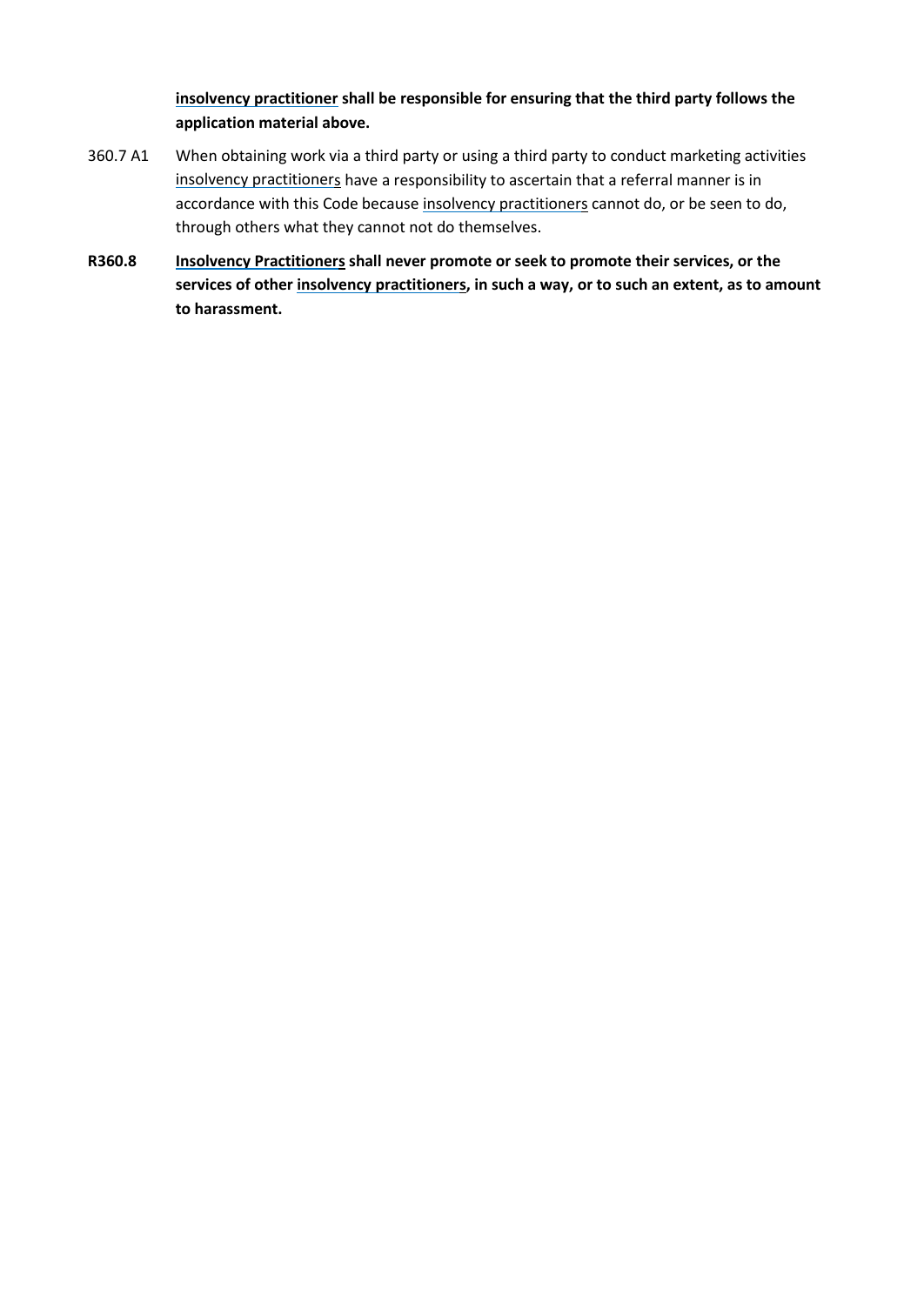### **DEALING WITH THE ASSETS OF AN ENTITY**

#### **Introduction**

- 370.1 [insolvency practitioners](#page-69-1) are required to comply with the fundamental principles and apply the conceptual framework to identify, evaluate and address threats.
- 370.2 When an [insolvency practitioner](#page-69-1) realises assets, this might create threats to compliance with one or more of the fundamental principles. This section sets out specific application material relevant to applying the conceptual framework in such circumstances.

#### **Requirements and Application Material**

- **R370.3 Except in circumstances which clearly do not impair the [insolvency practitioner'](#page-69-1)s objectivity, [insolvency practitioners](#page-69-1) appointed to an[y insolvency appointment](#page-69-0) in relation to an [entity,](#page-69-5) shall not themselves acquire, directly or indirectly, any of the assets of an [entity,](#page-69-5) nor knowingly permit any [individual within the](#page-69-8) [firm,](#page-69-3) or any [close or immediate family](#page-69-9) member of an [individual within the](#page-69-8) [firm,](#page-69-3) directly or indirectly, to do so.**
- 370.3 A1 Where the assets and business of an insolvent company are sold by an [insolvency practitioner](#page-69-1) shortly after appointment on pre-agreed terms, this could lead to an actual or perceived threat to objectivity. The sale could also be seen as a threat to objectivity by creditors or others not involved in the prior agreement.
- 370.3 A2 Examples of actions that might be safeguards to address threats to objectivity include:
	- a) obtaining an independent valuation of the assets or business being sold;
	- b) considering other potential purchasers.
- 370.3 A3 It is important for an [insolvency practitioner](#page-69-1) to take care to ensure (where to do so does not conflict with any legal or professional obligation) that their decision-making processes are transparent, understandable and readily identifiable to all third parties who could be affected by a sale or proposed sale.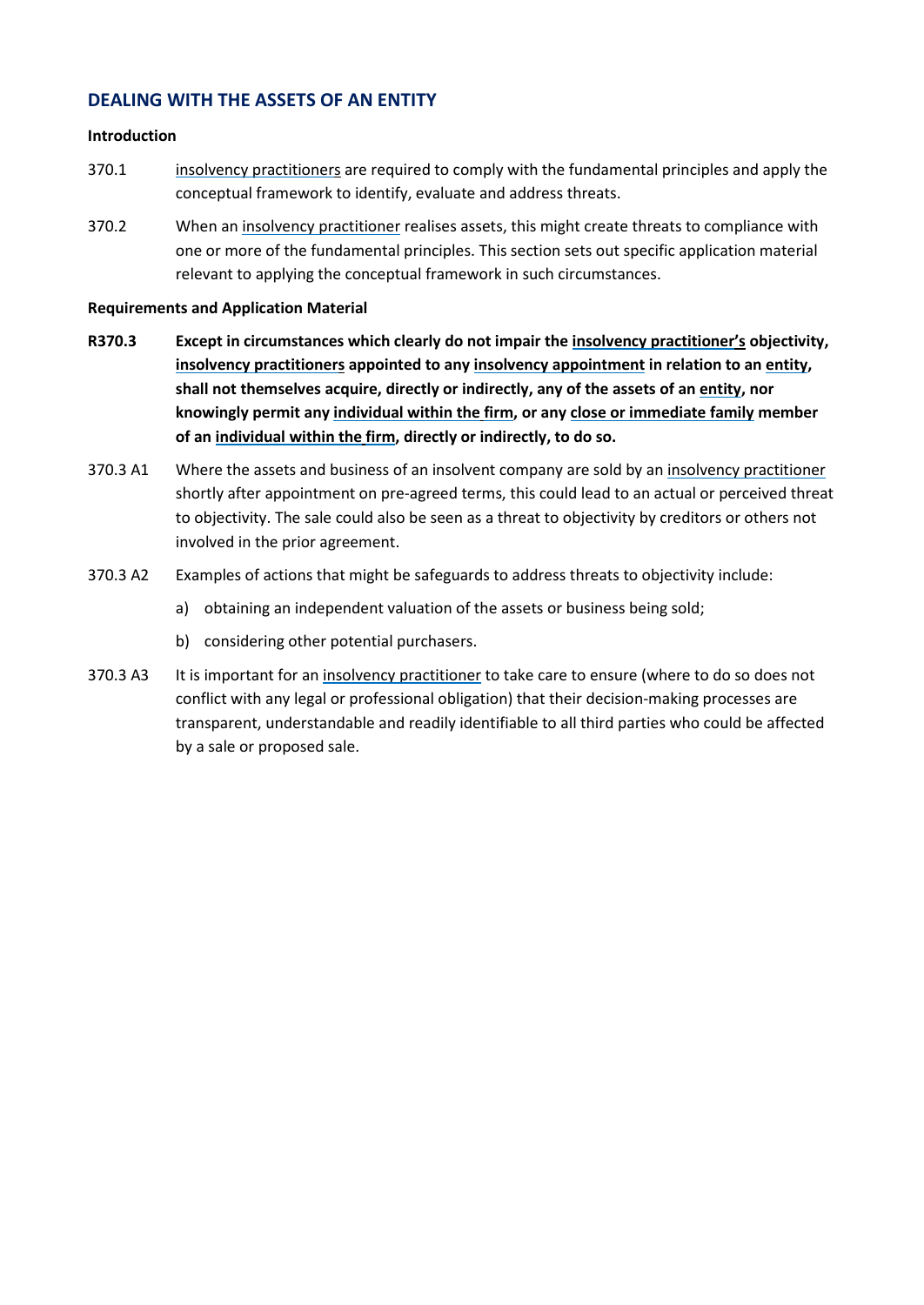### **THE INSOLVENCY PRACTITIONER AS AN EMPLOYEE**

#### **Introduction**

- 380.1 All [insolvency practitioners](#page-69-1) are required to comply with the fundamental principles and apply the conceptual framework to identify, evaluate and address threats.
- 380.2 Where an [insolvency practitioner](#page-69-1) is an [employee](#page-69-7) of a [firm,](#page-69-3) the [insolvency practitioner](#page-69-1) might face particular threats to compliance with the fundamental principles. This section sets out specific application material relevant to applying the conceptual framework in such circumstances. It does not describe all of the facts and circumstances, including professional activities, interests and relationships, that could be encountered by [insolvency practitioner](#page-69-1) who is an [employee,](#page-69-7) which create or might create threats to compliance with the fundamental principles. Therefore, the conceptual framework requires [insolvency practitioners](#page-69-1) who are [employees](#page-69-7) to be alert for such facts and circumstances.
- 380.3 On occasion, where the [insolvency practitioner](#page-69-1) is a[n employee](#page-69-7) or is considering accepting an offer of employment, the [insolvency practitioner](#page-69-1) might be unable to address the threats to compliance with the fundamental principles. In those circumstances the [insolvency](#page-69-1)  [practitioner](#page-69-1) will need to consider whether they can accept the offer of employment or resign from their current employment.

#### **Requirements and Application Material**

380.4 An [insolvency practitioner](#page-69-1) might be an [employee,](#page-69-7) contractor, partner, or director within the [firm.](#page-69-3) The legal form of the relationship of the [insolvency practitioner](#page-69-1) with their employer has no bearing on the ethical responsibilities placed on th[e insolvency practitioner.](#page-69-1)

#### **R380.5 An [insolvency practitioner](#page-69-1) who is a[n employee](#page-69-7) shall comply with the fundamental principles.**

- 380.5 A1 The [insolvency practitioner](#page-69-1) who is an [employee](#page-69-7) might have a reduced ability to control or influence matters within the [firm](#page-69-3) which might affect the actions available as safeguards to address threats to compliance with the fundamental principles.
- 380.5 A2 The following are examples of facts and circumstances that might create threats for an [insolvency practitioner](#page-69-1) as an [employee:](#page-69-7)
	- being eligible for a bonus related to achieving targets or profits;
	- having inadequate resources for the performance of a[n insolvency appointment;](#page-69-0)
	- a lack of control over processes and internal governance;
	- being threatened with dismissal or demotion over a disagreement about an insolvency [appointment;](#page-69-0)
	- an individual attempting to influence the decision-making process of the insolvency [practitioner.](#page-69-1)
- **R380.6 An [insolvency practitioner](#page-69-1) shall consider whether there are appropriate safeguards available to ensure compliance with the fundamental principles before accepting an offer of employment.**
- 380.6 A1 Examples of actions that might be safeguards to address such threats prior to accepting an offer of employment include: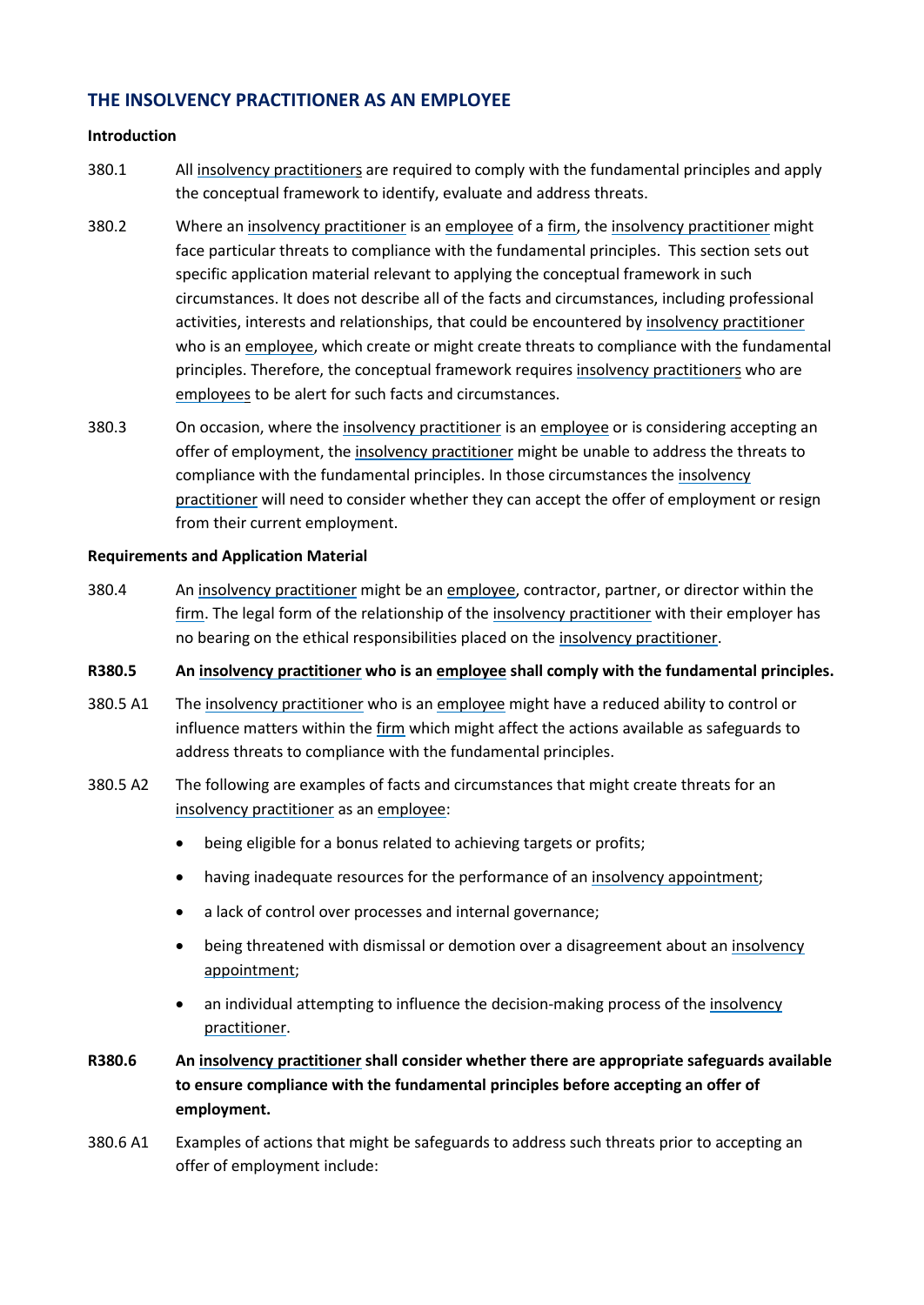- a) Appropriate provisions within any contract of employment or separate legal agreement with the employer acknowledging that the [insolvency practitioner](#page-69-1) has a duty to comply with the Code of Ethics of their [authorising body](#page-69-2) and that the [insolvency practitioner](#page-69-1) will be able to take all necessary steps they deem necessary to comply with the fundamental principles.
- b) Ensuring that policies and procedures are in place within the [firm](#page-69-3) to prohibit individuals who are not members of th[e insolvency team](#page-69-4) from inappropriately influencing the conduct of an [insolvency appointment.](#page-69-0)
- c) Ensuring that the [firm](#page-69-3) has published policies and procedures to encourage and empower individuals within the [firm](#page-69-3) to communicate to senior levels within the [firm](#page-69-3) any issue relating to compliance with the fundamental principles that concern them.
- d) Obtaining sufficient information to obtain an understanding of the structure and ownership of th[e firm.](#page-69-3)
- 380.6 A2 If no actions are available to address these threats, it is expected that the insolvency [practitioner](#page-69-1) consider whether it is appropriate to accept the offer of employment.
- 380.6 A3 The existence of certain conditions, policies and procedures established by the profession, legislation, regulation, th[e firm,](#page-69-3) or the employing organization that can enhance the insolvency [practitioner](#page-69-1) acting ethically might also help identify threats to compliance with the fundamental principles. In this context such factors could include:
	- a) Policies and procedures within the [firm](#page-69-3) to prohibit individuals who are not members of the [insolvency team](#page-69-4) from inappropriately influencing the conduct of an [insolvency](#page-69-0)  [appointment.](#page-69-0)
	- b) Published policies and procedures to encourage and empower individuals within the [firm](#page-69-3) to communicate to senior levels within th[e firm](#page-69-3) any issue relating to compliance with the fundamental principles that concern them.
- 380.6 A4 Examples of actions that might be safeguards to address threats at a particular time include:
	- a) reporting concerns to senior management within the [firm](#page-69-3)
	- b) seeking legal advice or advice from their [authorising body](#page-69-2)
	- c) reporting the concerns to their [authorising body](#page-69-2) or the Complaints Gateway.
- 380.6 A5 The more senior the position of the [insolvency practitioner,](#page-69-1) the greater will be the ability and opportunity to access information, and to influence policies, decisions made and actions taken by others involved with the [firm.](#page-69-3) To the extent that they are able to do so, taking into account their position and seniority in the organisation, [insolvency practitioners](#page-69-1) are expected to encourage and promote an ethics-based culture in the organisation. Examples of actions that might be taken include the introduction, implementation and oversight of:
	- ethics education and training programs.
	- ethics and whistle-blowing policies.
	- policies and procedures designed to prevent non-compliance with laws and regulations.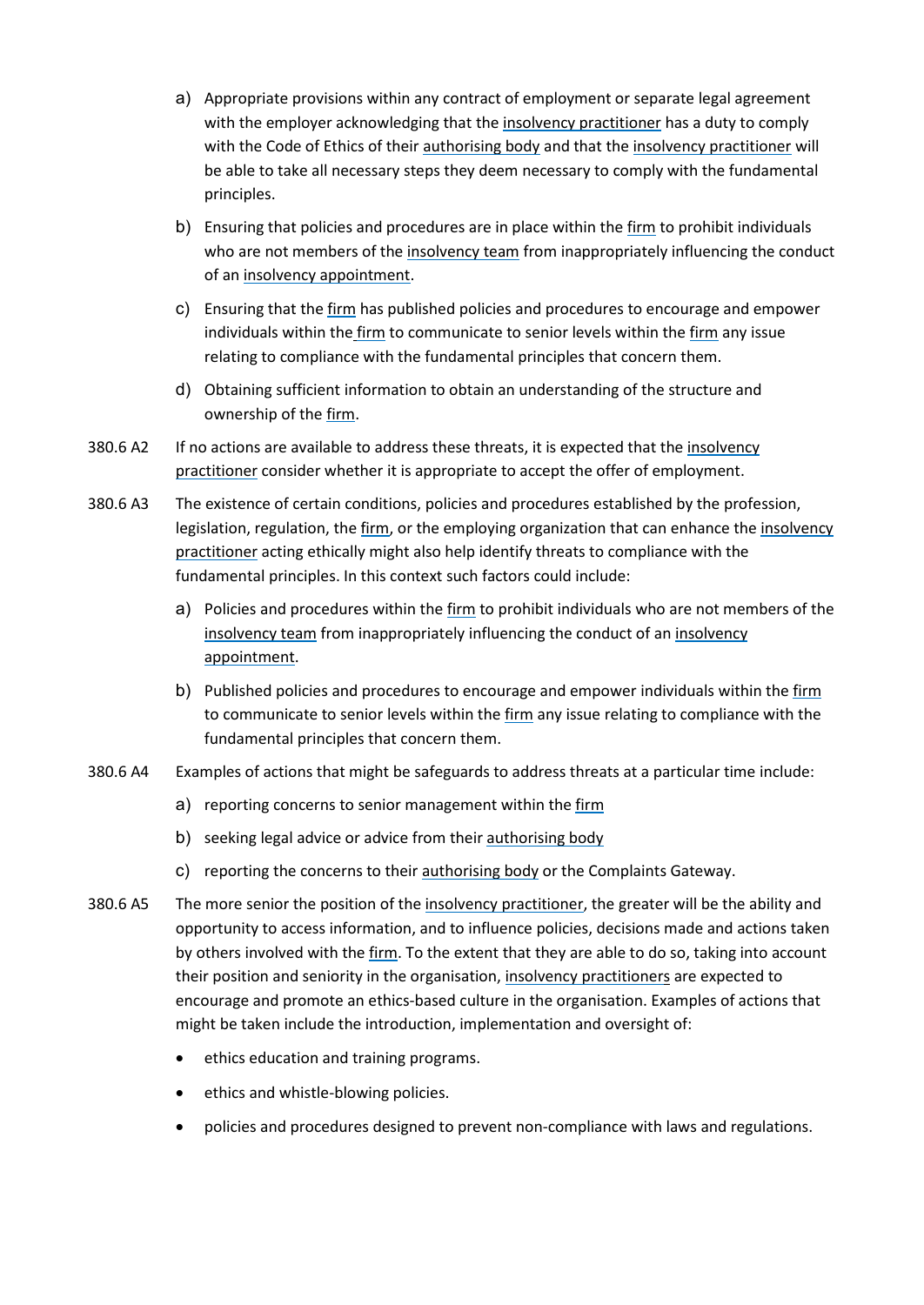- **R380.7 Where threats to compliance with the fundamental principles cannot be eliminated or reduced to an acceptable level then th[e insolvency practitioner](#page-69-1) shall not accept th[e insolvency](#page-69-0)  [appointment](#page-69-0) or refuse to remain associated with the matter creating the conflict.**
- 380.7 A1 In some circumstances this could mean taking steps to resign from the employment.
- 380.7 A2 Reference should also be made to Obtaining specialist advice and services and Referral fees and commissions.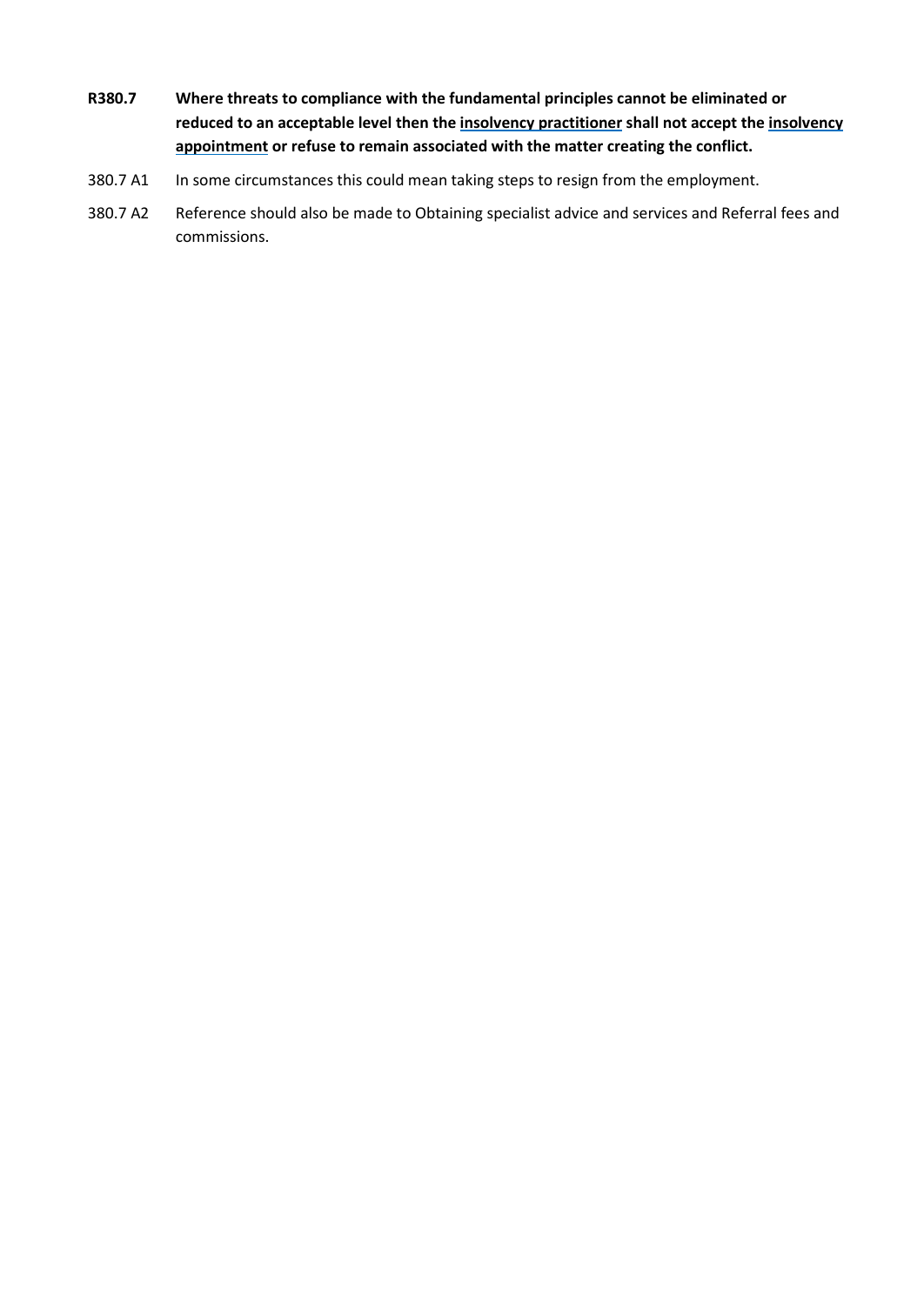### **RESPONDING TO NON-COMPLIANCE WITH LAWS AND REGULATIONS**

#### **Introduction**

- 390.1 [insolvency practitioners](#page-69-1) are required to comply with the fundamental principles and apply the conceptual framework set to identify, evaluate and address threats.
- 390.2 A self-interest or intimidation threat to compliance with the principles of integrity and professional behaviour is created when an [insolvency practitioner](#page-69-1) becomes aware of noncompliance or suspected non-compliance with laws and regulations.
- 390.3 An [insolvency practitioner](#page-69-1) might encounter or be made aware of non-compliance or suspected non-compliance in the course of carrying out professional activities. This section guides the [insolvency practitioner](#page-69-1) in assessing the implications of the matter and the possible courses of action when responding to non-compliance or suspected non-compliance with:
	- a) Laws and regulations generally recognised to have a direct effect on the conduct of an appointment;
	- b) Other laws and regulations that do not have a direct effect on the conduct of an appointment, but compliance with which might be fundamental to the outcome of an appointment.
	- c) Other laws and regulations that do not have a direct effect on the conduct of an appointment, but compliance with which might be fundamental to the operating aspects of the employing organisation's business, to its ability to continue its business, or to avoid material penalties.

#### **Objectives of th[e insolvency practitioner](#page-69-1) in relation to non-compliance with laws and regulations**

- 390.4 A distinguishing mark of the insolvency profession is its acceptance of the responsibility to act in the public interest. When responding to non-compliance or suspected non-compliance, the objectives of the [insolvency practitioner](#page-69-1) are:
	- a) To comply with the principles of integrity and professional behaviour;
	- b) By alerting management or, where appropriate, those charged with governance of the [entity,](#page-69-5) to seek to:
		- i. Enable them to rectify, remediate or mitigate the consequences of the identified or suspected non-compliance; or
		- ii. Deter the commission of the non-compliance where it has not yet occurred; and
	- c) By alerting management or, where appropriate, those charged with governance of the employing organisation, to seek to:
		- i. Enable them to rectify, remediate or mitigate the consequences of the identified or suspected non-compliance; or
		- ii. Deter the non-compliance where it has not yet occurred; and
	- d) To take such further action as appropriate in the public interest.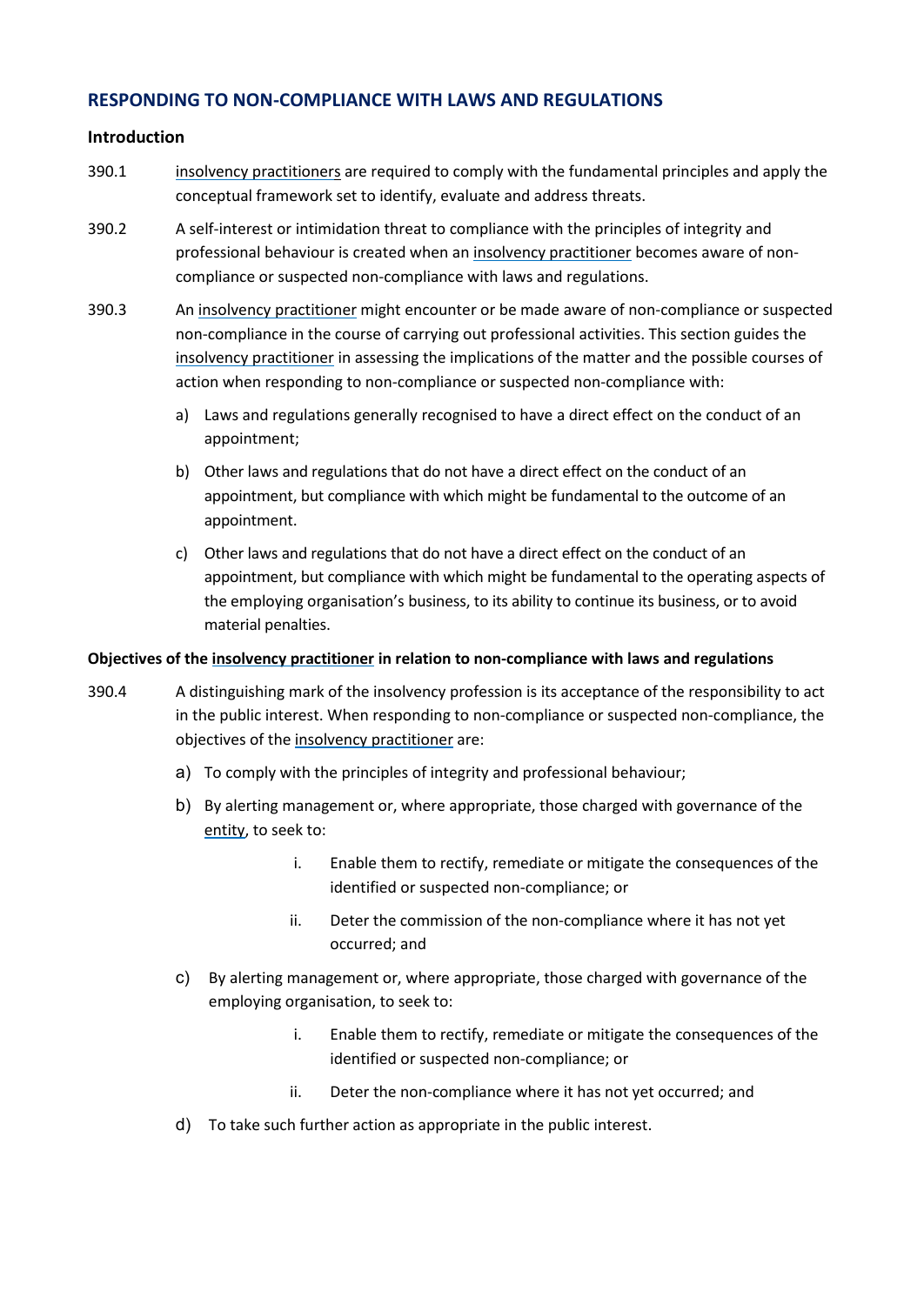#### **Requirements and Application Material**

#### **General**

- 390.5 A1 Non-compliance with laws and regulations ("non-compliance") comprises acts of omission or commission, intentional or unintentional, which are contrary to the prevailing laws or regulations committed by the following parties:
	- a) an [entity](#page-69-5) over which the [insolvency practitioner](#page-69-1) has been appointed;
	- b) those charged with governance of an [entity;](#page-69-5)
	- c) management of an [entity;](#page-69-5)
	- d) other individuals working for or under the direction of a[n entity;](#page-69-5)
	- e) the [insolvency practitioner'](#page-69-1)s employing organization;
	- f) those charged with governance of the employing organisation;
	- g) management of the employing organisation;
	- h) other individuals working for or under the direction of the employing organisation.
- 390.5 A2 Examples of laws and regulations which this section addresses include those that deal with:
	- insolvency processes and procedures.
	- fraud, corruption and bribery.
	- money laundering, terrorist financing and proceeds of crime.
	- securities markets and trading.
	- banking and other financial products and services.
	- data protection.
	- tax and pension liabilities and payments.
	- environmental protection.
	- public health and safety.
- 390.5 A3 Non-compliance might result in fines, litigation or other consequences for the [entity](#page-69-5) or employing organisation, potentially materially affecting its financial statements. Importantly, such non-compliance might have wider public interest implications in terms of potentially substantial harm to creditors, [employees](#page-69-7), investors or the general public. For the purposes of this section, an act that causes substantial harm is one that results in serious adverse consequences to any of these parties in financial or non-financial terms. Examples include breaches of environmental laws and regulations endangering the health or safety of [employees](#page-69-7) or the public and perpetration of fraud against appointment estates resulting in significant financial loss to creditors.
- **R390.6 In some jurisdictions, there are legal or regulatory provisions governing how [insolvency](#page-69-1)  [practitioners](#page-69-1) should address non-compliance or suspected non-compliance. These legal or regulatory provisions might differ from or go beyond the provisions in this section, for example, anti-money laundering legislation. When encountering such non-compliance or suspected non-compliance, the [insolvency practitioner](#page-69-1) shall obtain an understanding of those legal or regulatory provisions and comply with them, including:**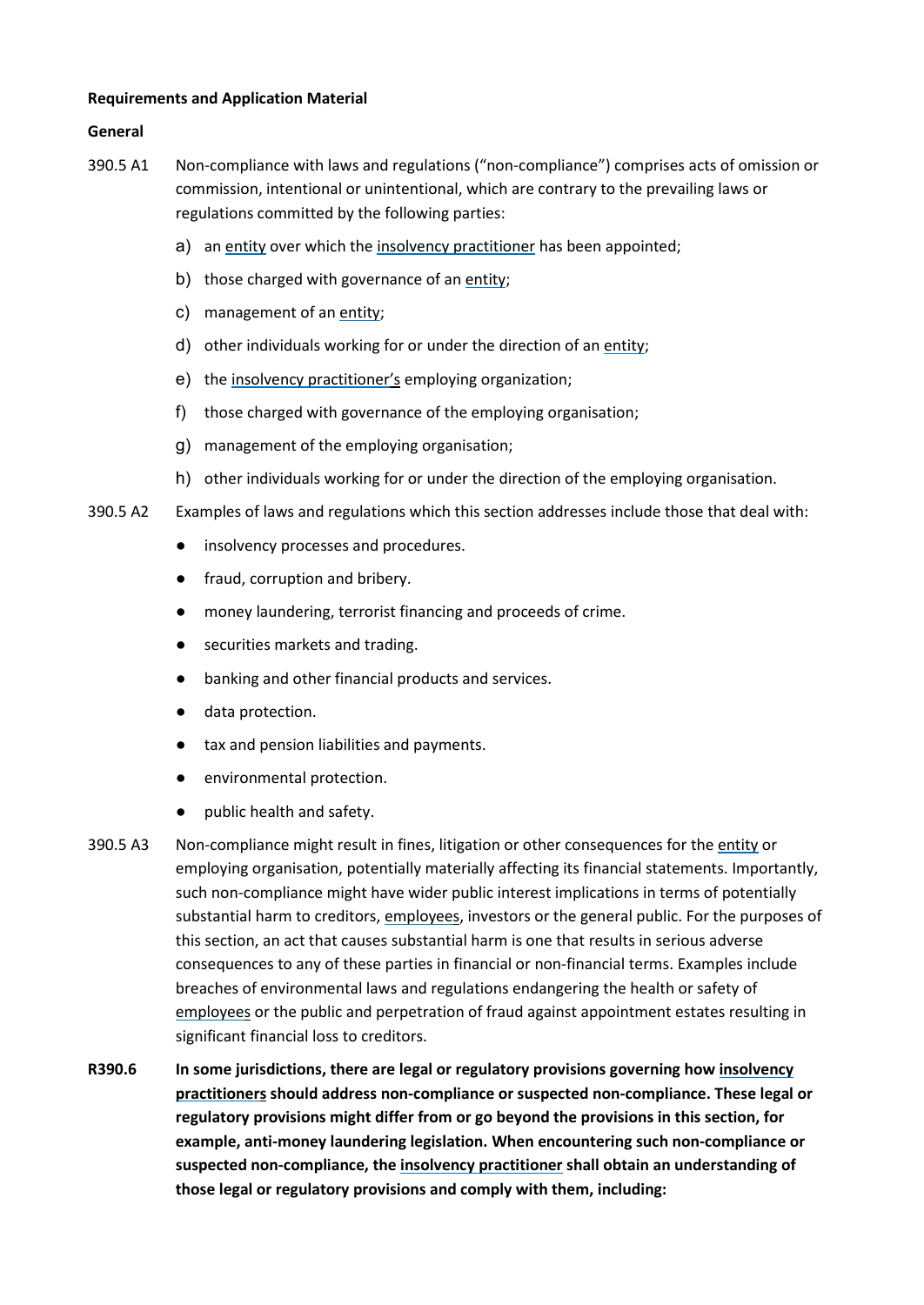#### **a) any requirement to report the matter to an appropriate authority; and**

#### **b) any prohibition on alerting the relevant party.**

- 390.6 A1 A prohibition on alerting the relevant party might arise, for example, pursuant to anti-money laundering legislation.
- 390.6 A2 An [insolvency practitioner](#page-69-1) who encounters or is made aware of matters that are clearly inconsequential is not required to comply with this section unless other laws or regulations require it. For example, an [insolvency practitioner](#page-69-1) in the UK needs to comply with Anti-Money Laundering legislation which contains no de minimis threshold for reporting. Whether a matter is clearly inconsequential is to be judged with respect to its nature and its impact, financial or otherwise, on the [entity](#page-69-5) or employing organisation, its stakeholders and the general public.
- 390.6 A3 This section does not address:
	- a) Personal misconduct unrelated to the business activities of the [entity](#page-69-5) or employing organisation; and
	- b) Unless required by other laws or regulations, non-compliance by parties other than those specified in paragraph 390.5 A1. This includes, for example, circumstances where an [insolvency practitioner](#page-69-1) has been engaged by a client to perform a due diligence assignment on a third party [entity](#page-69-5) and the identified or suspected non-compliance has been committed by that creditor.

The [insolvency practitioner](#page-69-1) might nevertheless find the guidance in this section helpful in considering how to respond in these situations.

#### **Responsibilities of Management and Those Charged with Governance**

- 390.7 A1 Management of an [entity](#page-69-5) or employing organisation, with the oversight of those charged with governance, is responsible for ensuring that the [entity's](#page-69-5) business activities are conducted in accordance with laws and regulations. Management and those charged with governance are also responsible for identifying and addressing any non-compliance by:
	- a) the [entity](#page-69-5) or employing organisation;
	- b) an individual charged with governance of the [entity](#page-69-5) or employing organisation;
	- c) a member of management; or
	- d) other individuals working for or under the direction of the [entity](#page-69-5) or the employing organisation.

#### **Responsibilities of All [insolvency practitioners](#page-69-1)**

- **R390.8 If protocols and procedures exist within the [insolvency practitioner'](#page-69-1)s employing organisation to address non-compliance or suspected non-compliance, th[e insolvency practitioner](#page-69-1) shall consider them in determining how to respond to such non-compliance.**
- 390.8 A1 Many employing organisations have established protocols and procedures regarding how to raise non-compliance or suspected non-compliance internally. These protocols and procedures include, for example, an ethics policy or internal whistle-blowing mechanism. Such protocols and procedures might allow matters to be reported anonymously through designated channels.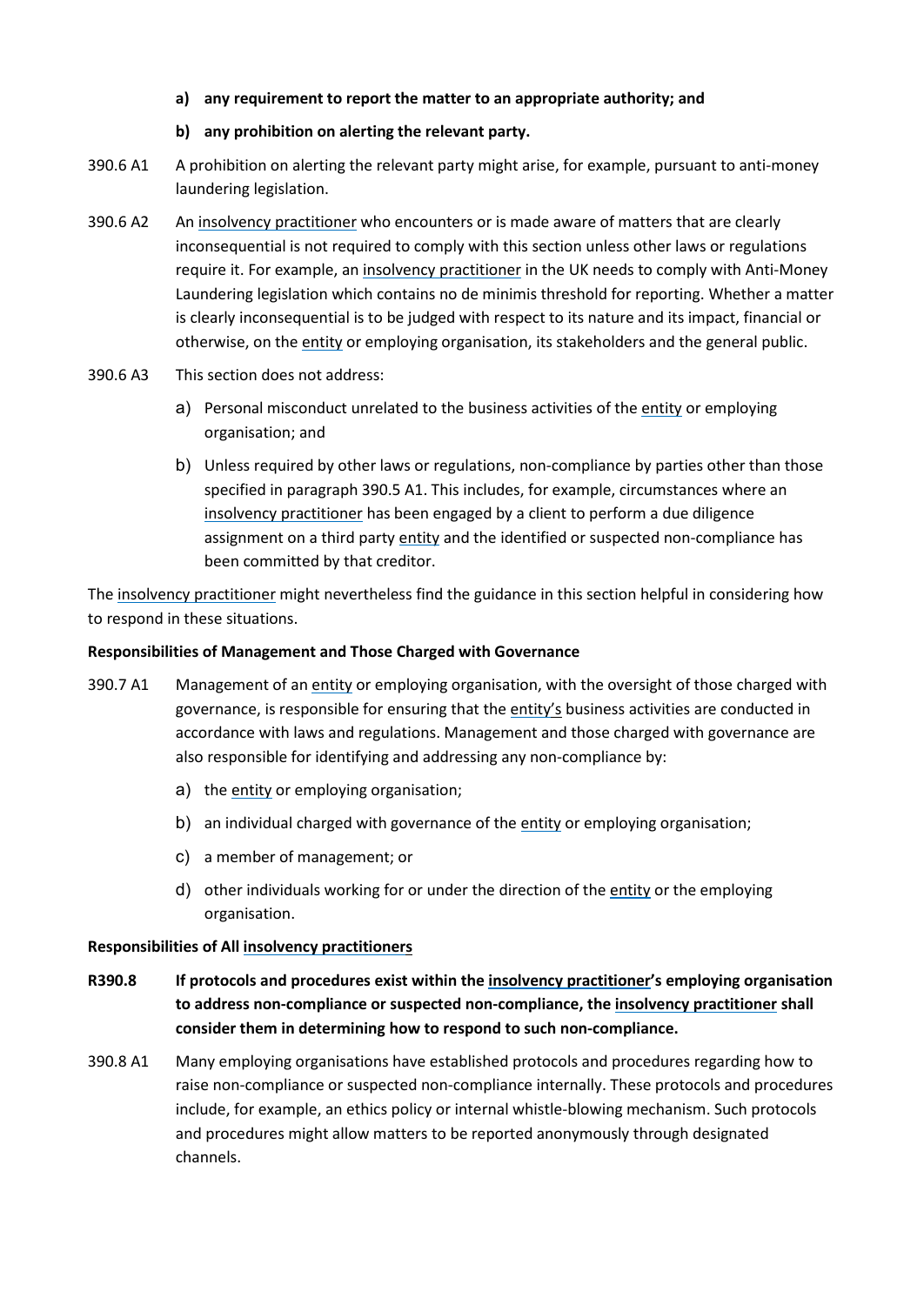- **R390.9 Where an [insolvency practitioner](#page-69-1) becomes aware of a matter to which this section applies, the steps that the [insolvency practitioner](#page-69-1) takes to comply with this section shall be taken on a timely basis. In taking timely steps, th[e insolvency practitioner](#page-69-1) shall have regard to the nature of the matter and the potential harm to the interests of the [entity,](#page-69-5) creditors, [employees](#page-69-7), investors, or the general public.**
- 390.9 A1 [insolvency practitioners](#page-69-1) are reminded especially of the guidance in paragraph R390.6 above in relation to over-riding laws and regulations.

**Obtaining an Understanding of the Matter and Addressing It with Management and Those Charged with Governance**

- **R390.10 If a[n insolvency practitioner](#page-69-1) becomes aware of information concerning non-compliance or suspected non-compliance, th[e insolvency practitioner](#page-69-1) shall seek to obtain an understanding of the matter. This understanding shall include the nature of the non-compliance or suspected non-compliance and the circumstances in which it has occurred or might be about to occur.**
- 390.10 A1 The [insolvency practitioner](#page-69-1) is expected to apply knowledge and expertise, and exercise professional judgement. However, the [insolvency practitioner](#page-69-1) is not expected to have a level of understanding of laws and regulations beyond that which is required for the appointment. Whether an act constitutes actual non-compliance is ultimately a matter to be determined by a court or other appropriate adjudicative body.
- 390.10 A2 Depending on the nature and significance of the matter, the [insolvency practitioner](#page-69-1) might consult on a confidential basis with others within th[e firm,](#page-69-3) a [network](#page-69-6) [firm](#page-69-3) or a professional body, or with legal counsel.
- 390.10 A3 The [insolvency practitioner](#page-69-1) is reminded especially of the guidance in paragraph R390.6 above in relation to over-riding laws and regulations.
- **R390.11 If th[e insolvency practitioner](#page-69-1) identifies or suspects that non-compliance has occurred or might occur, the [insolvency practitioner](#page-69-1) shall discuss the matter with the appropriate level of management. If th[e insolvency practitioner](#page-69-1) has access to those charged with governance, th[e insolvency practitioner](#page-69-1) shall also discuss the matter with them where appropriate.**
- 390.11 A1 The purpose of the discussion is to clarify the [insolvency practitioner'](#page-69-1)s understanding of the facts and circumstances relevant to the matter and its potential consequences. The discussion also might prompt management or those charged with governance to investigate the matter.
- 390.11 A2 The appropriate level of management with whom to discuss the matter is a question of professional judgement. Relevant factors to consider include:
	- the nature and circumstances of the matter;
	- the individuals actually or potentially involved;
	- the likelihood of collusion;
	- the potential consequences of the matter;
	- whether that level of management is able to investigate the matter and take appropriate action.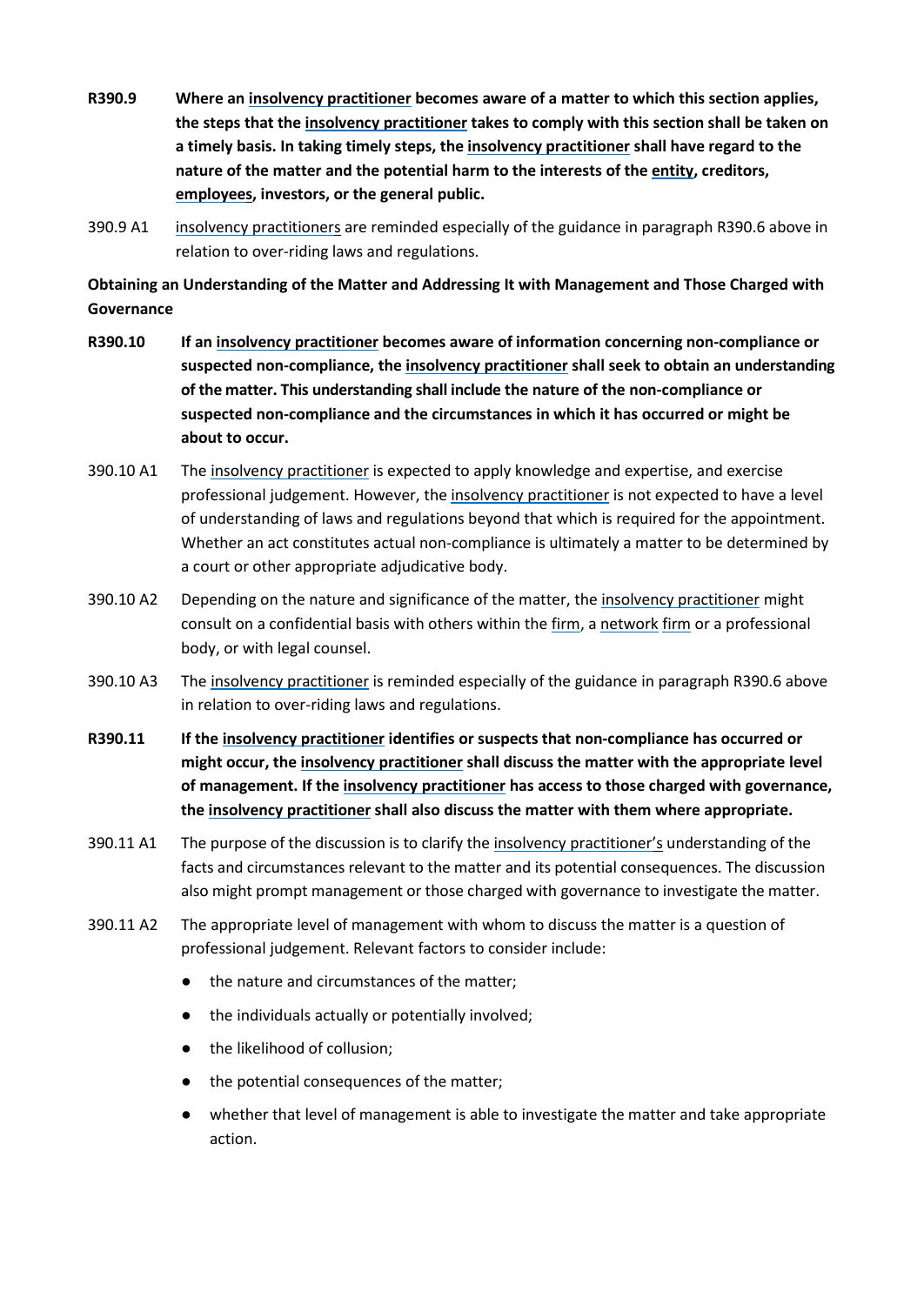#### **Communicating the Matter to the Entity's External Auditor**

- **R390.12 If th[e insolvency practitioner](#page-69-1) is liquidator in a members voluntary liquidation for:** 
	- **a) an audit client of th[e firm](#page-69-3) or a [network](#page-69-6) [firm;](#page-69-3) or**
	- **b) a component of an audit client of the [firm](#page-69-3) or a [network](#page-69-6) [firm,](#page-69-3)**

**th[e insolvency practitioner](#page-69-1) shall consider whether to communicate the non-compliance or suspected non-compliance within th[e firm](#page-69-3) or to the [network](#page-69-6) [firm,](#page-69-3) as appropriate. Where the communication is made, it shall be made in accordance with the [firm'](#page-69-3)s or [network'](#page-69-6)s protocols or procedures. In the absence of such protocols and procedures, it shall be made directly to the audit engagement partner.**

**R390.13 If th[e insolvency practitioner](#page-69-1) is supervisor of a Company Voluntary Arrangement the [insolvency practitioner](#page-69-1) shall consider whether to communicate the non-compliance or suspected non-compliance to the [firm](#page-69-3) that is the client's external auditor, if any.** 

#### **Relevant Factors to Consider**

- 390.13 A1 Factors relevant to considering the communication in accordance with paragraphs R390.12 and R390.13 include:
	- Whether doing so would be contrary to law or regulation.
	- Whether there are restrictions about disclosure imposed by a regulatory agency or prosecutor in an ongoing investigation into the non-compliance or suspected noncompliance.
	- Whether management or those charged with governance have already informed the [entity'](#page-69-5)s external auditor about the matter.
	- The likely materiality of the matter to the audit of the client's financial statements or, where the matter relates to a component of a group, its likely materiality to the audit of the group financial statements.

#### Purpose of Communication

390.13 A2 In the circumstances addressed in paragraphs R390.12 to R390.13, the purpose of the communication is to enable the audit engagement partner to be informed about the noncompliance or suspected non-compliance and to determine whether and, if so, how to address it in accordance with the provisions of this section.

#### **Considering Whether Further Action Is Needed**

- **R390.14 The [insolvency practitioner](#page-69-1) shall also consider whether further action is needed in the public interest.**
- 390.14 A1 Whether further action is needed, and the nature and extent of it, will depend on factors such as:
	- the legal and regulatory framework;
	- the appropriateness and timeliness of the response of management and, where applicable, those charged with governance;
	- the urgency of the situation;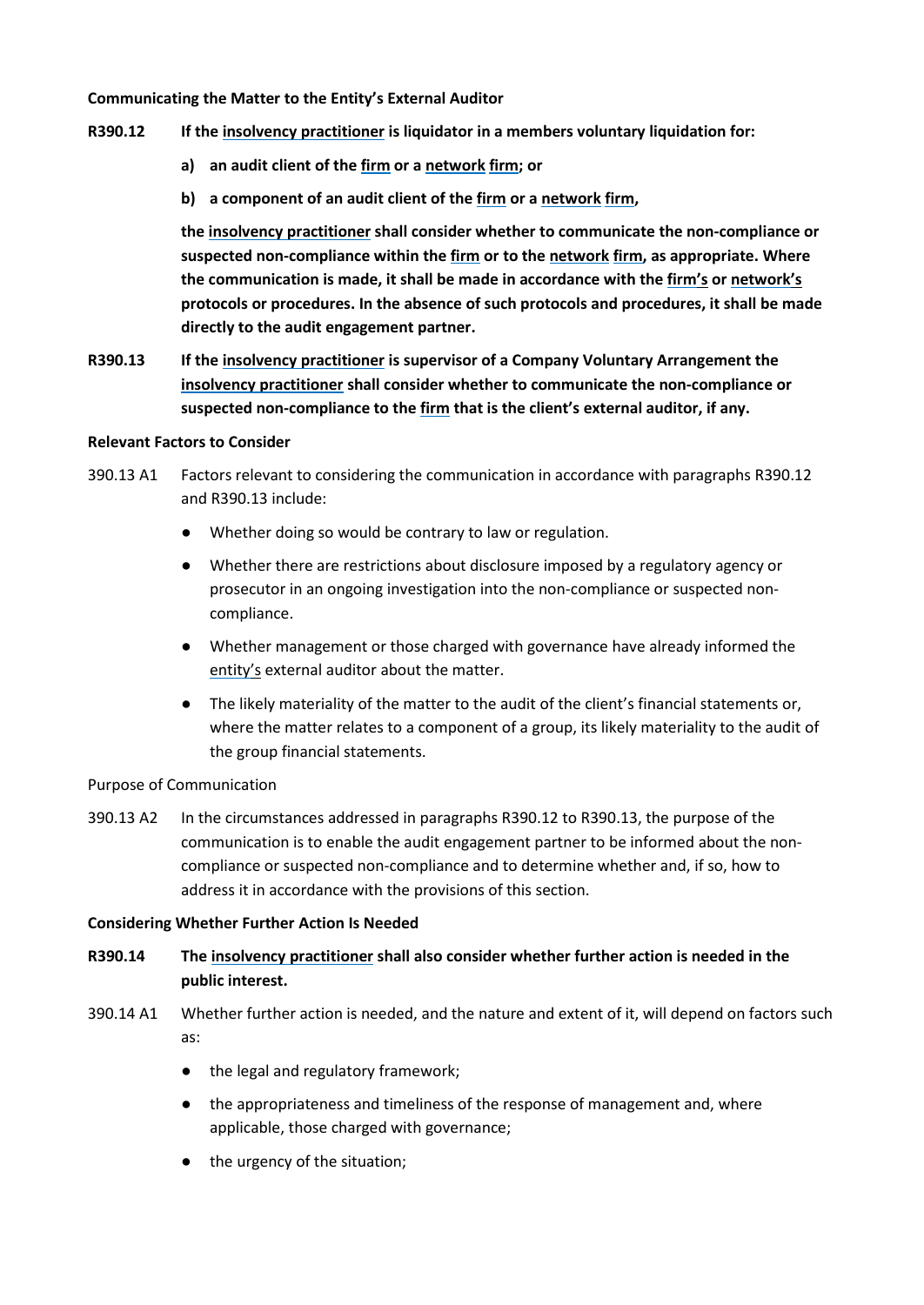- the involvement of management or those charged with governance in the matter;
- the likelihood of substantial harm to the interests of the client, investors, creditors, [employees](#page-69-7) or the general public.
- 390.14 A2 Further action by th[e insolvency practitioner](#page-69-1) might include:
	- Disclosing the matter to an appropriate authority even when there is no legal or regulatory requirement to do so.
	- Resigning from the appointment where permitted by law or regulation.
- 390.14 A3 In considering whether to disclose to an appropriate authority, relevant factors to take into account include:
	- Whether doing so would be contrary to law or regulation.
	- Whether there are restrictions about disclosure imposed by a regulatory agency or prosecutor in an ongoing investigation into the non-compliance or suspected noncompliance.
- **R390.15 If th[e insolvency practitioner](#page-69-1) determines that disclosure of the non-compliance or suspected non-compliance to an appropriate authority is an appropriate course of action in the circumstances, that disclosure is permitted pursuant to paragraph R104.3(d) of the Code. When making such disclosure, the [insolvency practitioner](#page-69-1) shall act in good faith and exercise caution when making statements and assertions. The [insolvency practitioner](#page-69-1) shall also consider whether it is appropriate to inform the [entity](#page-69-5) of the [insolvency practitioner'](#page-69-1)s intentions before disclosing the matter.**

#### **Imminent Breach**

**R390.16 In exceptional circumstances, th[e insolvency practitioner](#page-69-1) might become aware of actual or intended conduct that the [insolvency practitioner](#page-69-1) has reason to believe would constitute an imminent breach of a law or regulation that would cause substantial harm to investors, creditors, [employees](#page-69-7) or the general public. Having first considered whether it would be appropriate to discuss the matter with management or those charged with governance of th[e entity,](#page-69-5) th[e insolvency practitioner](#page-69-1) shall exercise professional judgement and determine whether to disclose the matter immediately to an appropriate authority in order to prevent or mitigate the consequences of such imminent breach of law or regulation. If disclosure is made, that disclosure is permitted pursuant to paragraph R104.3(d) of the Code.**

#### **Seeking Advice**

- 390.16 A1 The [insolvency practitioner](#page-69-1) might consider:
	- consulting internally;
	- obtaining legal advice to understand the professional or legal implications of taking any particular course of action;
	- consulting on a confidential basis with a regulatory body or thei[r authorising body.](#page-69-2)

#### **Documentation**

390.16 A2 In relation to non-compliance or suspected non-compliance that falls within the scope of this section, th[e insolvency practitioner](#page-69-1) is encouraged to document: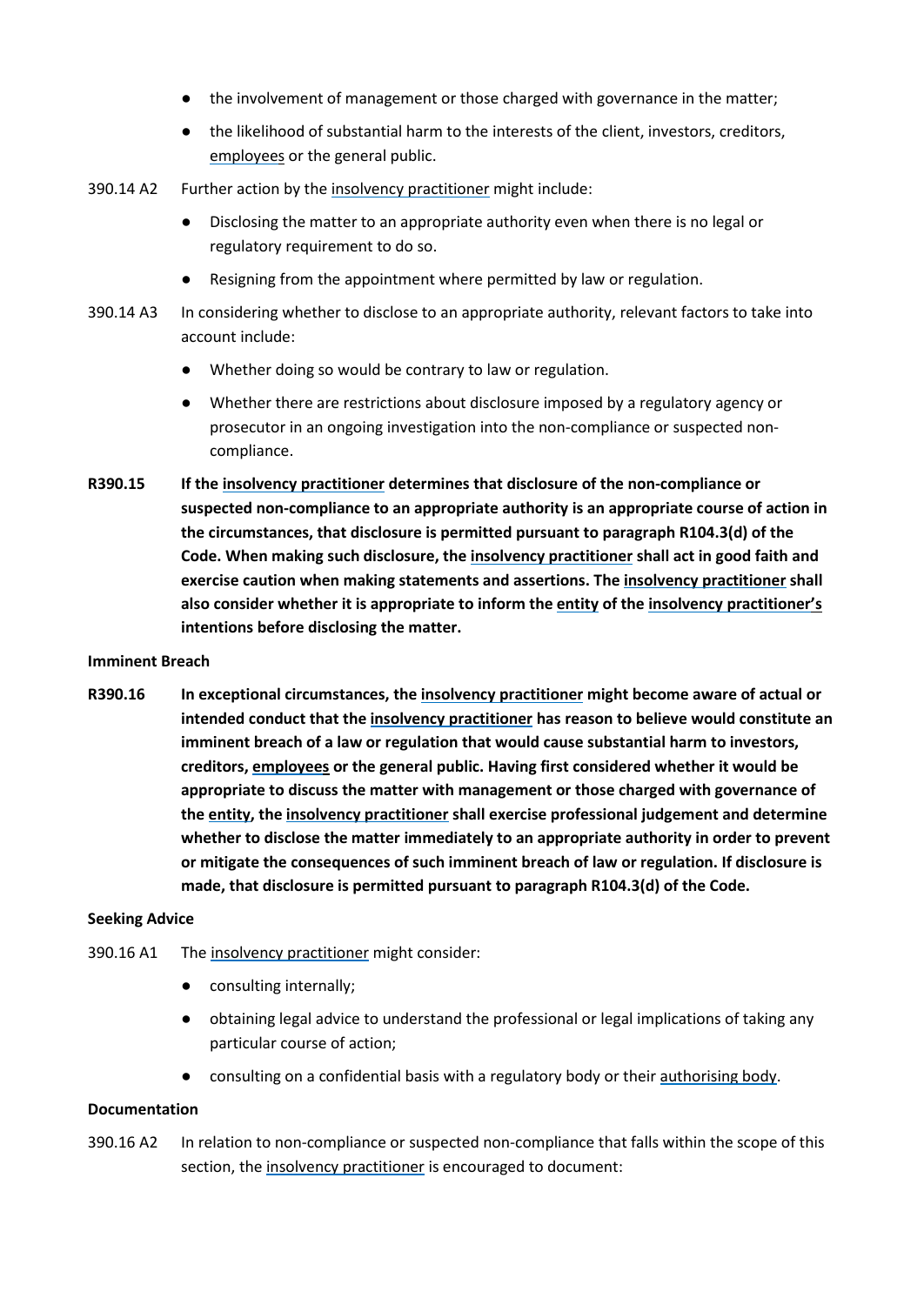- the matter;
- the results of discussion with management and, where applicable, those charged with governance and other parties;
- how management and, where applicable, those charged with governance have responded to the matter;
- the courses of action th[e insolvency practitioner](#page-69-1) considered, the judgements made and the decisions that were taken;
- how th[e insolvency practitioner](#page-69-1) is satisfied that the insolvency practitioner has fulfilled the responsibility set out in paragraph R390.14.
- 390.16 A3 The [insolvency practitioner](#page-69-1) is encouraged to consider whether there is a need for any such documentation to be filed separately.

#### **Responsibilities of members of th[e insolvency team](#page-69-4)**

- **R390.17 If, in the course of carrying out professional activities, a member of the [insolvency team](#page-69-4) becomes aware of information concerning non-compliance or suspected non-compliance, the team member shall seek to obtain an understanding of the matter. This understanding shall include the nature of the non-compliance or suspected non-compliance and the circumstances in which it has occurred or might occur.**
- 390.17 A1 The team member is expected to apply knowledge and expertise, and exercise professional judgement. However, the team member is not expected to have a level of understanding of laws and regulations greater than that which is required for the team member's role within the employing organisation. Whether an act constitutes non-compliance is ultimately a matter to be determined by a court or other appropriate adjudicative body.
- 390.17 A2 Depending on the nature and significance of the matter, the team member might consult on a confidential basis with others within the employing organisation or an [authorising body,](#page-69-2) or with legal counsel.
- 390.17 A3 A member of the [insolvency team'](#page-69-4)s attention is drawn to the content of paragraph R390.17.
- **R390.18 If the team member identifies or suspects that non-compliance has occurred or might occur, the team shall, subject to paragraph R390.17, inform an immediate superior to enable the superior to take appropriate action. If the team member's immediate superior appears to be involved in the matter, the team member shall inform the next higher level of authority within the employing organisation.**
- **R390.19 In exceptional circumstances, the team member may determine that disclosure of the matter to an appropriate authority is an appropriate course of action. If the team member does so pursuant to paragraphs 390.17 A2 and A3, that disclosure is permitted pursuant to paragraph R104.3(d) of the Code. When making such disclosure, the team member shall act in good faith and exercise caution when making statements and assertions.**

#### **Documentation**

- 390.19 A1 In relation to non-compliance or suspected non-compliance that falls within the scope of this section, the team member is encouraged to have the following matters documented:
	- the matter;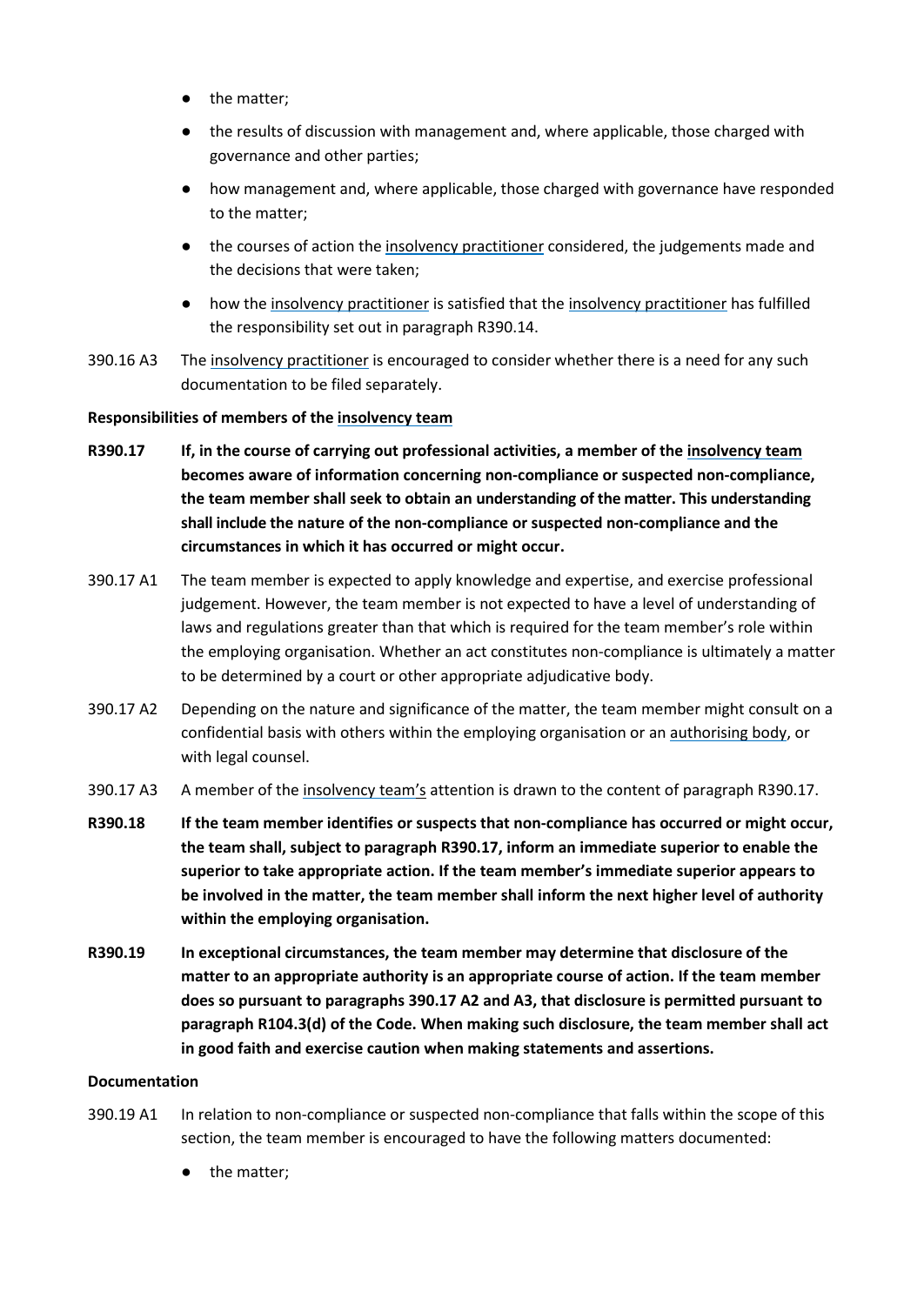- the results of discussions with the team member's superior, management and, where applicable, those charged with governance and other parties;
- how the team member's superior has responded to the matter;
- the courses of action the team member considered, the judgements made and the decisions that were taken.
- 390.20 A2 The team member is encouraged to consider whether there is a need for any such documentation to be filed separately.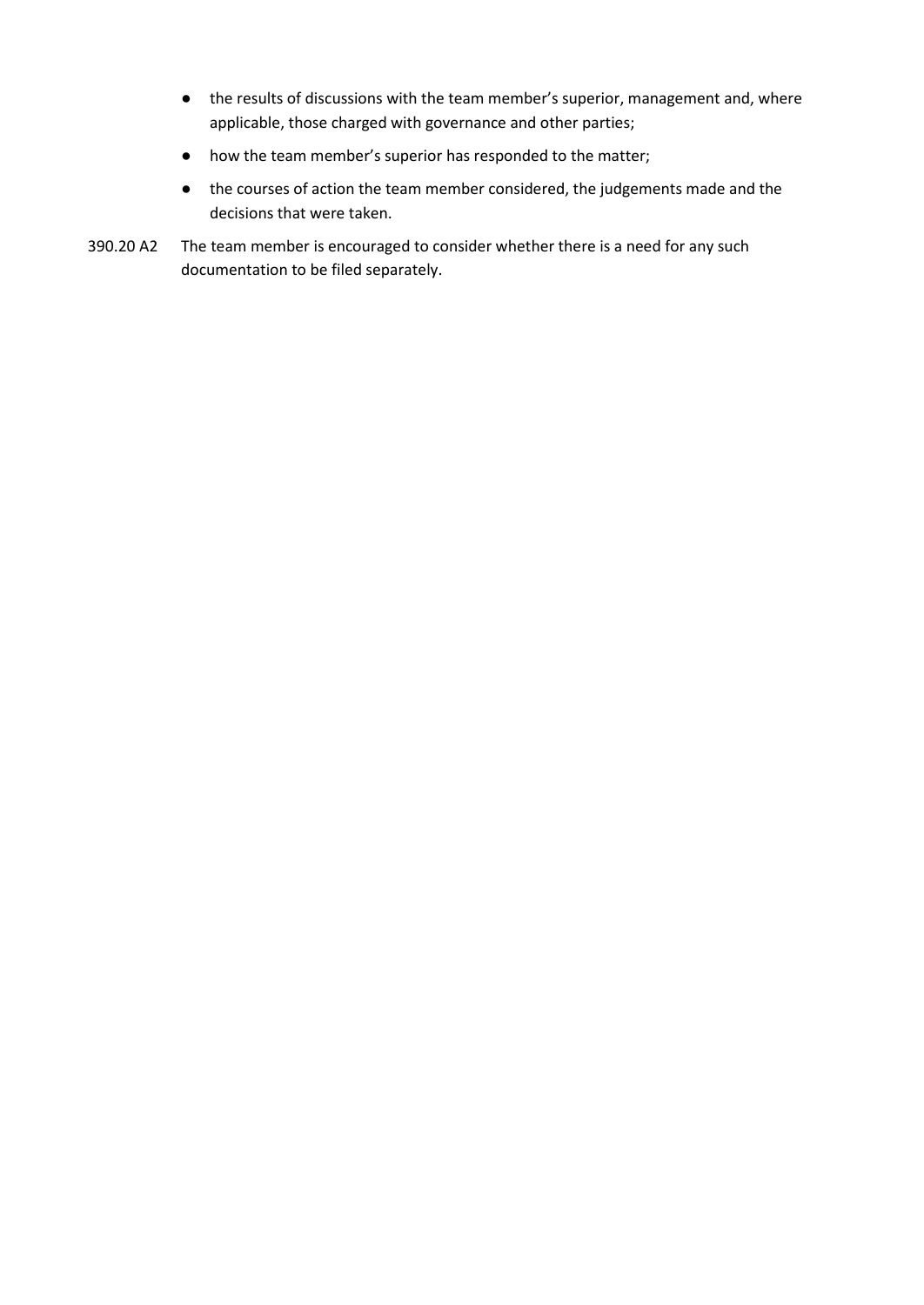### **500 THE APPLICATION OF THE FRAMEWORK TO SPECIFIC SITUATIONS**

#### **Introduction to specific situations**

- 500.1 The following examples describe specific circumstances and relationships that will create threats to compliance with the fundamental principles. The examples are intended to assist an [insolvency practitioner](#page-69-1) and the members of th[e insolvency team](#page-69-4) to assess the implications of similar, but different, circumstances and relationships.
- 500.2 Section 510 contains examples which do not relate to a previous or existing [insolvency](#page-69-0)  [appointment.](#page-69-0) Section 520 contains examples that do relate to a previous or existing [insolvency](#page-69-0)  [appointment.](#page-69-0) Section 530 contains some examples under Scottish law. Section 600 contains examples relevant to the Republic of Ireland.
- 500.3 The examples included in these sections are not exhaustive, and the substance of the circumstances and relationships should be considered.
- 500.4 When considering specific situations, [insolvency practitioners](#page-69-1) should refer to the section on professional and personal relationships and changes in circumstances. As interests and relationships might change during an appointment, a significant professional relationship can arise as a result of an [insolvency practitioner](#page-69-1) acting as an officeholder in a prior insolvency. An [insolvency practitioner](#page-69-1) is expected to consider both pre-appointment engagements, and / or prio[r insolvency appointments](#page-69-0) when assessing whether they have a significant professional relationship. [Insolvency practitioners](#page-69-1) are also expected to document their considerations and conclusions when assessing specific situations.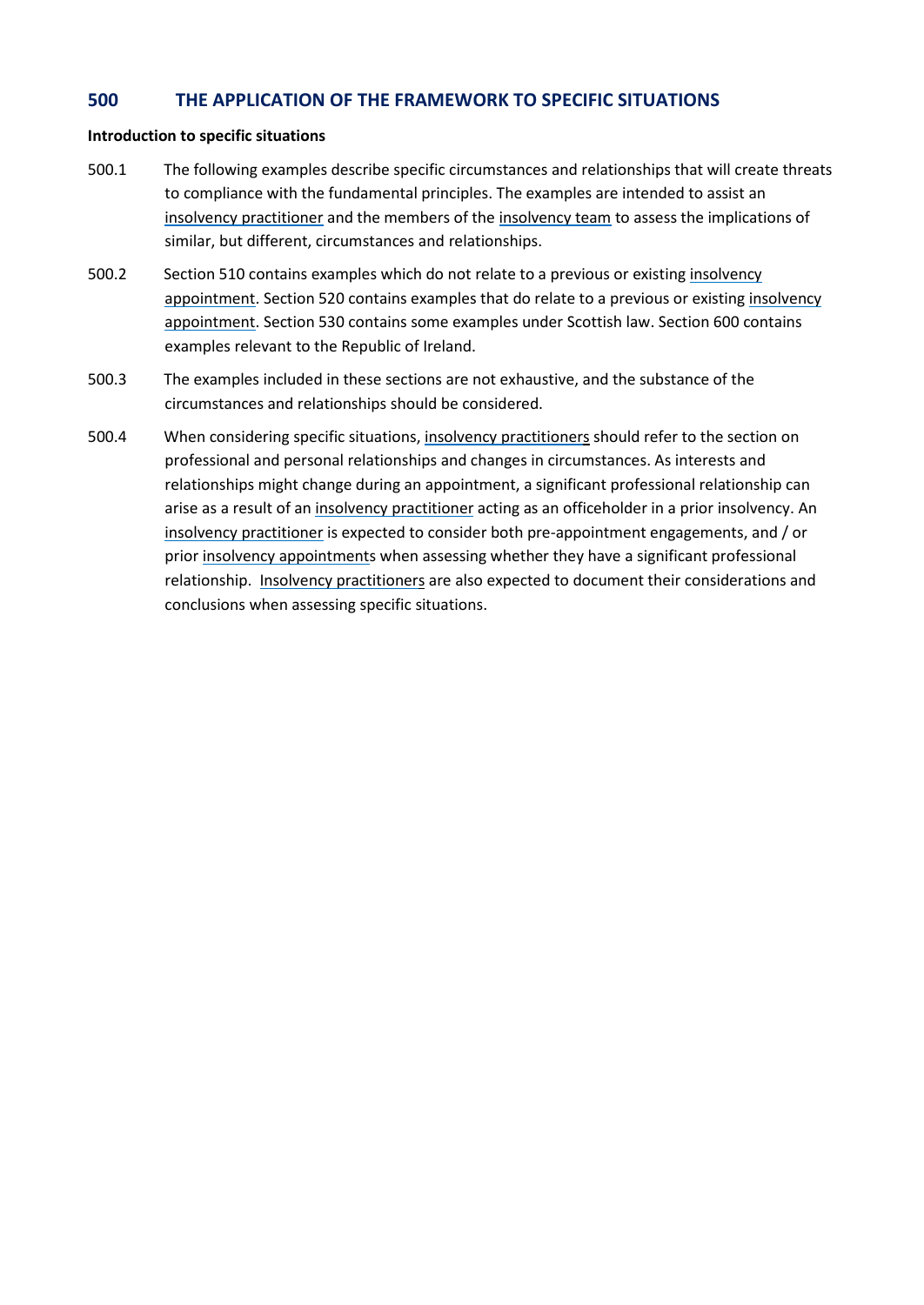#### **510 Examples that do not relate to a previous or existin[g insolvency appointment](#page-69-0)**

### 510.1 [insolvency appointment](#page-69-0) following audit related work **Previous relationship**: The [firm](#page-69-3) or an [individual within the](#page-69-8) [firm](#page-69-3) has completed audit related work.

**Response**: A Significant Professional Relationship will normally arise where the audit related work was completed within the previous 3 years. A[n insolvency practitioner](#page-69-1) shall not take the [insolvency appointment](#page-69-0) as it is unlikely that appropriate action can be taken to reduce the threat to compliance with the fundamental principles to an acceptable level.

Where audit related work was completed more than 3 years before the proposed date of the appointment of the [insolvency practitioner](#page-69-1) a threat to compliance with the fundamental principles could still arise. The [insolvency practitioner](#page-69-1) shall evaluate any such threat and consider whether the threat can be eliminated or reduced to an acceptable level by the use of safeguards.

This restriction does not apply where the [insolvency appointment](#page-69-0) is in a members' voluntary liquidation; an [insolvency practitioner](#page-69-1) may normally take an appointment as liquidator. However, the [insolvency practitioner](#page-69-1) shall consider whether there are any other circumstances that give rise to an unacceptable threat to compliance with the fundamental principles. Further, the [insolvency practitioner](#page-69-1) shall satisfy them self that the directors' declaration of solvency is likely to be substantiated by events.

510.2 Appointment as Investigating Accountant at the instigation of a creditor

**Previous relationship**: The [firm](#page-69-3) or an [individual within the](#page-69-8) [firm](#page-69-3) was instructed by, or at the instigation of, a creditor or other party having a financial interest in an [entity,](#page-69-5) to investigate, monitor or advise on its affairs.

**Response:** A Significant Professional Relationship would not normally arise in these circumstances provided that:

- a) there has not been a direct involvement by an [individual within the](#page-69-8) [firm](#page-69-3) in the management of th[e entity;](#page-69-5) and
- b) the [firm](#page-69-3) had its principal client relationship with the creditor or other party, rather than with the company or proprietor of the business; and
- c) the [entity](#page-69-5) was aware of this.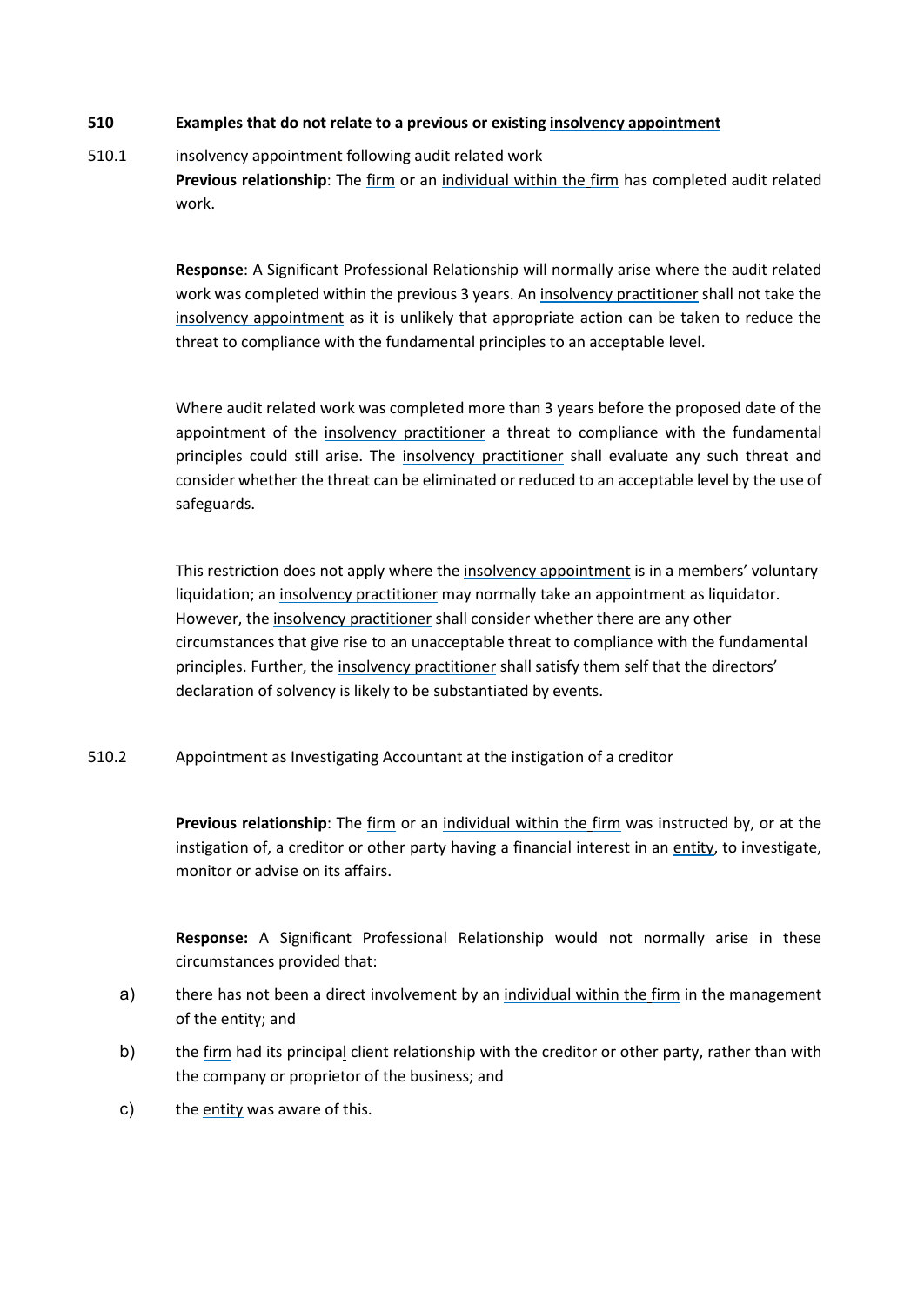An [insolvency practitioner](#page-69-1) shall however consider all the circumstances before accepting an [insolvency appointment,](#page-69-0) including the effect of any discussions or lack of discussions about the financial affairs of the company with its directors, and whether such circumstances give rise to an unacceptable threat to compliance with the fundamental principles.

Where such an investigation was conducted at the request of, or at the instigation of, a secured creditor who then requests an [insolvency practitioner](#page-69-1) to accept an [insolvency](#page-69-0)  [appointment](#page-69-0) as an administrator or administrative receiver, the [insolvency practitioner](#page-69-1) shall satisfy them self that the company, acting by its board of directors, does not object to them taking such a[n insolvency appointment.](#page-69-0) If the secured creditor does not give prior warning of the [insolvency appointment](#page-69-0) to the company or if such warning is given and the company objects but the secured creditor still wishes to appoint the [insolvency practitioner,](#page-69-1) they shall consider whether the circumstances give rise to an unacceptable threat to compliance with the fundamental principles.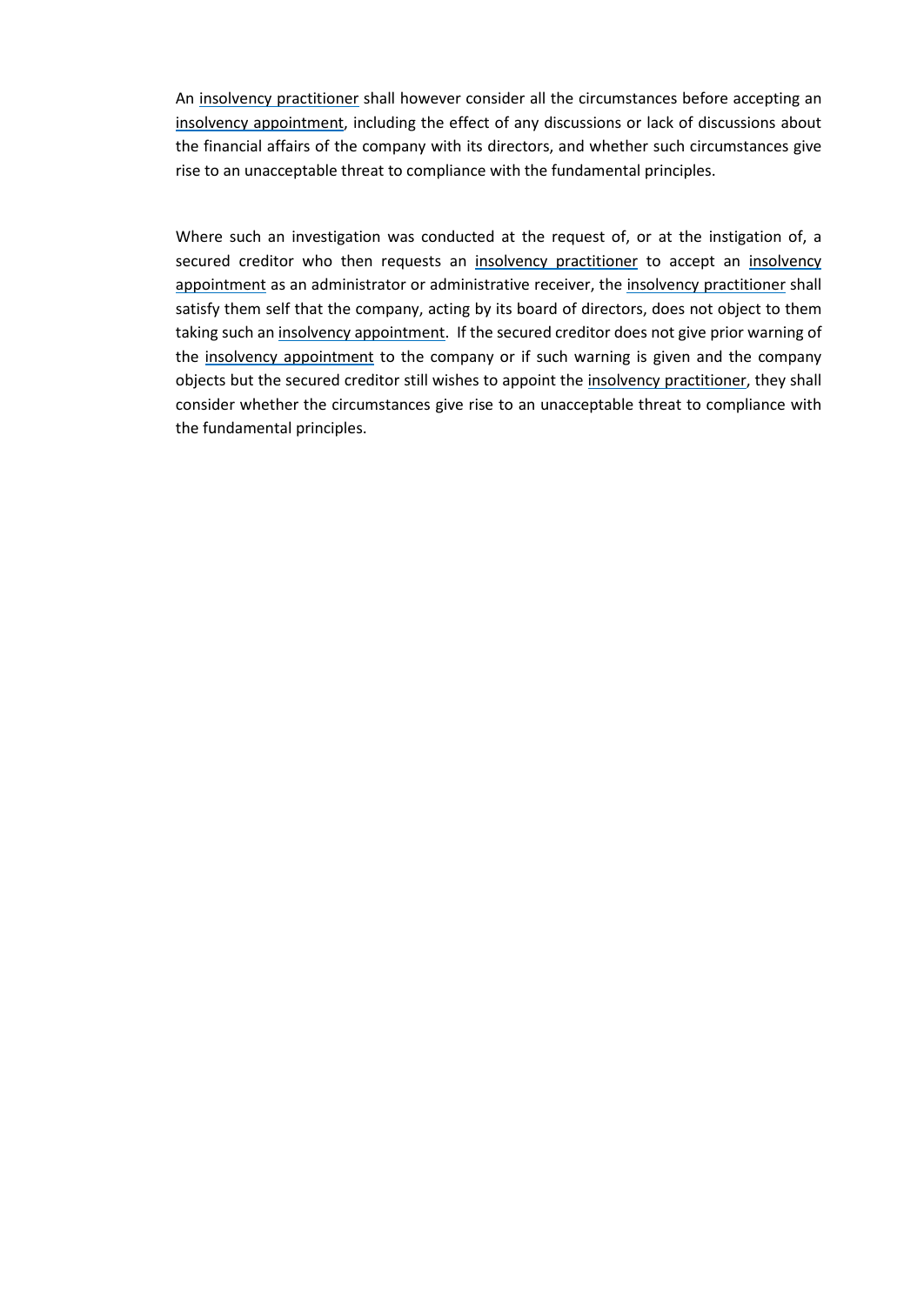#### **520 Examples relating to previous or existing [insolvency appointments](#page-69-0)**

#### 520.1 [insolvency appointment](#page-69-0) following an appointment as administrative or other receiver

**Previous appointment**: An [individual within the](#page-69-8) [firm](#page-69-3) has been administrative or other receiver.

 **Proposed appointment**: Any [insolvency appointment.](#page-69-0)

**Response:** It is unlikely that appropriate action can be taken to reduce the threat to compliance with the fundamental principles to an acceptable level. An [insolvency practitioner](#page-69-1) shall not accept an[y insolvency appointment.](#page-69-0)

This restriction does not, however, apply where the individual [within the](#page-69-8) [firm](#page-69-3) was appointed a receiver by the court. In such circumstances, the [insolvency practitioner](#page-69-1) shall however consider whether there are any other circumstances which give rise to an unacceptable threat to compliance with the fundamental principles.

520.2 Administration or Liquidation following appointment as supervisor of a voluntary arrangement

**Previous appointment**: An [individual within the](#page-69-8) [firm](#page-69-3) has been supervisor of a company voluntary arrangement.

**Proposed appointment**: Administrator or liquidator.

**Response:** An [insolvency practitioner](#page-69-1) may normally accept an appointment as administrator or liquidator. However the [insolvency practitioner](#page-69-1) shall consider whether there are any circumstances that give rise to an unacceptable threat to compliance with the fundamental principles.

520.3 Liquidation following appointment as administrator

**Previous Appointment:** An [individual within the](#page-69-8) [firm](#page-69-3) has been administrator.

**Proposed Appointment:** Liquidator.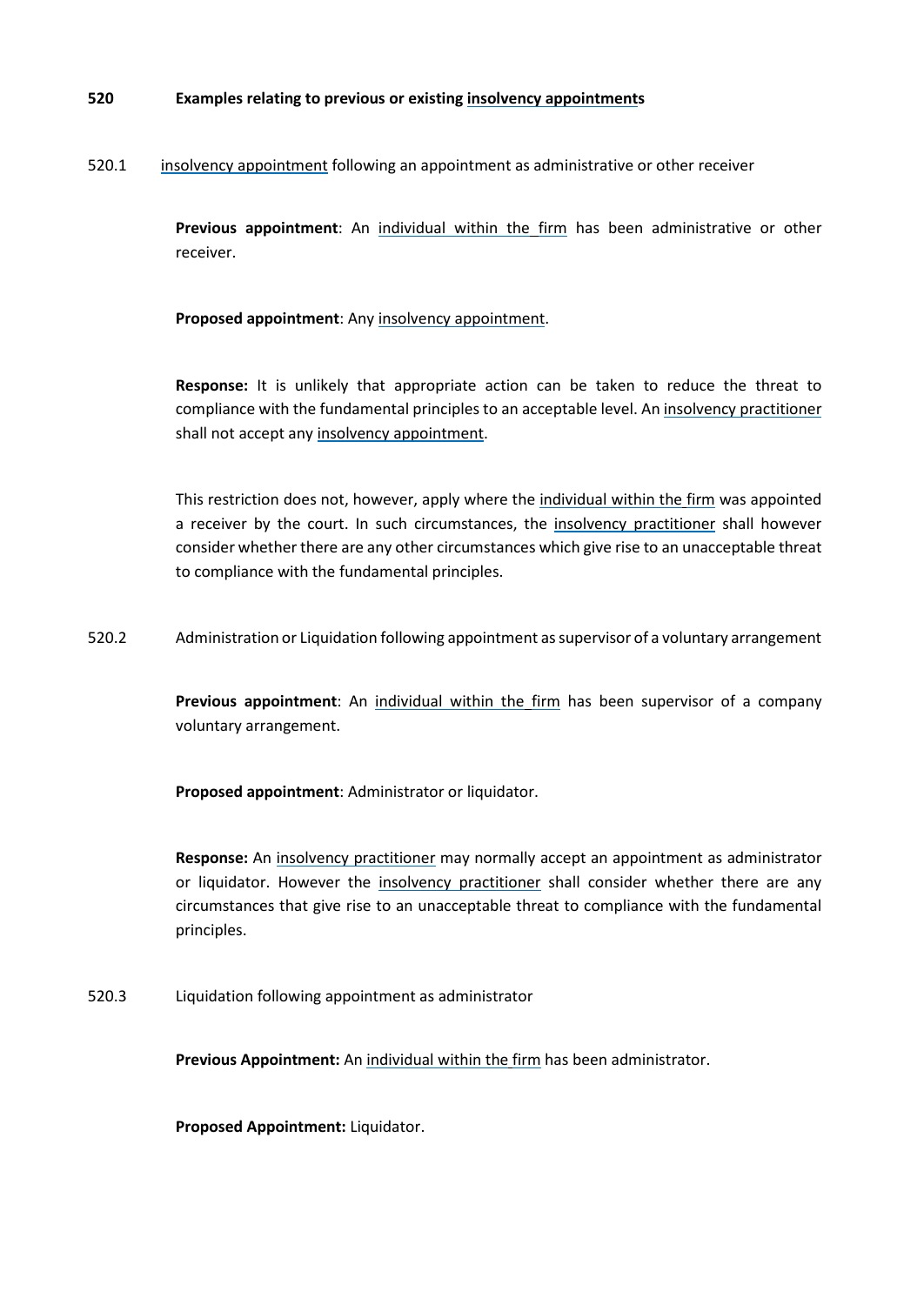**Response:** An [insolvency practitioner](#page-69-1) may normally accept an appointment as liquidator provided they have complied with the relevant legislative requirements. However, the [insolvency practitioner](#page-69-1) shall also consider whether there are any circumstances that give rise to an unacceptable threat to compliance with the fundamental principles.

520.4 Conversion of members' voluntary liquation into creditors' voluntary liquidation

**Previous appointment**: An [individual within the](#page-69-8) [firm](#page-69-3) has been the liquidator of a company in a members' voluntary liquidation.

**Proposed appointment**: Liquidator in a creditors' voluntary liquidation, where it is necessary to seek a nomination from the company's creditors.

**Response:** Where there has been a Significant Professional Relationship, an [insolvency](#page-69-1)  [practitioner](#page-69-1) may continue or accept an appointment (subject to creditors' decision or deemed consent) only if they conclude that the company will eventually be able to pay its debts in full, together with interest.

However, the [insolvency practitioner](#page-69-1) shall consider whether there are any other circumstances that give rise to an unacceptable threat to compliance with the fundamental principles.

520.5 Bankruptcy following appointment as supervisor of an individual voluntary arrangement

**Previous appointment**: An [individual within the](#page-69-8) [firm](#page-69-3) has been supervisor of an individual voluntary arrangement.

**Proposed Appointment**: Trustee in bankruptcy.

**Response**: An [insolvency practitioner](#page-69-1) may normally accept an appointment as trustee in bankruptcy. However, the [insolvency practitioner](#page-69-1) shall consider whether there are any circumstances that give rise to an unacceptable threat to compliance with the fundamental principles.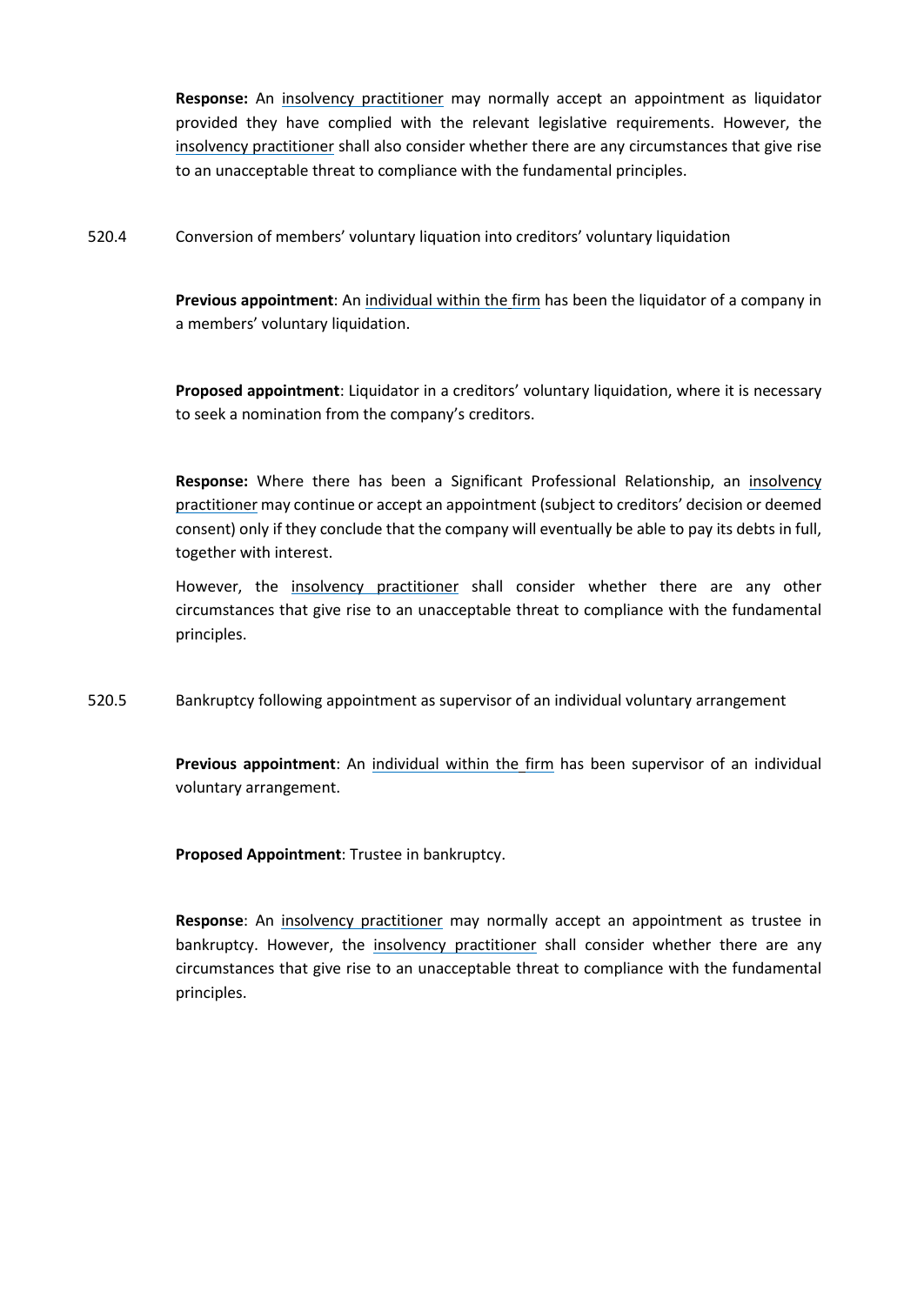#### **530 Examples in respect of cases conducted under Scots Law**

530.1 Sequestration following appointment as trustee under a trust deed for creditors

**Previous appointment:** An [individual within the](#page-69-8) [firm](#page-69-3) has been trustee under a trust deed for creditors.

**Proposed appointment:** Interim trustee or trustee in a sequestration.

**Response** An [insolvency practitioner](#page-69-1) may normally accept an appointment as an interim trustee or trustee in the sequestration. However, the [insolvency practitioner](#page-69-1) shall consider whether there are any circumstances that give rise to an unacceptable threat to compliance with the fundamental principles.

530.2 Sequestration where the Accountant in Bankruptcy is trustee following appointment as trustee under a trust deed for creditors

> **Previous appointment:** An [individual within the](#page-69-8) [firm](#page-69-3) has been trustee under a trust deed for creditors.

> **Proposed appointment:** Administering the sequestration under a contract for insolvency services with the Accountant in Bankruptcy.

> **Response:** The [firm](#page-69-3) may normally accept an appointment under the contract for insolvency services with the Accountant in Bankruptcy. However, an [individual within the](#page-69-8) [firm](#page-69-3) shall consider whether there are any circumstances that give rise to an unacceptable threat to compliance with the fundamental principles.

530.3 Sequestration or trust deed trustee following appointment as continuing money adviser under a Debt Arrangement Scheme

> **Previous appointment:** An [individual within the](#page-69-8) [firm](#page-69-3) has been a continuing money advisor under a revoked Debt Arrangement Scheme relating to the debtor.

**Proposed appointment:** Trustee in a sequestration or a trust deed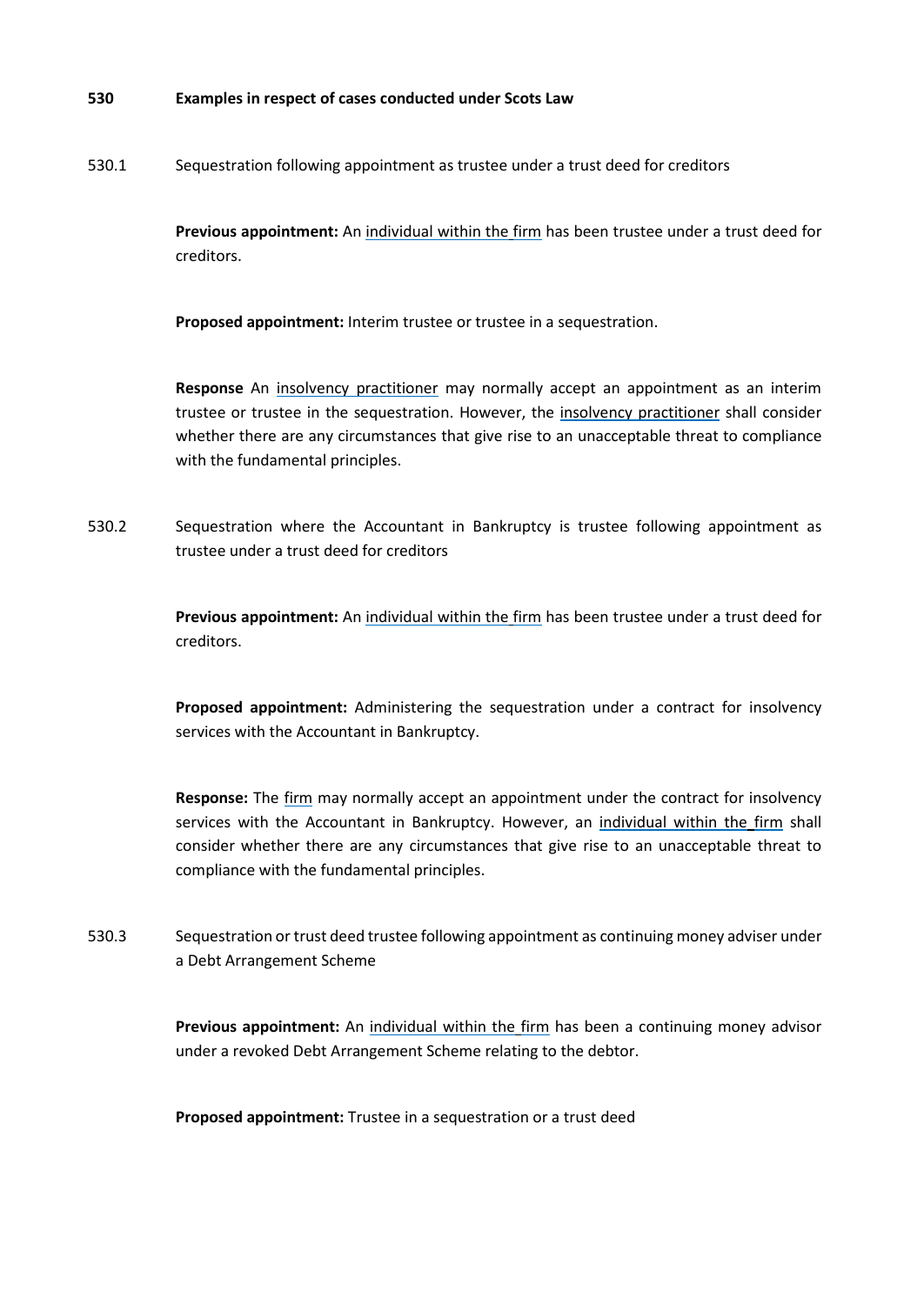**Response:** An [insolvency practitioner](#page-69-1) may normally accept an appointment as a trustee under a trust deed or as a trustee in a sequestration. However, the [insolvency practitioner](#page-69-1) shall consider whether there are any circumstances that give rise to an unacceptable threat to compliance with the fundamental principles.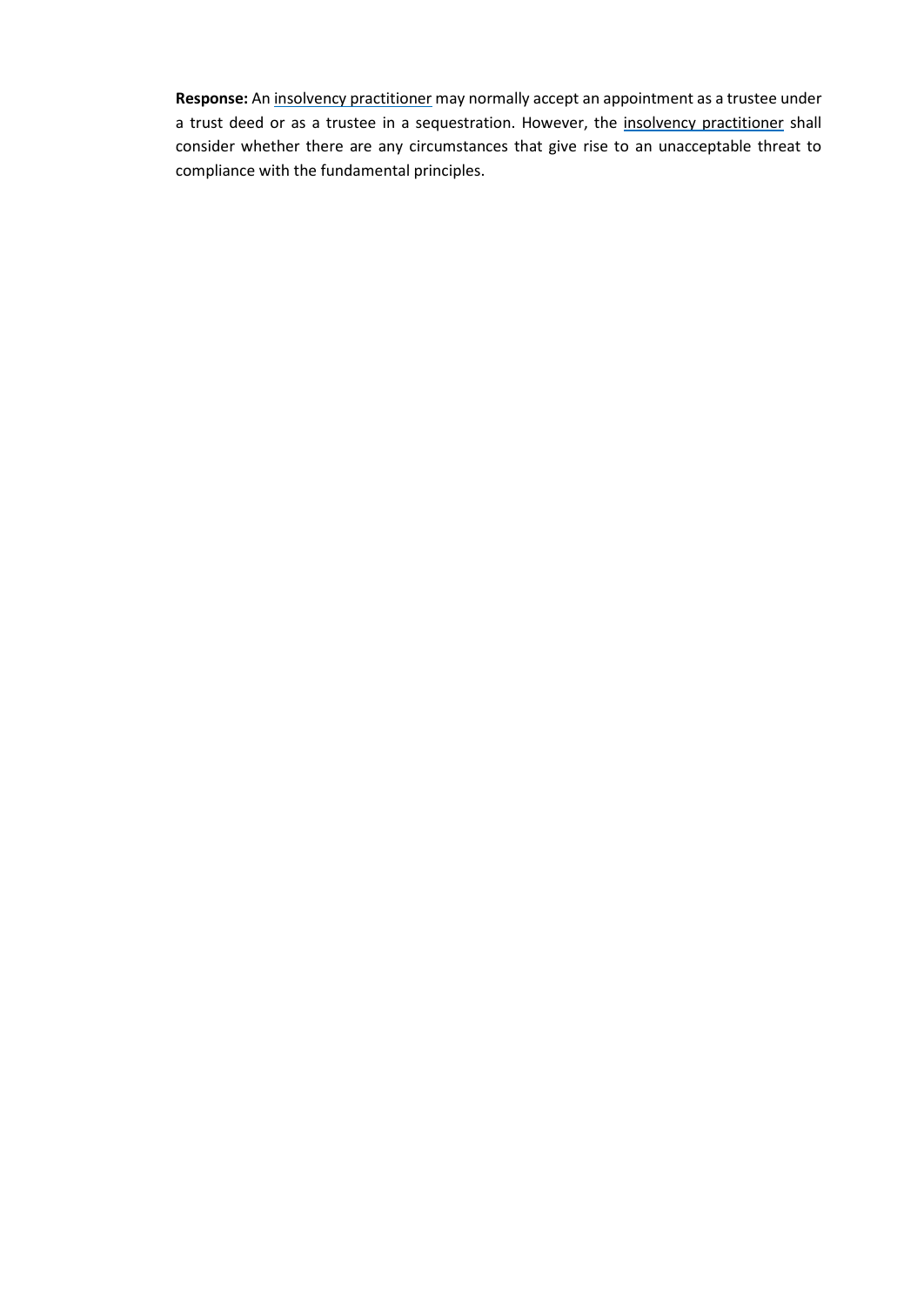### **600 APPLICATION IN THE REPUBLIC OF IRELAND**

#### **Definitions**

| 600.1 | In relation to insolvency practice within the Republic of Ireland, the following amended<br>definitions shall apply: |                                                                                                                                                                                                                     |  |  |
|-------|----------------------------------------------------------------------------------------------------------------------|---------------------------------------------------------------------------------------------------------------------------------------------------------------------------------------------------------------------|--|--|
|       | authorising body                                                                                                     | A prescribed accountancy body under any legislation governing the<br>administration of insolvency in the Republic of Ireland;                                                                                       |  |  |
|       |                                                                                                                      | A Supervisory Authority established under legislation governing insolvency<br>in the Republic of Ireland; or                                                                                                        |  |  |
|       |                                                                                                                      | The Insolvency Service of Ireland established pursuant to section 8 of the<br>Personal Insolvency Act 2012.                                                                                                         |  |  |
|       | insolvency<br>appointment                                                                                            | A formal appointment under any legislation in the Republic of Ireland<br>which must be undertaken by an insolvency practitioner.                                                                                    |  |  |
|       | insolvency<br>practitioner                                                                                           | An individual who is qualified to act as a liquidator under the Companies<br>Act 2014 in the Republic of Ireland or a person that is appointed as a<br>receiver to a company or the assets of a company in Ireland. |  |  |

- <span id="page-66-1"></span><span id="page-66-0"></span>600.2 [insolvency practitioners](#page-66-0) shall comply with the requirements of this Code in relation to insolvency practice within the Republic of Ireland. Referral Fees and Commissions notes that the payment of such fees and commissions to any creditor or members is prohibited and gives rise to a Category 2 offence pursuant to Section 642 of the Companies Act 2014.
- 600.3 The following examples describe specific circumstances and relationships that will create threats to compliance with the fundamental principles. The examples are intended to assist an [insolvency practitioner](#page-66-0) and the members of th[e insolvency team](#page-69-4) to assess the implications of similar, but different, circumstances and relationships.
- 600.4 Liquidation following appointment as a receiver

**Previous appointment**: An [individual within the](#page-69-8) [firm](#page-69-3) has been receiver of any assets of a company or any company within a group with which it is associated.

#### **Proposed appointment**: Liquidator

**Response:** Where the receivership was completed within the previous 3 years, an [insolvency](#page-66-0)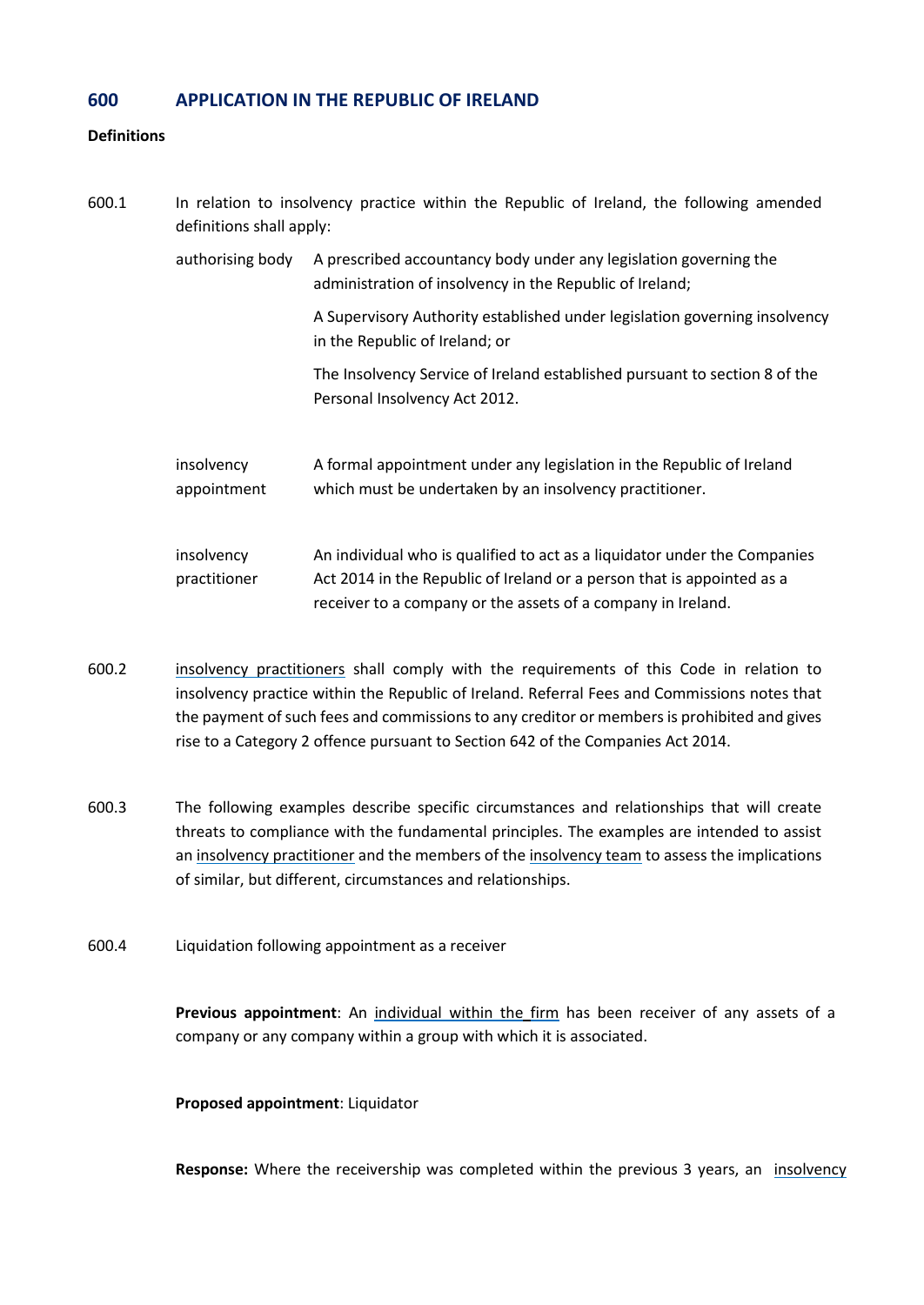[practitioner](#page-66-0) or an [individual within the](#page-69-8) [firm](#page-69-3) shall not accept an appointment as liquidator as it is unlikely that appropriate action can be taken to reduce the threat to compliance with the fundamental principles to an acceptable level.

Where the receivership was completed more than 3 years before the proposed date of winding up a threat to compliance with the fundamental principles might still arise. The insolvency [practitioner](#page-66-0) or [individual within the](#page-69-8) [firm](#page-69-3) shall evaluate any such threat and consider whether the threat can be eliminated or reduced to an acceptable level by the use of safeguards.

600.5 An appointment following a significant professional relationship

**Previous appointment**: The [firm](#page-69-3) or an [individual within the](#page-69-8) [firm](#page-69-3) has had a significant professional relationship with a company or any company within a group with which it is associated.

#### **Proposed appointment**: Any [insolvency appointment](#page-66-1)

**Response:** Where the significant professional relationship was present within the previous 3 years, an [insolvency practitioner](#page-66-0) or an [individual within the](#page-69-8) [firm](#page-69-3) shall not accept an [insolvency](#page-66-1)  [appointment](#page-66-1) as it is unlikely that appropriate action can be taken to reduce the threat to compliance with the fundamental principles to an acceptable level.

Where the significant prior relationship was terminated more than 3 years before the proposed date of the [insolvency appointment](#page-66-1) a threat to compliance with the fundamental principles might still arise. The [insolvency practitioner](#page-66-0) or [individual within the](#page-69-8) [firm](#page-69-3) shall evaluate any such threat and consider whether the threat can be eliminated or reduced to an acceptable level by use of safeguards.

#### 600.6 Liquidation following examination

**Previous appointment**: An [individual within the](#page-69-8) [firm](#page-69-3) has been examiner and the examiner is unable to formulate proposals for the survival of the company or where the court fails to confirm the examiner's proposals for the survival of the company, and the company subsequently goes into liquidation (either voluntarily or by order of the court).

**Response**: A[n insolvency practitioner](#page-66-0) may normally accept an appointment as liquidator provided they have complied with the relevant legislative requirements. However, the [insolvency](#page-66-0)  [practitioner](#page-66-0) shall also consider whether there are any circumstances that give rise to an unacceptable threat to compliance with the fundamental principles.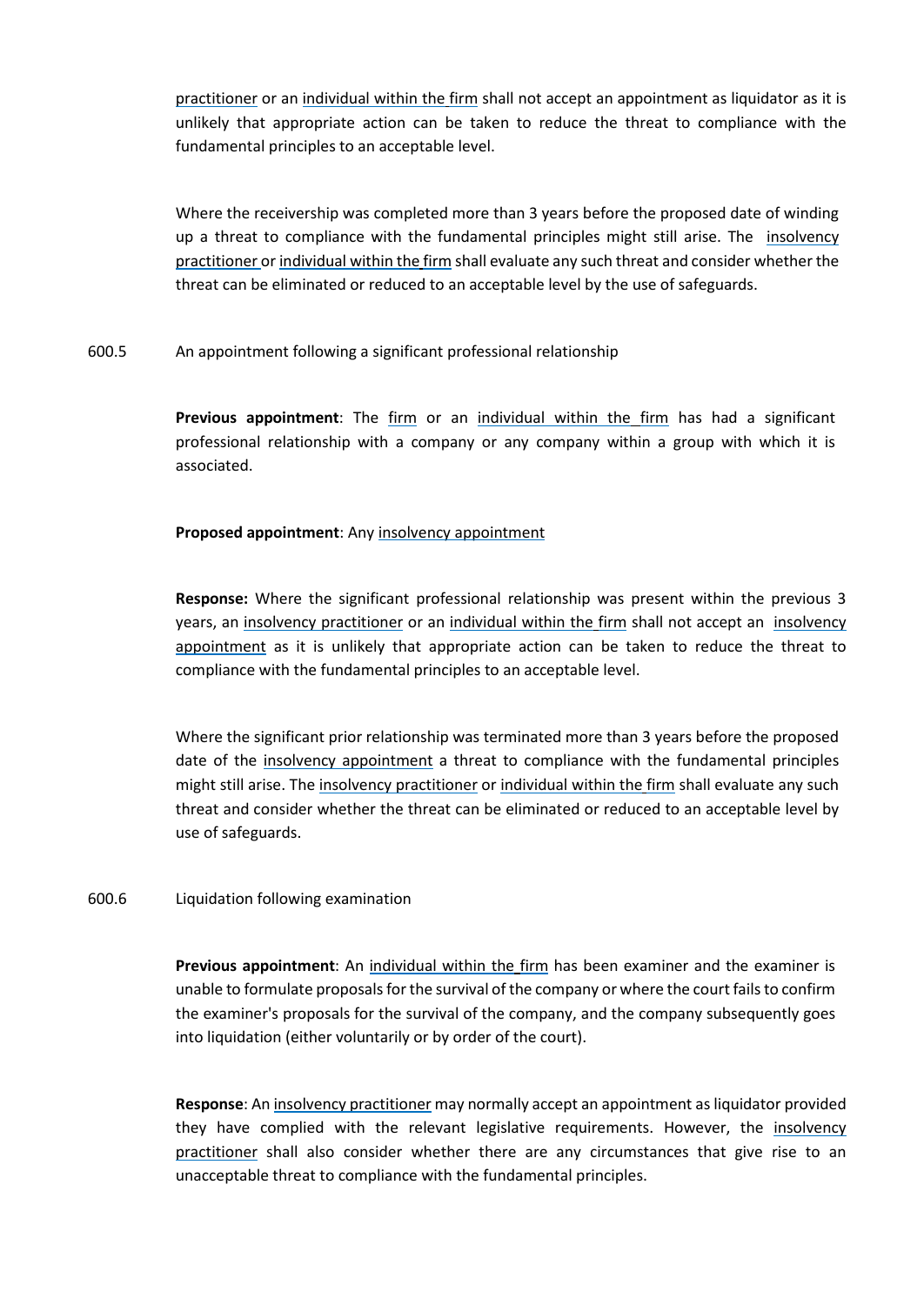#### 600.7 Receivership following examinership

**Previous appointment**: The [firm](#page-69-3) or an [individual within the](#page-69-8) [firm](#page-69-3) has been examiner and the examiner is unable to formulate proposals for the survival of the company or the court fails to confirm the examiner's proposals for the survival of the company, and the company subsequently goes into liquidation (either voluntarily or by order of the court) or a secured lender appoints a receiver.

**Response**: An [insolvency practitioner](#page-66-0) may normally accept an appointment as receiver provided they have complied with the relevant legislative requirements. However, the [insolvency practitioner](#page-66-0) shall also consider whether there are any circumstances that give rise to an unacceptable threat to compliance with the fundamental principles.

#### 600.8 [insolvency appointment](#page-66-1) following audit related work

**Previous relationship**: The [firm](#page-69-3) or an [individual within the](#page-69-8) [firm](#page-69-3) has completed audit related work.

**Response**: A significant professional relationship will normally arise where the audit related work was completed within the previous 3 years. An individual within a [firm](#page-69-3) shall not take the [insolvency appointment](#page-66-1) as it is unlikely that appropriate action can be taken to reduce the threat to compliance with the fundamental principles to an acceptable level.

Where audit related work was completed more than 3 years before the proposed date of the appointment of the [insolvency practitioner](#page-66-0) a threat to compliance with the fundamental principles might still arise. Th[e insolvency practitioners](#page-66-0)hall evaluate any such threat and consider whether the threat can be eliminated or reduced to an acceptable level by the use of safeguards.

Note - Section 635 of the Companies Act 2014 prohibits an auditor from acting as a liquidator when they are or have been in the previous twenty four months prior to the date of commencement of the [insolvency appointment,](#page-66-1) auditor to any client, even a solvent one.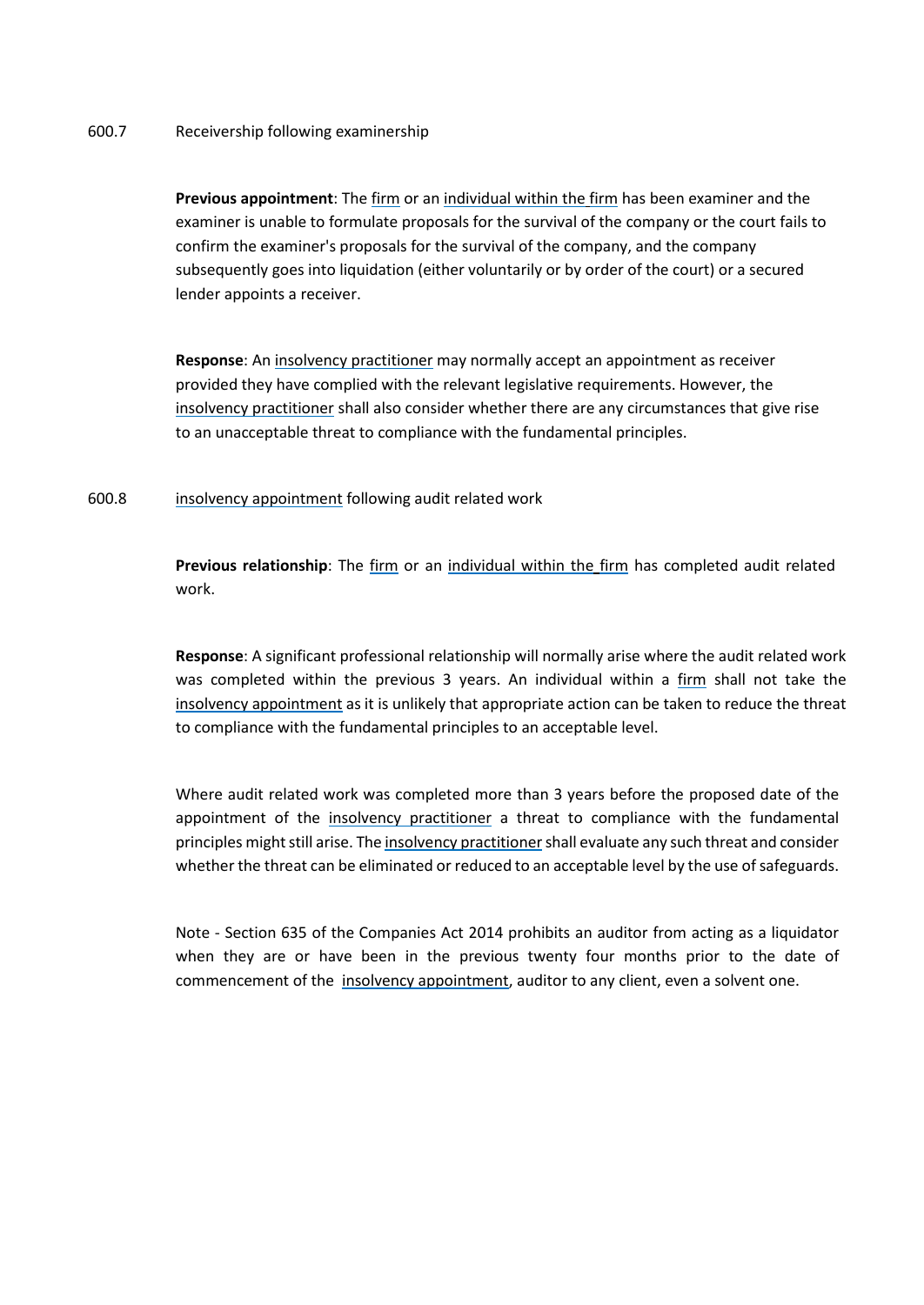# **Definitions and interpretation**

<span id="page-69-9"></span><span id="page-69-7"></span><span id="page-69-5"></span><span id="page-69-3"></span><span id="page-69-2"></span>

| authorising body              | A body declared to be a recognised professional body under any legislation<br>governing the administration of insolvency in the United Kingdom.            |
|-------------------------------|------------------------------------------------------------------------------------------------------------------------------------------------------------|
| close or immediate<br>family  | A spouse, civil partner (or equivalent), dependant, parent, child or sibling.                                                                              |
| Employee                      | A person subject to a contract of employment or a contract for services with an<br>insolvency practitioner or a firm                                       |
| Entity                        | Any natural or legal person or any group of such persons, including a<br>partnership.                                                                      |
| firm                          | The firm (a sole practitioner, partnership, limited liability partnership or<br>corporation) in which the insolvency practitioner practises together with: |
|                               | an entity that controls the firm, through ownership, management or other<br>a)<br>means                                                                    |
|                               | an entity controlled by the firm, through ownership, management or other<br>b)<br>means                                                                    |
|                               | an entity with which the firm is under common control through ownership,<br>C)<br>management or other means.                                               |
| individual within the<br>firm | The insolvency practitioner, any principals in the firm and any employees of the<br>firm.                                                                  |
| insolvency appointment        | A formal appointment under the terms of legislation in the United Kingdom,<br>which must be undertaken by an insolvency practitioner.                      |
| Insolvency practitioner       | An individual who is authorised or recognised as an insolvency practitioner in<br>the United Kingdom by an authorising body.                               |
| Insolvency team<br>Network    | All persons under the control or direction of an insolvency practitioner.<br>A larger structure:                                                           |

<span id="page-69-8"></span><span id="page-69-6"></span><span id="page-69-4"></span><span id="page-69-1"></span><span id="page-69-0"></span>a) that is aimed at co-operation; and